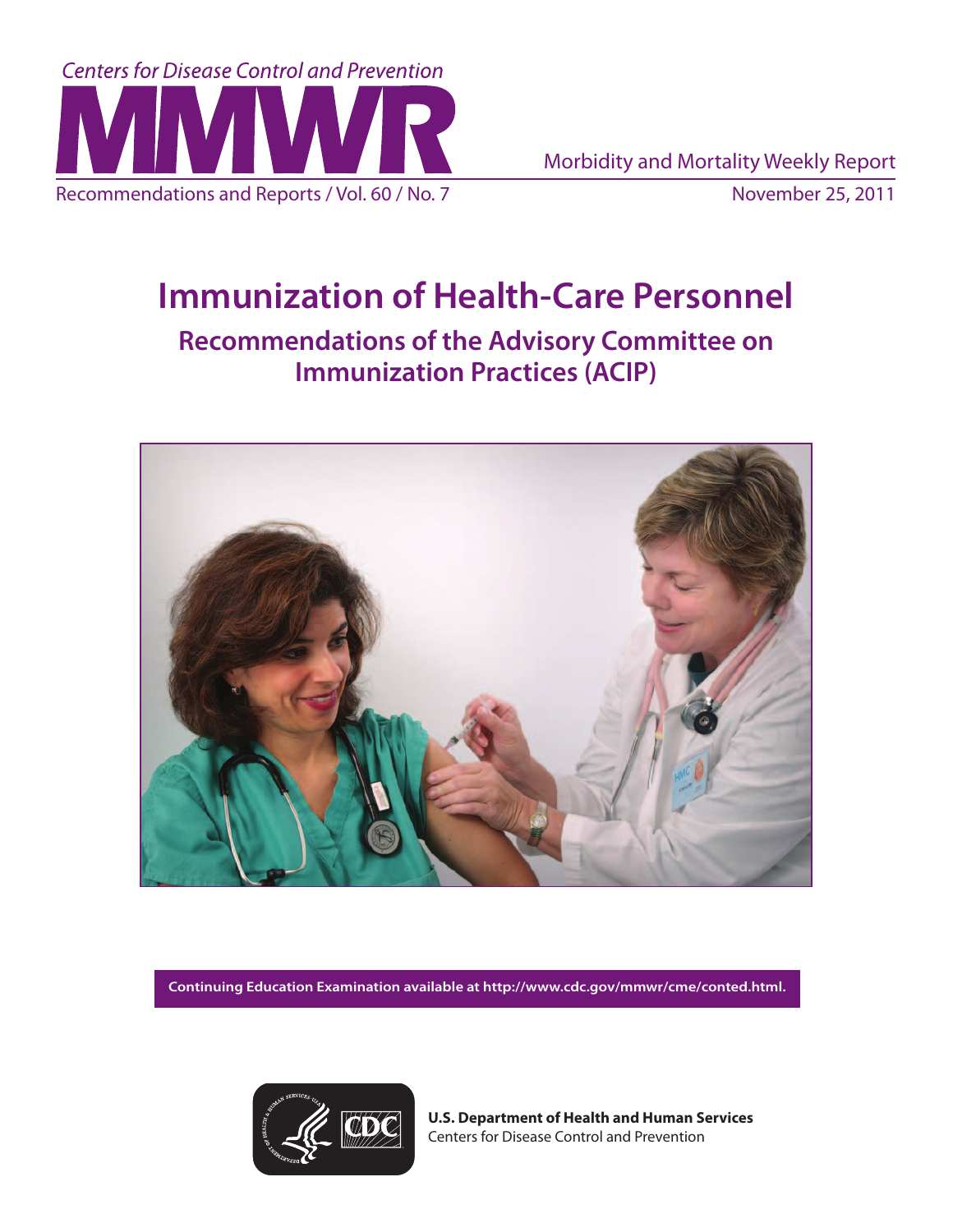#### **CONTENTS**

| Diseases for Which Vaccination Might Be Indicated in Certain |  |
|--------------------------------------------------------------|--|
|                                                              |  |
|                                                              |  |
|                                                              |  |
|                                                              |  |
|                                                              |  |

#### **Disclosure of Relationship**

CDC, our planners, and our content experts wish to disclose that they have no financial interests or other relationships with the manufacturers of commercial products, suppliers of commercial services, or commercial supporters. This report will not include any discussion of the unlabeled use of a product or a product under investigational use with the exception of the following situations:

- 1. For varicella postexposure prophylaxis for persons without evidence of immunity who have contraindications for vaccination and who are at risk for severe disease and complications, the product currently used in the United States, VariZIG (Cangene Corporation, Winnipeg, Canada), is available under an Investigational New Drug Application Expanded Access Protocol.
- 2. The interval between administration of Td and Tdap might be <5 years as indicated in package insert.
- 3. One Tdap product, Adacel (sanofi pasteur, Toronto, Canada), is labeled for use in persons aged 11–64 years. The other Tdap product, Boostrix (GlaxoSmithKline Biologicals, Rixensart, Belgium), is labeled for use in persons aged ≥10 years. Until ACIP reviews the current recommendations on use of Tdap in persons aged ≥65 years, either Tdap product may be used in persons aged ≥65 years.
- 4. Meningococcal conjugate vaccines are licensed only as a single dose. The 2-dose series of meningococcal conjugate vaccine is recommended for persons with certain medical risk factors, and the booster dose of meningococcal conjugate vaccine is recommended for persons who remain at increased risk for a prolonged period.

**On the cover:** An adult female health-care professional receiving an intramuscular vaccination into her left shoulder muscle from a nurse.

The *MMWR* series of publications is published by the Office of Surveillance, Epidemiology, and Laboratory Services, Centers for Disease Control and Prevention (CDC), U.S. Department of Health and Human Services, Atlanta, GA 30333.

**Suggested Citation:** Centers for Disease Control and Prevention. [Title]. MMWR 2011;60(No. SS-#):[inclusive page numbers].

#### **Centers for Disease Control and Prevention**

Thomas R. Frieden, MD, MPH, *Director* Harold W. Jaffe, MD, MA, *Associate Director for Science* James W. Stephens, PhD, *Director, Office of Science Quality* Stephen B. Thacker, MD, MSc, *Deputy Director for Surveillance, Epidemiology, and Laboratory Services* Stephanie Zaza, MD, MPH, *Director, Epidemiology and Analysis Program Office*

#### **MMWR Editorial and Production Staff**

Ronald L. Moolenaar, MD, MPH, *Editor,* MMWR *Series* Christine G. Casey, MD, *Deputy Editor,* MMWR *Series* Teresa F. Rutledge, *Managing Editor,* MMWR *Series* David C. Johnson, *Lead Technical Writer-Editor* Jeffrey D. Sokolow, MA, *Project Editor*

Martha F. Boyd, *Lead Visual Information Specialist* Maureen A. Leahy, Julia C. Martinroe, Stephen R. Spriggs, Terraye M. Starr *Visual Information Specialists* Quang M. Doan, MBA, Phyllis H. King *Information Technology Specialists*

#### **MMWR Editorial Board**

William L. Roper, MD, MPH, Chapel Hill, NC, Chairman Virginia A. Caine, MD, Indianapolis, IN Matthew L. Boulton, MD, MPH, Ann Arbor, MI Jonathan E. Fielding, MD, MPH, MBA, Los Angeles, CA David W. Fleming, MD, Seattle, WA William E. Halperin, MD, DrPH, MPH, Newark, NJ King K. Holmes, MD, PhD, Seattle, WA Deborah Holtzman, PhD, Atlanta, GA Timothy F. Jones, MD, Nashville, TN Dennis G. Maki, MD, Madison, WI

Patricia Quinlisk, MD, MPH, Des Moines, IA Patrick L. Remington, MD, MPH, Madison, WI Barbara K. Rimer, DrPH, Chapel Hill, NC John V. Rullan, MD, MPH, San Juan, PR William Schaffner, MD, Nashville, TN Anne Schuchat, MD, Atlanta, GA Dixie E. Snider, MD, MPH, Atlanta, GA John W. Ward, MD, Atlanta, GA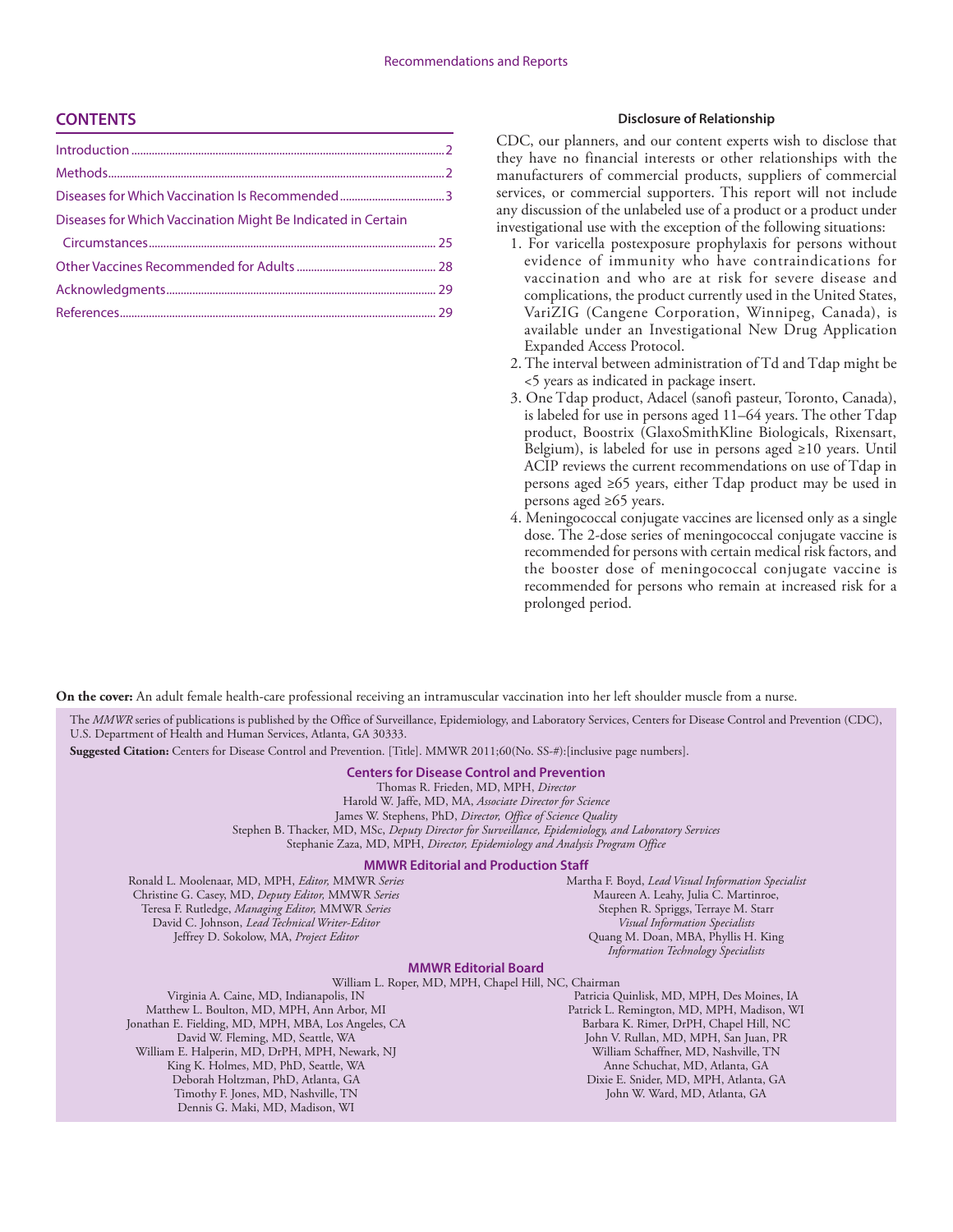## **Immunization of Health-Care Personnel**

## **Recommendations of the Advisory Committee on Immunization Practices (ACIP)**

Prepared by Abigail Shefer, MD1 William Atkinson, MD1 Carole Friedman, DO1\* David T. Kuhar, MD2 Gina Mootrey, DO<sup>1</sup> Stephanie R. Bialek, MD1 Amanda Cohn, MD1 Anthony Fiore, MD3 Lisa Grohskopf, MD1 Jennifer L. Liang, DVM1 Suchita A. Lorick, DO1 Mona Marin, MD1 Eric Mintz, MD2 Trudy V. Murphy, MD4 Anna Newton, MPH2 Amy Parker Fiebelkorn, MSN, MPH1 Jane Seward, MBBS<sup>1</sup> Gregory Wallace, MD1 *1National Center for Immunization and Respiratory Diseases 2National Center for Emerging and Zoonotic Infectious Diseases* <sup>4</sup>National Center for HIV/AIDS, Viral Hepatitis, STD, and TB Prevention *\*Deceased.*

#### *Summary*

*This report updates the previously published summary of recommendations for vaccinating health-care personnel (HCP) in the United States (CDC. Immunization of health-care workers: recommendations of the Advisory Committee on Immunization Practices [ACIP] and the Hospital Infection Control Practices Advisory Committee [HICPAC]. MMWR 1997;46[No. RR-18]). This report was reviewed by and includes input from the Healthcare (formerly Hospital) Infection Control Practices Advisory Committee. These updated recommendations can assist hospital administrators, infection-control practitioners, employee health clinicians, and HCP in optimizing infection prevention and control programs. The recommendations for vaccinating HCP are presented by disease in two categories: 1) those diseases for which vaccination or documentation of immunity is recommended because of risks to HCP in their work settings for acquiring disease or transmitting to patients and 2) those for which vaccination might be indicated in certain circumstances. Background information for each vaccine-preventable disease and specific recommendations for use of each vaccine are presented. Certain infection-control measures that relate to vaccination also are included in this report. In addition, ACIP recommendations for the remaining vaccines that are recommended for certain or all adults are summarized, as are considerations for catch-up and travel vaccinations and for work restrictions. This report summarizes all current ACIP recommendations for vaccination of HCP and does not contain any new recommendations or policies.*

The material in this report originated in the National Center for Immunization and Respiratory Diseases, Anne Schuchat, MD, Director.

**Corresponding preparer:** Abigail Shefer, MD, National Center for Immunization and Respiratory Diseases, 1600 Clifton Rd., MS A-19, Atlanta, GA 30333. Telephone: 404-639-8233; Fax: 404-417-0791; E-mail: [ams7@cdc.gov](mailto:ams7%40cdc.gov?subject=).

*The recommendations provided in this report apply, but are not limited, to HCP in acute-care hospitals; longterm–care facilities (e.g., nursing homes and skilled nursing facilities); physician's offices; rehabilitation centers; urgent care centers, and outpatient clinics as well as to persons who provide home health care and emergency medical services.*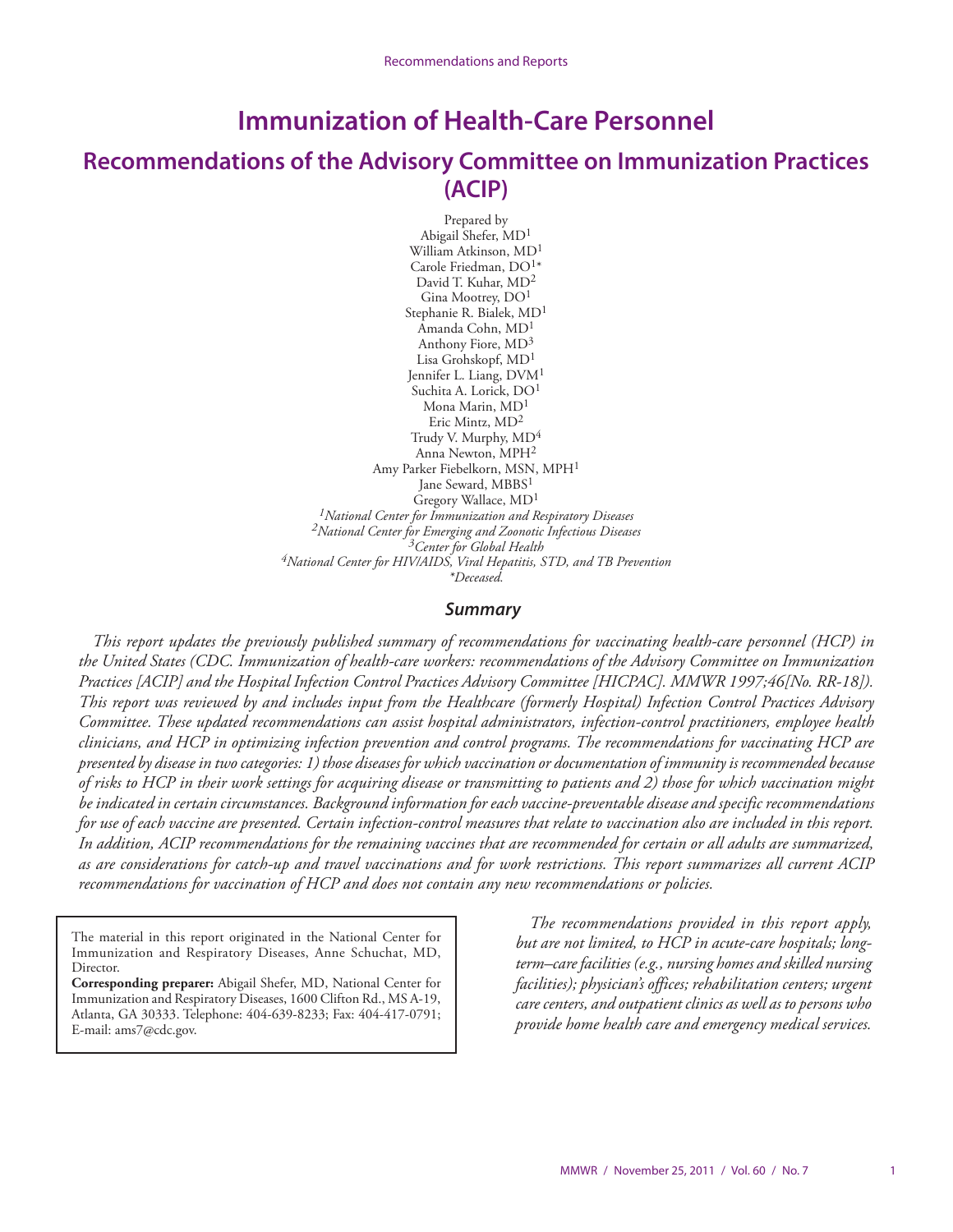## **Introduction**

<span id="page-3-0"></span>This report updates the previously published summary of recommendations of the Advisory Committee on Immunization Practices (ACIP) and the Healthcare (formerly Hospital) Infection Control Practices Advisory Committee (HICPAC) for vaccinating health-care personnel (HCP) in the United States (*1*). The report, which was reviewed by and includes input from HICPAC, summarizes all current ACIP recommendations for vaccination of HCP and does not contain any new recommendations or policies that have not been published previously. These recommendations can assist hospital administrators, infection-control practitioners, employee health clinicians, and HCP in optimizing infection prevention and control programs.

HCP are defined as all paid and unpaid persons working in health-care settings who have the potential for exposure to patients and/or to infectious materials, including body substances, contaminated medical supplies and equipment, contaminated environmental surfaces, or contaminated air. HCP might include (but are not limited to) physicians, nurses, nursing assistants, therapists, technicians, emergency medical service personnel, dental personnel, pharmacists, laboratory personnel, autopsy personnel, students and trainees, contractual staff not employed by the health-care facility, and persons (e.g., clerical, dietary, housekeeping, laundry, security, maintenance, administrative, billing, and volunteers) not directly involved in patient care but potentially exposed to infectious agents that can be transmitted to and from HCP and patients (*2*).

Because of their contact with patients or infective material from patients, many HCP are at risk for exposure to (and possible transmission of) vaccine-preventable diseases. Employers and HCP have a shared responsibility to prevent occupationally acquired infections and avoid causing harm to patients by taking reasonable precautions to prevent transmission of vaccinepreventable diseases. Vaccination programs are therefore an essential part of infection prevention and control for HCP. Optimal use of recommended vaccines helps maintain immunity and safeguard HCP from infection, thereby helping protect patients from becoming infected; pertinent ACIP statements on various individual vaccines and diseases have been published (Table 1). Nationwide, ongoing implementation of these vaccine recommendations through well-managed vaccination programs could substantially reduce both the number of susceptible HCP in any setting in which they interact with patients and their risks for transmitting vaccine-preventable diseases to patients, other HCP, and other contacts (*3*).

HICPAC and CDC have recommended that secure, preferably computerized, systems should be used to manage vaccination records for HCP so records can be retrieved easily as needed (*3*). Each record should reflect immunity status for indicated vaccine-preventable diseases (i.e., documented disease, vaccination history, or serology results) as well as vaccinations administered during employment and any documented episodes of adverse events after vaccination (*4*). For each vaccine, the record should include date of vaccine administration (including for those vaccines that might have been received prior to employment), vaccine manufacturer and lot number, edition and distribution date of the languageappropriate Vaccine Information Statement (VIS) provided to the vaccinee at the time of vaccination, and the name, address, and title of the person administering the vaccine (*4*). Accurate vaccination records can help to rapidly identify susceptible HCP (i.e., those with no history of vaccination or lack of documentation of immunity) during an outbreak situation and can help reduce costs and disruptions to healthcare operations (*5–7*). HCP should be provided a copy of their vaccination records and encouraged to keep it with their personal health records so they can readily be made available to future employers.

HICPAC has encouraged any facility or organization that provides direct patient care to formulate a comprehensive vaccination policy for all HCP (*3*). The American Hospital Association has endorsed the concept of vaccination programs for both hospital personnel and patients (*8*). To ensure that all HCP are up to date with respect to recommended vaccines, facilities should review HCP vaccination and immunity status at the time of hire and on a regular basis (i.e., at least annually) with consideration of offering needed vaccines, if necessary, in conjunction with routine annual disease-prevention measures (e.g., influenza vaccination or tuberculin testing). These recommendations (Tables 2 and 3) should be considered during policy development. Several states and health-care facilities have established requirements relating to assessment of vaccination status and/or administration of one or more vaccines for HCP (*9,10*). Disease-specific outbreak control measures are described in this report and elsewhere (*3,11,12*). All HCP should adhere to all other recommended infectioncontrol guidelines, whether or not they are individually determined to have immunity to a vaccine-preventable disease.

## **Methods**

In 2008, the ACIP Immunization of Health-Care Personnel Work Group (the Work Group) was formed as a subgroup of the ACIP Adult Immunization Work Group to update the previously published recommendations for immunization of HCP. The Work Group comprised professionals from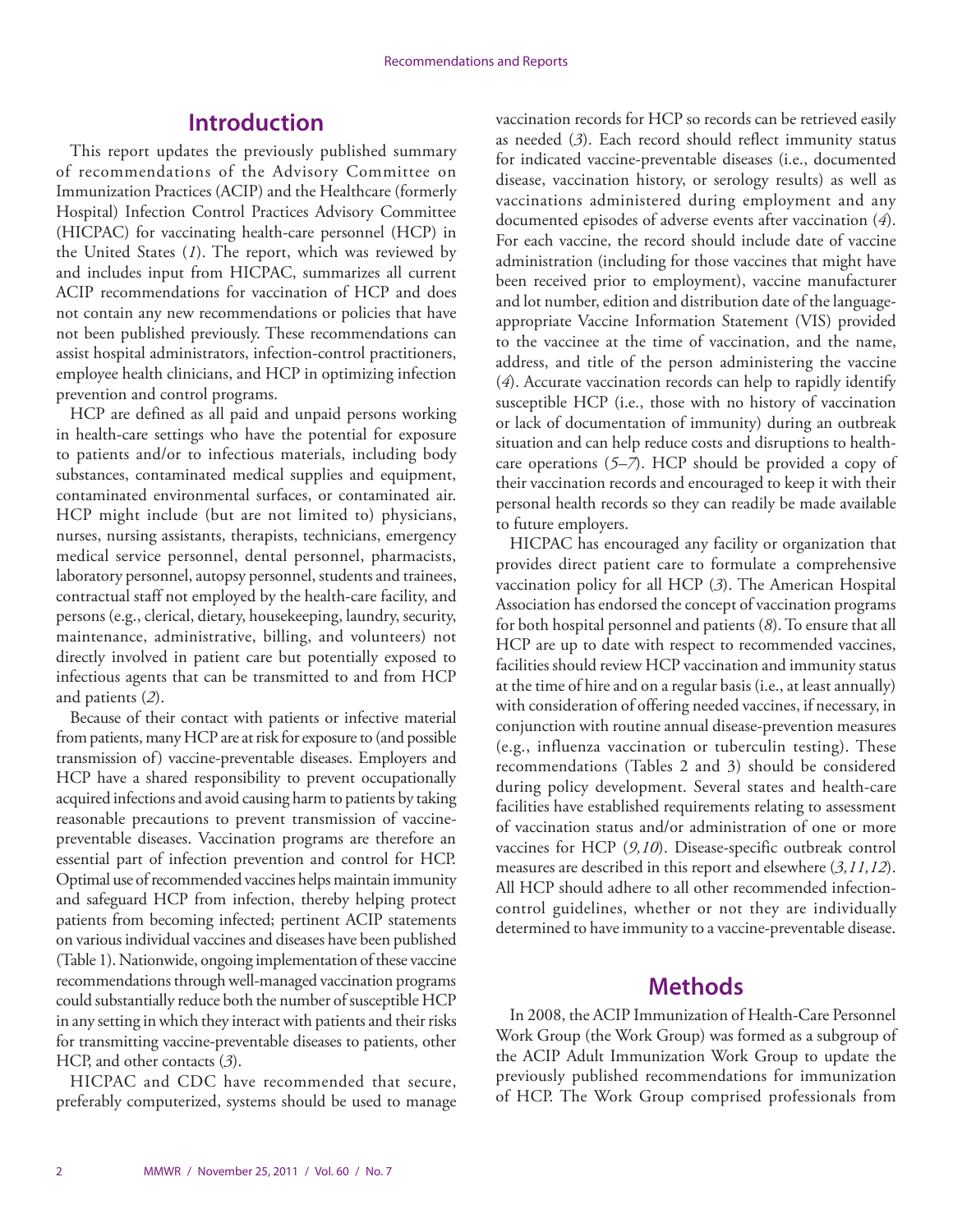<span id="page-4-0"></span>academic medicine (pediatrics, family medicine, internal medicine, occupational and environmental medicine, and infectious disease); federal and state public health professionals; and liaisons from the Society for Healthcare Epidemiology of America and HICPAC. The Work Group met monthly, developed an outline for the report, worked closely with subject matter experts at CDC (who developed, revised, and updated sections of the report), and provided subsequent critical review of the draft documents. The approach of the Work Group was to summarize previously published ACIP recommendations and not to make new recommendations or policies; a comprehensive list of publications containing the various vaccine-specific recommendations is provided (Table 1). In February 2011, the updated report was presented to ACIP, which voted to approve it.

The recommendations for vaccination of HCP are presented below by disease in two categories: 1) those diseases for which routine vaccination or documentation of immunity is recommended for HCP because of risks to HCP in their work settings and, should HCP become infected, to the patients they serve and 2) those diseases for which vaccination of HCP might be indicated in certain circumstances. Vaccines recommended in the first category are hepatitis B, seasonal influenza, measles, mumps, and rubella, pertussis, and varicella vaccines. Vaccines in the second category are meningococcal, typhoid, and polio vaccines. Except for influenza, all of the diseases prevented by these vaccines are notifiable at the national level (*13*). Main changes from the 1997 ACIP recommendations have been summarized (Box).

## **Diseases for Which Vaccination Is Recommended**

On the basis of documented nosocomial transmission, HCP are considered to be at substantial risk for acquiring or transmitting hepatitis B, influenza, measles, mumps, rubella, pertussis, and varicella. Current recommendations for vaccination are provided below.

## **Hepatitis B**

## **Background**

#### **Epidemiology and Risk Factors**

Hepatitis B is an infection caused by the hepatitis B virus (HBV), which is transmitted through percutaneous (i.e., breaks in the skin) or mucosal (i.e., direct contact with mucous membranes) exposure to infectious blood or body fluids. The virus is highly infectious; for nonimmune persons, disease transmission from a needlestick exposure is up to 100 times more likely for exposure to hepatitis B e antigen (HBeAg)–positive blood than to HIV-positive blood (*14*). HBV infection is a well recognized occupational risk for U.S. HCP and globally. The risk for HBV is associated with degree of contact with blood in the work place and with the hepatitis B e-antigen status of the source persons (*15*). The virus is also environmentally stable, remaining infectious on environmental surfaces for at least 7 days (*16*).

In 2009 in the United States, 3,371 cases of acute HBV infection were reported nationally, and an estimated 38,000 new cases of HBV infection occurred after accounting for underreporting and underdiagnosis (*17*). Of 4,519 persons reported with acute HBV infection in 2007, approximately 40% were hospitalized and 1.5% died (*18*). HBV can lead to chronic infection, which can result in cirrhosis of the liver, liver failure, liver cancer, and death. An estimated 800,000–1.4 million persons in the United States are living with chronic HBV infection; these persons serve as the main reservoir for continued HBV transmission (*19*).

Vaccines to prevent hepatitis B became available in the United States in 1981; a decade later, a national strategy to eliminate HBV infection was implemented, and the routine vaccination of children was recommended (*20*). During 1990– 2009, the rate of new HBV infections declined approximately 84%, from 8.5 to 1.1 cases per 100,000 population (*17*); the decline was greatest (98%) among persons aged <19 years, for whom recommendations for routine infant and adolescent vaccination have been applied. Although hepatitis B vaccine coverage is high in infants, children, and adolescents (91.8% in infants aged 19–35 months and 91.6% in adolescents aged 13–17 years) (*21,22*), coverage remains lower (41.8% in 2009) for certain adult populations, including those with behavioral risks for HBV infection (e.g., men who have sex with men and persons who use injection drugs) (*23*).

#### **Hepatitis B in Health-Care Settings**

During 1982, when hepatitis B vaccine was first recommended for HCP, an estimated 10,000 infections occurred among persons employed in a medical or dental field. By 2004, the number of HBV infections among HCP had decreased to an estimated 304 infections, largely resulting from the implementation of routine preexposure vaccination and improved infection-control precautions (*24–26*).

The risk for acquiring HBV infection from occupational exposures is dependent on the frequency of percutaneous and mucosal exposures to blood or body fluids (e.g., semen, saliva, and wound exudates) containing HBV, particularly fluids containing HBeAg (a marker for high HBV replication and viral load) (*27–31*). The risk is higher during the professional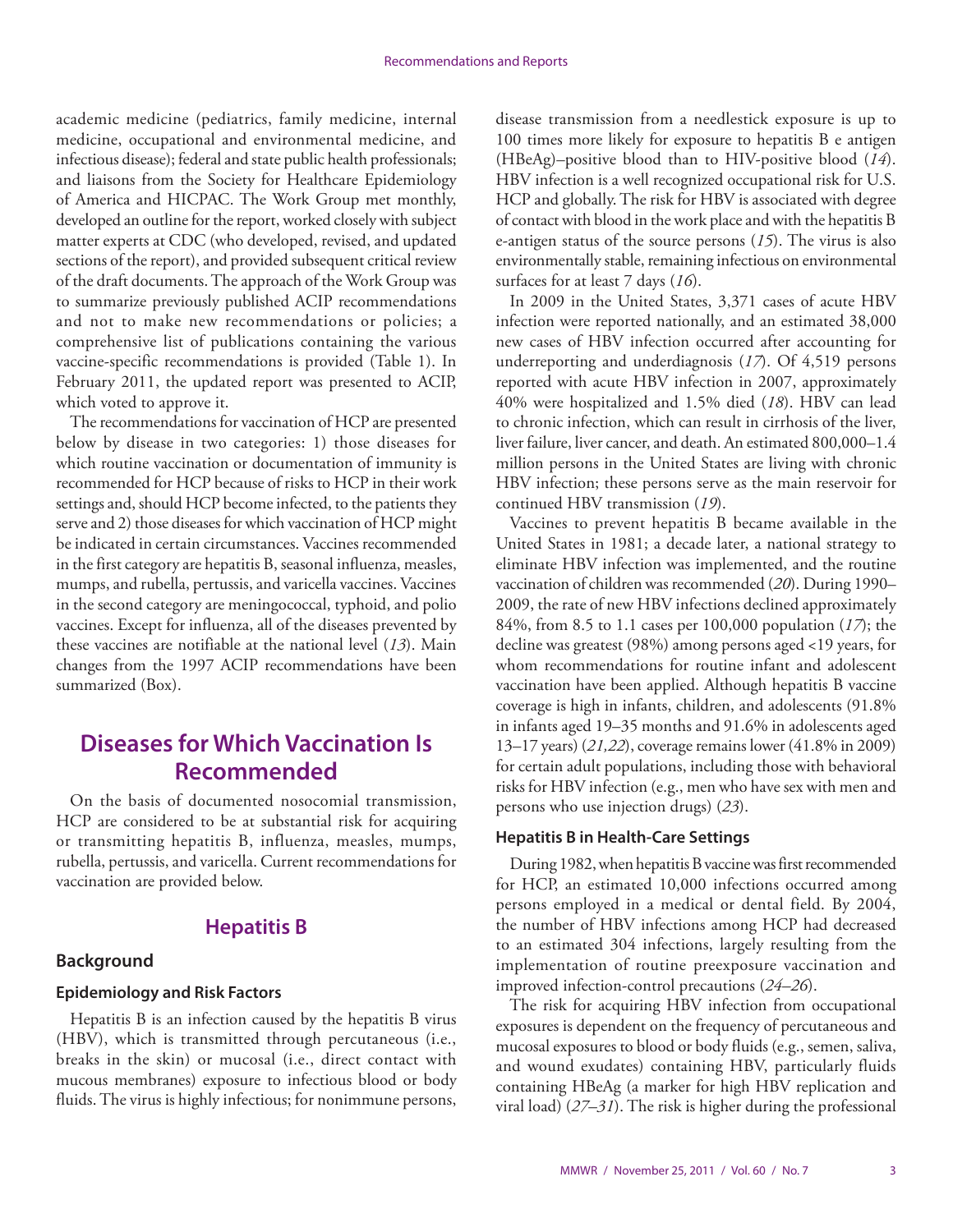#### **BOX. Summary of main changes\* from 1997 Advisory Committee on Immunization Practices/Hospital (now Healthcare) Infection Control Practices Advisory Committee recommendations for immunization of health-care personnel (HCP)**

## **Hepatitis B**

• HCP and trainees in certain populations at high risk for chronic hepatitis B (e.g., those born in countries with high and intermediate endemicity) should be tested for HBsAg and anti-HBc/anti-HBs to determine infection status.

## **Influenza**

- • Emphasis that all HCP, not just those with direct patient care duties, should receive an annual influenza vaccination
- • Comprehensive programs to increase vaccine coverage among HCP are needed; influenza vaccination rates among HCP within facilities should be measured and reported regularly.

## **Measles, mumps, and rubella (MMR)**

- • History of disease is no longer considered adequate presumptive evidence of measles or mumps immunity for HCP; laboratory confirmation of disease was added as acceptable presumptive evidence of immunity. History of disease has never been considered adequate evidence of immunity for rubella.
- The footnotes have been changed regarding the recommendations for personnel born before 1957 in routine and outbreak contexts. Specifically, guidance is provided for 2 doses of MMR for measles and mumps protection and 1 dose of MMR for rubella protection.

## **Pertussis**

- HCP, regardless of age, should receive a single dose of Tdap as soon as feasible if they have not previously received Tdap.
- • The minimal interval was removed, and Tdap can now be administered regardless of interval since the last tetanus or diphtheria-containing vaccine.
- • Hospitals and ambulatory-care facilities should provide Tdap for HCP and use approaches that maximize vaccination rates.

## **Varicella**

Criteria for evidence of immunity to varicella were established. For HCP they include

- written documentation with 2 doses of vaccine,
- laboratory evidence of immunity or laboratory confirmation of disease,
- • diagnosis of history of varicella disease by health-care provider, or diagnosis of history of herpes zoster by health-care provider.

## **Meningococcal**

- • HCP with anatomic or functional asplenia or persistent complement component deficiencies should now receive a 2-dose series of meningococcal conjugate vaccine. HCP with HIV infection who are vaccinated should also receive a 2 dose series.
- Those HCP who remain in groups at high risk are recommended to be revaccinated every 5 years.

**Abbreviations:** HBsAg = Hepatitis B surface antigen; anti-HBc = hepatitis B core antibody; anti-HBs = hepatitis B surface antibody; Tdap = tetanus toxoid, reduced diptheria toxoid and acellular pertussis vaccine; HIV = human immunodeficiency virus.

\*Updated recommendations made since publication of the 1997 summary of recommendations (CDC Immunization of health-care workers: recommendations of the Advisory Committee on Immunization Practices [ACIP] and the Hospital Infection Control Practices Advisory Committee [HICPAC]. MMWR 1997;46[No. RR-18]).

training period and can vary throughout a person's career (*1*). Depending on the tasks performed, health-care or public safety personnel might be at risk for HBV exposure; in addition, personnel providing care and assistance to persons in outpatient settings and those residing in long-term–care facilities (e.g., assisted living) might be at risk for acquiring or facilitating transmission of HBV infection when they perform procedures that expose them to blood (e.g., assisted bloodglucose monitoring and wound care) (*32–34*).

A Federal Standard issued in December 1991 under the Occupational Safety and Health Act mandates that hepatitis B vaccine be made available at the employer's expense to all health-care personnel who are exposed occupationally to blood or other potentially infectious materials (*35*). The Federal Standard defines occupational exposure as reasonably anticipated skin, eye, mucous membrane, or parenteral contact with blood or other potentially infectious materials that might result from the performance of an employee's duties (*35*). Occupational Safety and Health Administration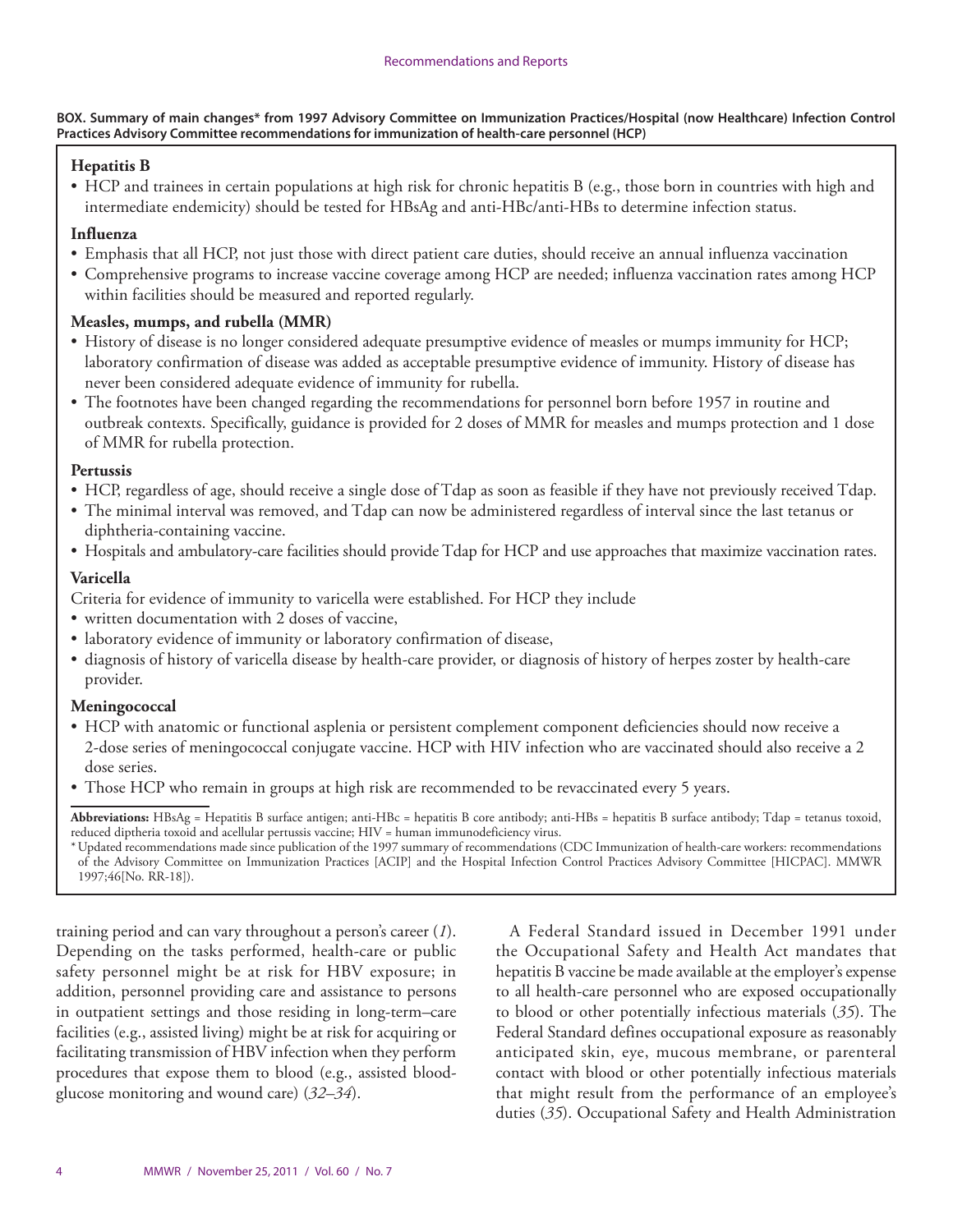(OSHA) vaccination practice requirements (e.g., preexposure and postexposure antibody testing) are based on current ACIP recommendations. OSHA regulations might have accelerated the use of hepatitis B vaccine in HCP (*36*).

Data from a national, cross-sectional survey demonstrated that during 2002–2003, an estimated 75% of HCP had received the 3-dose hepatitis B vaccination series (*37*). Since 2002, rates of 1-dose and 3-dose vaccination coverage have remained stable. Data obtained through the National Health Interview Survey (NHIS) in 2009 demonstrated a ≥1-dose coverage rate of 75%–77% and a ≥3-dose rate of  $67\%$ –68% among HCP aged 18–49 years (*23*). Similarly, data obtained through the National Immunization Survey–Adult (NIS-Adult) in 2007 demonstrated a ≥3-dose coverage of  $62\%$ among HCP aged 18–64 years (*38*). The Healthy People 2020 goal (objective no. IID-15.3) of a hepatitis B vaccination coverage rate of 90% among HCP (*39*) has not been achieved.

## **Vaccine Effectiveness, Duration of Immunity, and Vaccine Safety**

#### *Vaccine Effectiveness*

The 3-dose vaccine series administered intramuscularly at 0, 1, and 6 months produces a protective antibody response in approximately 30%–55% of healthy adults aged ≤40 years after the first dose, 75% after the second dose, and >90% after the third dose (*40–42*). After age 40 years, <90% of persons vaccinated with 3 doses have a protective antibody response, and by age 60 years, protective levels of antibody develop in approximately 75% of vaccinated persons (*43*). Smoking, obesity, genetic factors, and immune suppression also are associated with diminished immune response to hepatitis B vaccination (*43–46*).

#### *Duration of Immunity*

Protection against symptomatic and chronic HBV infection has been documented to persist for ≥22 years in vaccine responders (*47*). Immunocompetent persons who achieve hepatitis B surface antibody (anti-HBs) concentrations of ≥10 mIU/mL after preexposure vaccination have protection against both acute disease and chronic infection. Anti-HBs levels decline over time. Regardless, responders continue to be protected, and the majority of responders will show an anamnestic response to vaccine challenge (*47–51*). Declines might be somewhat faster among persons vaccinated as infants rather than as older children, adolescents, or adults and among those administered recombinant vaccine instead of plasma vaccine (which has not been commercially available in the United States since the late 1980s). Although immunogenicity is lower among immunocompromised persons, those who achieve

and maintain a protective antibody response before exposure to HBV have a high level of protection from infection (*52*).

Among persons who do not respond to a primary 3-dose vaccine series (i.e., those in whom anti-HBs concentrations of ≥10 mIU/mL were not achieved), 25%–50% respond to an additional vaccine dose, and 44%–100% respond to a 3-dose revaccination series using standard or high dosage vaccine (*43,53–58*). Persons who have measurable but low (i.e., 1–9 mIU/mL) levels of anti-HBs after the initial series have better response to revaccination than persons who have no anti-HBs (*49,53,54*). Persons who do not have protective levels of anti-HBs 1–2 months after revaccination either are infected with HBV or can be considered primary nonresponders; for the latter group, genetic factors might be associated with nonresponse to hepatitis B vaccination (*54,58,59*). ACIP does not recommend more than two vaccine series in nonresponders (*52*).

#### *Vaccine Safety*

Hepatitis B vaccines have been demonstrated to be safe when administered to infants, children, adolescents, and adults (*52,60,61*). Although rare cases of arthritis or alopecia have been associated temporally with hepatitis B vaccination, recent data do not support a causal relationship between hepatitis B vaccine and either arthritis or alopecia (*61–63*). During 1982– 2004, an estimated 70 million adolescents and adults and 50 million infants and children in the United States received ≥1 dose of hepatitis B vaccine (*52*). The most frequently reported side effects in persons receiving hepatitis B vaccine are pain at the injection site (3%–29%) and temperature of >99.9° F (>37.7° C) (1%–6%) (*64–67*). However, in placebo-controlled studies, these side effects were reported no more frequently among persons receiving hepatitis B vaccine than among persons receiving placebo (*40,41,64–67*). Revaccination is not associated with an increase in adverse events.

Hepatitis B vaccination is contraindicated for persons with a history of hypersensitivity to yeast or any vaccine component (*4,64–66*). Persons with a history of serious adverse events (e.g., anaphylaxis) after receipt of hepatitis B vaccine should not receive additional doses. As with other vaccines, vaccination of persons with moderate or severe acute illness, with or without fever, should be deferred until illness resolves (*4*). Vaccination is not contraindicated in persons with a history of multiple sclerosis, Guillain-Barré Syndrome, autoimmune disease (e.g., systemic lupus erythematosis and rheumatoid arthritis), or other chronic diseases. Pregnancy is not a contraindication to vaccination; limited data suggest that developing fetuses are not at risk for adverse events when hepatitis B vaccine is administered to pregnant women (*4,68*). Available vaccines contain noninfectious hepatitis B surface antigen (HBsAg) and do not pose any risk for infection to the fetus.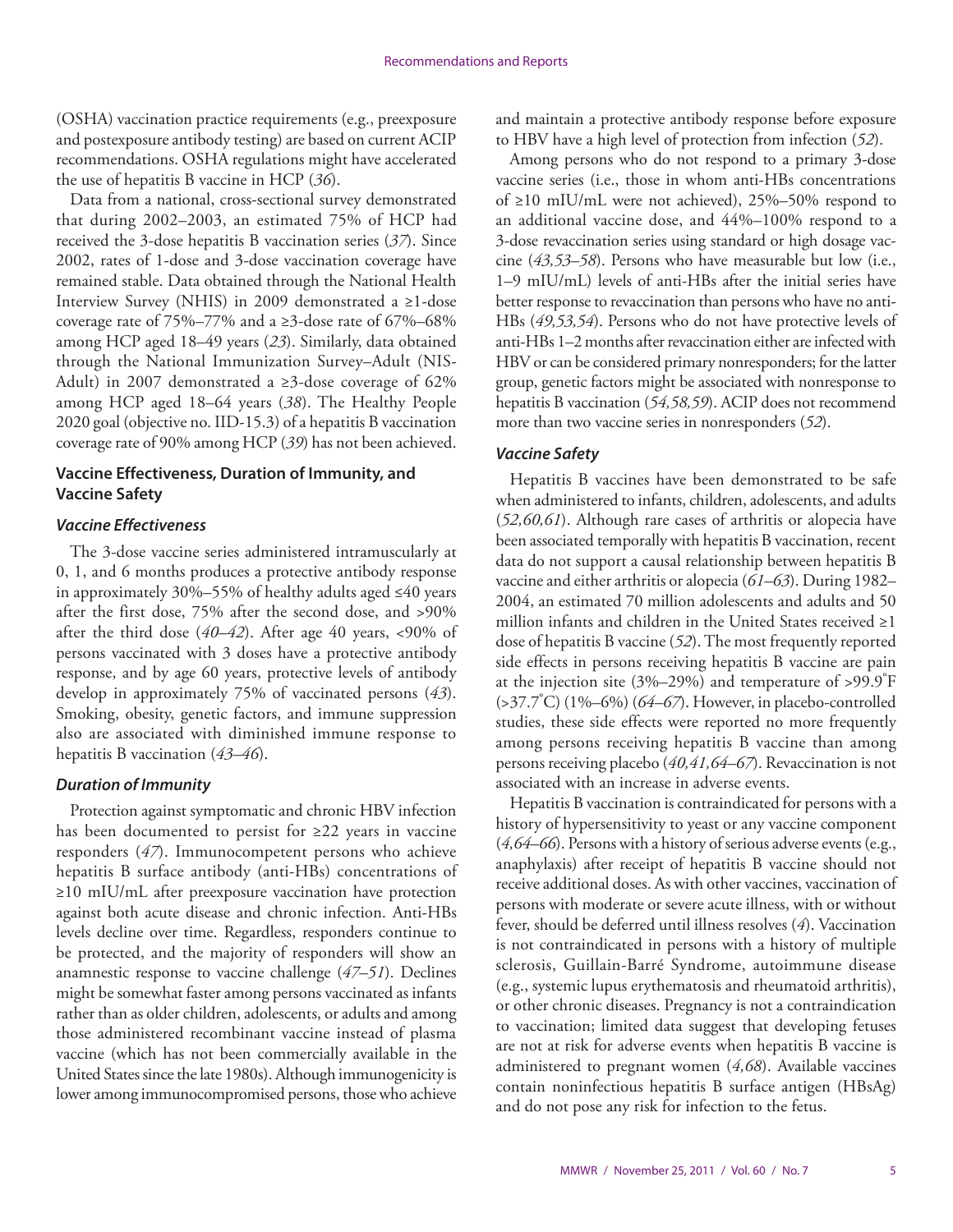### **Recommendations**

Two single-antigen hepatitis B vaccines, Recombivax HB (Merck & Co., Inc., Whitehouse Station, New Jersey) and Engerix-B (GlaxoSmithKline Biologicals, Rixensart, Belgium) and one combination hepatitis A and hepatitis B vaccine, Twinrix (GlaxoSmithKline Biologicals), are available in the United States. Primary vaccination consists of ≥3 intramuscular doses of hepatitis B vaccine or of the combined hepatitis A and hepatitis B vaccine. The hepatitis vaccine series does not need to be restarted if the second or third dose is delayed. Detailed vaccination recommendations are available in previously published guidelines (*52*). Vaccine schedules are available at [http://www.cdc.gov/vaccines/recs/schedules/adult-schedule.](http://www.cdc.gov/vaccines/recs/schedules/adult-schedule.htm#HCWs) [htm#HCWs.](http://www.cdc.gov/vaccines/recs/schedules/adult-schedule.htm#HCWs) In adults, hepatitis B vaccine always should be administered into the deltoid muscle. Longer needles (up to 1.5 inches in length) might be required for obese adults (*4*).

#### **Preexposure**

## *Unvaccinated and Incompletely Vaccinated HCP and Trainees: Pre- and Postvaccination Serologic Testing*

- Prevaccination serologic testing for previous infection is not indicated for the majority of persons being vaccinated because of occupational risk unless the hospital or healthcare organization considers such testing cost-effective (*3,52,69–72*). However, such testing is indicated for HCP and is cost-effective in certain high-risk populations (see HCP and Trainees at Additional Risk), regardless of vaccination status (*71,73*).
- All unvaccinated persons whose work- and training-related activities involve reasonably anticipated risk for exposure to blood or other infectious body fluids (e.g., HCP, longterm–care facility staff, and public safety workers) should be vaccinated with the complete, ≥3-dose hepatitis B vaccine series.
- • Persons with an incomplete series are not considered protected and should complete the ≥3-dose series.
- • Because higher risk has been reported during the professional training period, the vaccination series should be completed before trainees have contact with blood; vaccination should be offered in schools of medicine, dentistry, nursing, laboratory technology, and other allied health professions.
- • To determine the need for revaccination and to guide postexposure prophylaxis, postvaccination serologic testing should be performed for all HCP at high risk for occupational percutaneous or mucosal exposure to blood or body fluids. Postvaccination serologic testing is performed 1–2 months after administration of the last dose of the vaccine series using a method that allows

detection of the protective concentration of anti-HBs  $(\geq 10 \text{ mIU/mL})$ . Persons determined to have anti-HBs concentrations of  $\geq 10$  mIU/mL after receipt of the primary vaccine series are considered immune, and the result should be documented. Immunocompetent persons have long-term protection and do not need further periodic testing to assess anti-HBs levels. Postvaccination testing for persons at low risk for mucosal or percutaneous exposure to blood or body fluids (e.g., public safety workers and HCP without direct patient contact) likely is not cost effective (*52*); however, persons who do not undergo postvaccination testing should be counseled to seek immediate testing if exposed.

- Persons determined to have anti-HBs concentrations of <10 mIU/mL soon after receipt of the primary vaccine series should be revaccinated. For these persons, administration of a second complete 3-dose series on an appropriate schedule, followed by anti-HBs testing 1–2 months after the third dose, usually is more practical than conducting serologic testing after each additional dose of vaccine.
- Persons who do not have a protective concentration of anti-HBs (≥10 mIU/mL) after revaccination (i.e., after receiving a total of 6 doses) should be tested for HBsAg and anti-HBc to determine infection status. Those determined not to be infected but who have anti-HBs <10 mIU/mL (nonresponders) should be considered susceptible to HBV infection and should be counseled about precautions to prevent HBV infection and the need to obtain hepatitis B immune globulin (HBIG) postexposure prophylaxis for any known or likely exposure to HBsAgpositive blood (*72*). Persons determined to be infected (anti-HBc-positive) and positive for HBsAg should be provided counseling regarding how to prevent HBV transmission to others and referred for further evaluation (e.g., HBV viral load testing), care, treatment, and other services, as appropriate (69–*71*). Persons who are HBsAgpositive and who perform exposure-prone procedures should seek counsel from a review panel comprised of experts with a balanced perspective (e.g., HCPs' personal physicians and infectious disease specialists) regarding the procedures that they can perform safely. They should not be excluded from work (*69*). Persons who were infected in the past (anti-HBc-positive but negative for HBsAg) require no vaccination or treatment.

#### **Postexposure**

The need for postexposure prophylaxis should be evaluated immediately after HCP experience any percutaneous, ocular, mucous-membrane or nonintact skin exposure to blood or body fluid in the workplace. Decisions to administer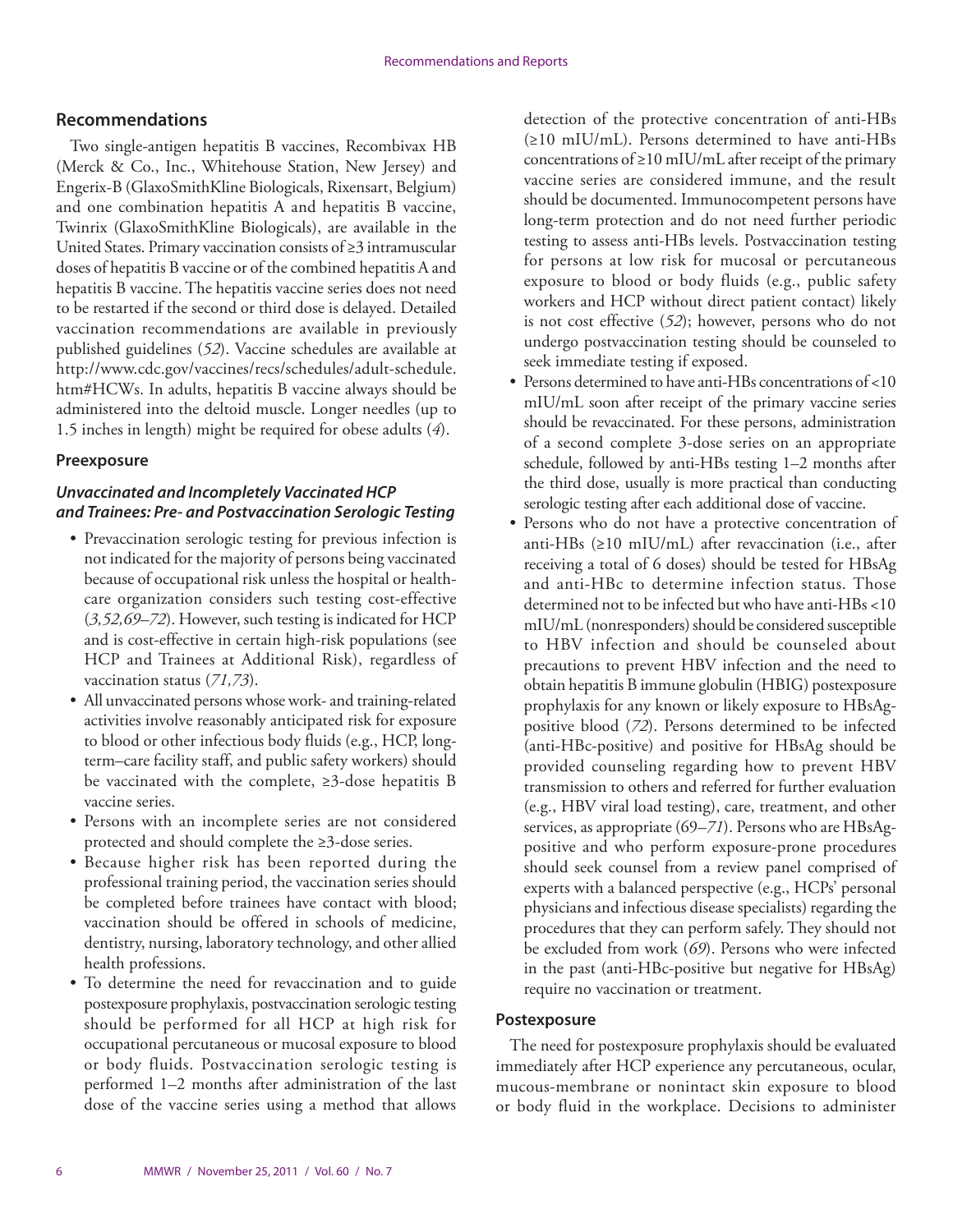postexposure prophylaxis should be based on the HBsAg status of the source and the vaccination history and vaccine-response status of the exposed HCP (Table 4) (*72*).

## *Unvaccinated and Incompletely Vaccinated HCP and Trainees*

- Unvaccinated or incompletely vaccinated persons who experience a workplace exposure from persons known to be HBsAg-positive should receive 1 dose of hepatitis B immune globulin HBIG (i.e., passive vaccination) as soon as possible after exposure (preferably within 24 hours). The effectiveness of HBIG when administered >7 days after percutaneous or permucosal exposures is unknown (Table 4).
- Hepatitis B vaccine should be administered in the deltoid muscle as soon as possible after exposure; HBIG should be administered at the same time at another injection site. The 3-dose hepatitis B vaccine series should be completed for previously unvaccinated and incompletely vaccinated persons who have needlestick or other percutaneous exposures, regardless of the HBsAg status of the source and whether the status of the source is known. To document protective levels of anti-HBs (≥10mIU/mL), postvaccination testing of persons who received HBIG for postexposure prophylaxis should be performed after anti-HBs from HBIG is no longer detectable (4–6 months after administration).

## *Vaccinated HCP and Trainees*

- • Vaccinated HCP with documented immunity (anti-HBs concentrations of ≥10 mIU/mL) require no postexposure prophylaxis, serologic testing, or additional vaccination.
- Vaccinated HCP with documented nonresponse to a 3-dose vaccine series should receive 1 dose of HBIG and a second 3-dose vaccine series if the source is HBsAgpositive or known to be at high risk for carrying hepatitis. If the source is known or determined to be HBsAgnegative, these previously nonresponding HCP should complete the revaccination series and undergo postvaccination testing to ensure that their response status is documented (Table 4). Postvaccination testing of persons who received HBIG for PEP should be performed after anti-HBs from HBIG is no longer detectable (4–6 months after administration).
- • Vaccinated HCP with documented nonresponse to two 3-dose vaccine series should receive 2 doses of HBIG, 1 month apart if the source is HBsAg-positive or known to be at high risk for carrying hepatitis; no additional vaccination is necessary. If the source is known or determined to be HBsAg-negative, these previously

nonresponding HCP need no additional testing or treatment (Table 4).

- Vaccinated HCP with no documentation of postvaccination serologic response who are exposed to an HBsAg-positive source should have serum obtained for anti-HBs testing immediately. Those determined to have protective levels of antibody (anti-HBs ≥10 mIU/mL) require no additional treatment; those with concentrations <10 mIU/mL should receive 1 dose of HBIG, along with a booster dose of hepatitis B vaccine. To document protective levels of anti-HBs (≥10mIU/mL), postvaccination testing of persons who received HBIG for postexposure prophylaxis should be performed after anti-HBs from HBIG is no longer detectable (4–6 months after administration).
- Vaccinated HCP with no documentation of postvaccination serologic response who are exposed to a source with unknown infection status should be tested for anti-HBs. Those determined to have protective levels of antibody require no additional treatment; those with concentrations <10 mIU/mL should receive a booster dose of hepatitis B vaccine and serologic testing 1–2 months later.
- Vaccinated HCP with no documentation of postvaccination serologic response who are exposed to a source known to be HBsAg-negative require no testing or treatment (Table 4).

## **HCP and Trainees at Additional Risk**

• Regardless of vaccination history, HCP and trainees in certain high-risk populations, including those born in geographic regions with high HBsAg prevalence (≥8%) and intermediate (2%–7%) prevalence (*71*), unvaccinated U.Sborn HCP whose parents were born in regions of high HBsAg prevalence, HIV-positive HCP, HCP who have disclosed having engaged or currently engaging in high-risk substance abuse or sexual behaviors, and HCP who require immunosuppressive therapy or who are on hemodialysis should be tested for HBsAg and anti-HBc/anti-HBs to determine infection status. For those who are unvaccinated, blood should be drawn for testing before the first dose of vaccine is administered, and vaccination should be administered during the same health-care visit. Persons testing negative for hepatitis B infection or immunity should be managed in the same manner as other uninfected HCP. Persons determined to be HBsAg-positive should be provided counseling regarding how to prevent HBV transmission to others and referred for further evaluation (e.g., HBV viral load testing), care, treatment, and other services as appropriate (69–*71*). Persons who are HBsAgpositive and who perform exposure-prone procedures should seek counsel from a review panel comprised of experts with a balanced perspective (e.g., personal physicians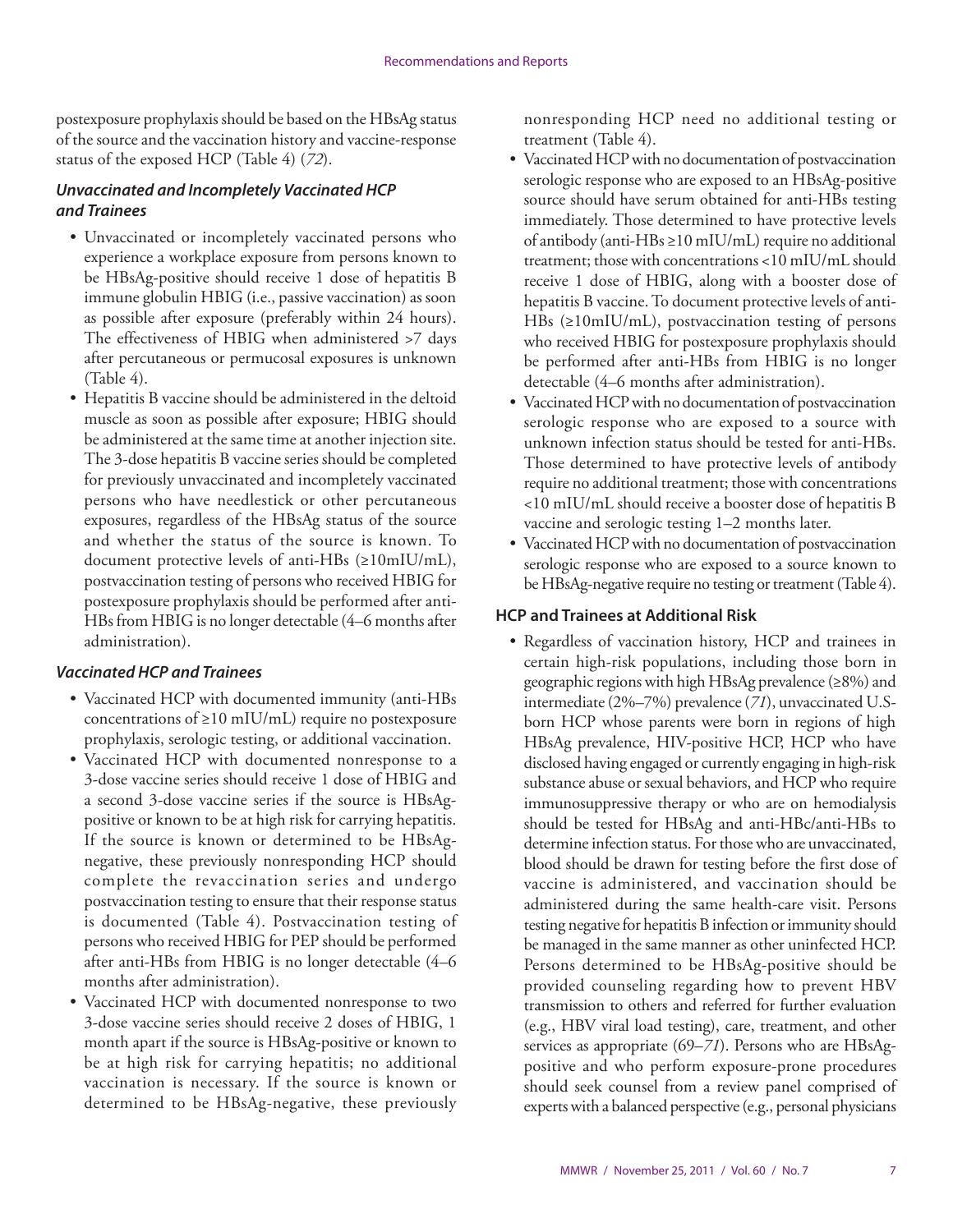of HCP and infectious disease specialists) regarding the procedures that they can perform safely. They should not be excluded from work (*69*). Additional information regarding prevaccination testing for HCP with other hepatitis B risk factors and for pregnant women has been published previously (*52,71*). HCP receiving hemodialysis should be provided annual anti-HBs testing and should be administered a booster dose of vaccine when anti-HBs levels decline to <10 mIU/mL (*52*).

• For other immunocompromised HCP (e.g., HIV-infected persons, hematopoietic stem-cell transplant recipients, and persons receiving chemotherapy), the frequency of postvaccination testing and the need for booster doses has not been determined (*52*).

#### **Other Considerations**

- Occupational health programs and others responsible for infection prevention and control should identify all staff whose work-related activities involve exposure to blood or other potentially infectious body fluids in a health-care, laboratory, public safety, or institutional setting (including employees, students, contractors, attending clinicians, emergency medical technicians, paramedics, and volunteers); provide education to staff to encourage vaccination; and implement active follow-up, with reminders to track completion of the vaccine series and postvaccination testing among persons receiving vaccination (*72*).
- • In partnership with state and local health authorities, household, sex, or needle-sharing contacts of HBsAgpositive HCP and trainees should be identified, tested, vaccinated (if indicated), and provided with counseling and referral for needed services, when appropriate.

## **Influenza**

#### **Background**

#### **Epidemiology and Risk Factors**

Influenza causes an estimated average of >200,000 hospitalizations and 3,000–49,000 deaths annually in the United States (*74–76*). The majority of influenza-related severe illnesses and deaths occur among persons with chronic medical conditions, infants and young children, seniors, and pregnant women (*74–78*). Reducing the risk for influenza among persons at higher risk for complications is a major focus of influenza prevention strategies (*77*).

#### **Influenza Transmission in Health-Care Settings**

HCP are exposed to patients with influenza in the workplace and are thus at risk of occupationally acquired influenza and of transmitting influenza to patients and other HCP. In a crosssectional survey of hospital house staff (physicians in training), 37% reported influenza-like illness during September–April, and 9% reported more than one respiratory illness. Length of illness varied (range: 1–10 days; mean: 7 days), as did days of work missed (range: 0–10 days; mean: 0.7 days) (*79*). Infected HCP who continue to work while ill might transmit influenza to patients, many of whom are at increased risk for severe outcomes from influenza. HCP are therefore recommended for routine annual influenza vaccination (*77*).

Few randomized trials of the effect that influenza vaccination has on illness in HCP have been conducted. In one randomized trial of 427 HCP, influenza vaccination of HCP failed to decrease episodes of respiratory infection or duration of illness but was associated with a 28% decrease in absenteeism (from 1.4 days to 1.0 day) attributable to respiratory infections (*80*). No laboratory confirmation of influenza was obtained in this study. In another randomized trial among HCP, vaccination was associated with a significantly lower rate of serological evidence of influenza infection, with a vaccine efficacy rate of 88% for influenza A and 89% for influenza B (p<0.05) (*81*); however, no significant differences were noted in days of febrile respiratory illness or absenteeism.

Influenza can cause outbreaks of severe respiratory illness among hospitalized persons and long-term-care residents (*82– 90*). Influenza outbreaks in hospitals (*86–88*) and long-term– care facilities (*91*) have been associated with low vaccination rates among HCP. One nonrandomized study demonstrated an increase in HCW vaccination rates and decrease in nosocomially acquired, laboratory-confirmed influenza in a hospital after a mobile cart–based HCP vaccination program was introduced (*86*). Several randomized controlled studies of the impact of HCP vaccination on morbidity and mortality in long-term care facilities have been performed (*92–95*). These studies have demonstrated substantial decreases in allcause mortality (*92–95*) and influenza-like illness (*92,94,95*). However, studies which examine and demonstrate efficacy in preventing more specific outcomes (e.g., laboratory-confirmed influenza illness and mortality) are lacking. Recent systematic reviews suggest that vaccination of HCP in settings in which patients also were vaccinated provided significant reductions in deaths among elderly patients from all causes and deaths from pneumonia, but also note that additional randomized controlled trials are warranted (*96,97*), as are examination of more specific outcomes.

Preventing influenza among HCP who might serve as sources of influenza virus transmission provides additional protection to patients at risk for influenza complications. Vaccination of HCP can specifically benefit patients who cannot receive vaccination (e.g., infants aged <6 months or those with severe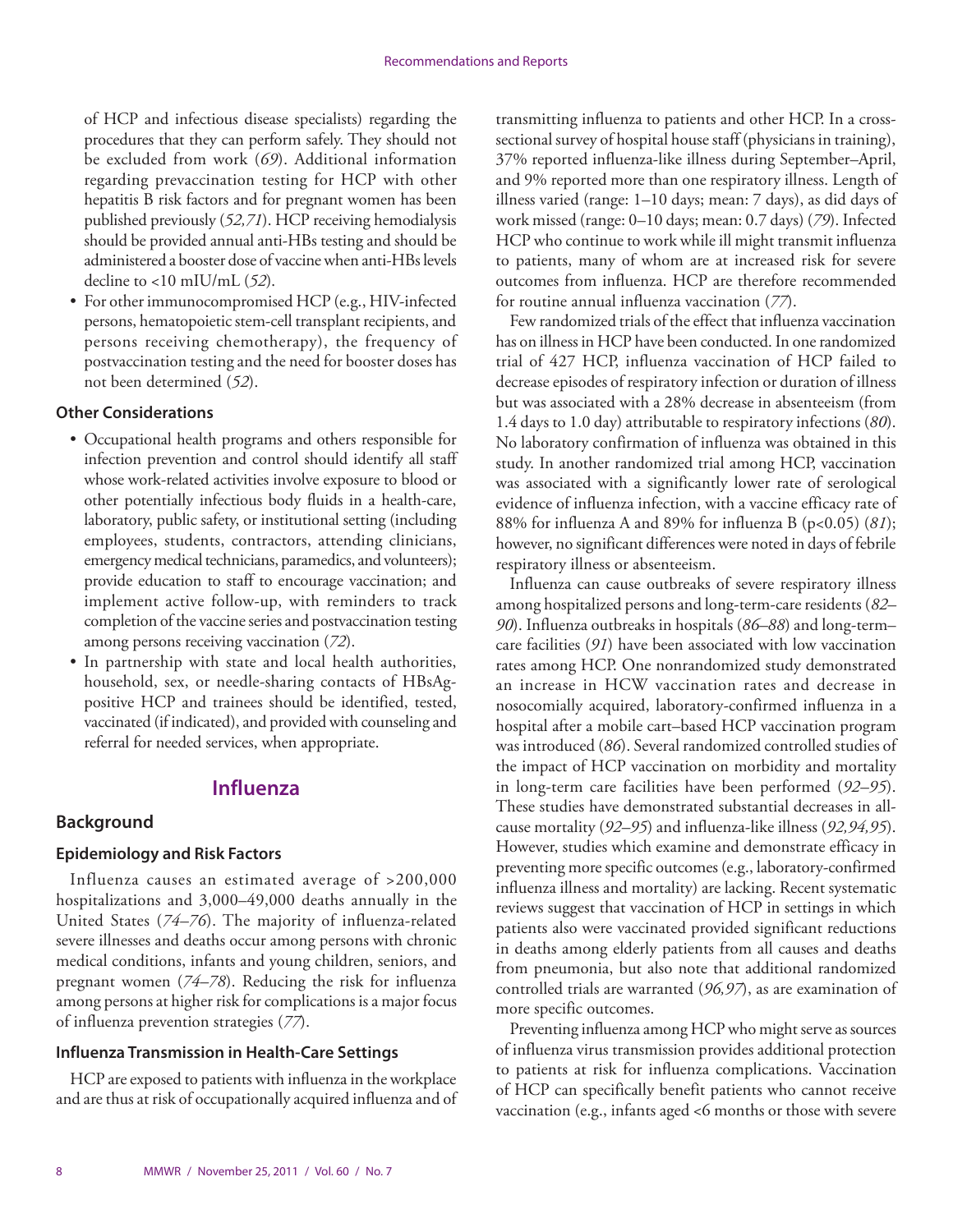allergic reactions to prior influenza vaccination), patients who respond poorly to vaccination (e.g., persons aged ≥85 years and immune-compromised persons), and persons for whom antiviral treatment is not available (e.g., persons with medical contraindications). Although annual vaccination has long been recommended for HCP and is a high priority for reducing morbidity associated with influenza in health-care settings (*98–100*), national survey data have demonstrated that the vaccination coverage level during the 2008–09 season was 52.9% (*101*).

## **Considerations Regarding Influenza Vaccination of HCP**

Barriers to HCP aceptance of influenza vaccination have included fear of vaccine side effects (particularly influenzalike symptoms), insufficient time or inconvenience, perceived ineffectiveness of the vaccine, perceived low likelihood of contracting influenza, avoidance of medications, and fear of needles (*79,102–109*). Factors demonstrated to increase vaccine acceptance include a desire for self-protection, previous receipt of influenza vaccine, a desire to protect patients, and perceived effectiveness of vaccine (*79,105,106,109–112*). Strategies that have demonstrated improvement in HCP vaccination rates have included campaigns to emphasize the benefits of HCP vaccination for staff and patients, vaccination of senior medical staff or opinion leaders, removing administrative barriers (e.g., costs), providing vaccine in locations and at times easily accessible by HCP, and monitoring and reporting HCP influenza vaccination rates (*99,113–120*). Intranasally administered live attenuated influenza vaccine (LAIV) is an option for healthy, nonpregnant adults aged <50 years who dislike needles.

The practice of obtaining signed declinations from HCP offered influenza vaccination has been adopted by some institutions but has not yet been demonstrated to exceed coverage rates of >70%–80% (*99,115,121–123*). Institutions that require declination statements from HCP who refuse influenza vaccination should educate and counsel these HCP about benefits of the vaccine.

Each health-care facility should develop a comprehensive influenza vaccination strategy that includes targeted education about the disease, including disease risk among HCP and patients, and about the vaccine. In addition, the program should establish easily accessible vaccination sites and inform HCP about their locations and schedule. Facilities that employ HCP should provide influenza vaccine at no cost to personnel (*124*). The most effective combination of approaches for achieving high influenza vaccination coverage among HCP likely varies by institution. Hospitals and health-care organizations in the United States traditionally have employed an immunization strategy that includes one or more of the following components: education about influenza, easy access to vaccine, incentives to encourage immunization, organized campaigns, institution of declination policies, and legislative and regulatory efforts (e.g., vaccination requirements) (*99, 115, 121–126*).

Beginning January 1, 2007, the Joint Commission on Accreditation of Health-Care Organizations required accredited organizations to offer influenza vaccinations to staff, including volunteers and licensed independent practitioners and to report coverage levels among HCP (*127*). Standards are available for measuring vaccination coverage among HCP as a measure of program performance within a healthcare setting (*128*). Beginning January 2013, the Centers for Medicaid Services will require acute care hospitals to report HCP influenza vaccine as part of its hospital inpatient quality reporting program.\*

## **Vaccine Effectiveness, Duration of Immunity, and Vaccine Safety**

Effectiveness of influenza vaccines varies from year to year and depends on the age and health status of the person getting the vaccine and the similarity or "match" between the viruses or virus in the vaccine and those in circulation. Vaccine strains are selected for inclusion in the influenza vaccine every year based on international surveillance and scientists' estimations about which types and strains of viruses will circulate in a given year. Annual vaccination is recommended because the predominant circulating influenza viruses typically change from season to season and, because immunity declines over time postvaccination (*77*).

In placebo-controlled studies among adults, the most frequent side effect of vaccination was soreness at the vaccination site (affecting 10%–64% of patients) that lasted <2 days (*129,130*). These injection-site reactions typically were mild and rarely interfered with the recipient's ability to conduct usual daily activities. The main contraindication to influenza vaccination is a history of anaphylactic hypersensitivity to egg or other components of the vaccine. A history of Guillain-Barré Syndrome within 6 weeks following a previous dose of influenza vaccine is considered to be a precaution for use of influenza vaccines (*77*).

<sup>\*</sup>US Department of Health and Human Services. Medicare program; hospital inpatient prospective payment systems for acute care hospitals and the longterm care hospital prospective payment system and FY2012 rates; hospitals' FTE resident caps for graduate medical education payment; final rules. Federal Register 2011;76:51631–3.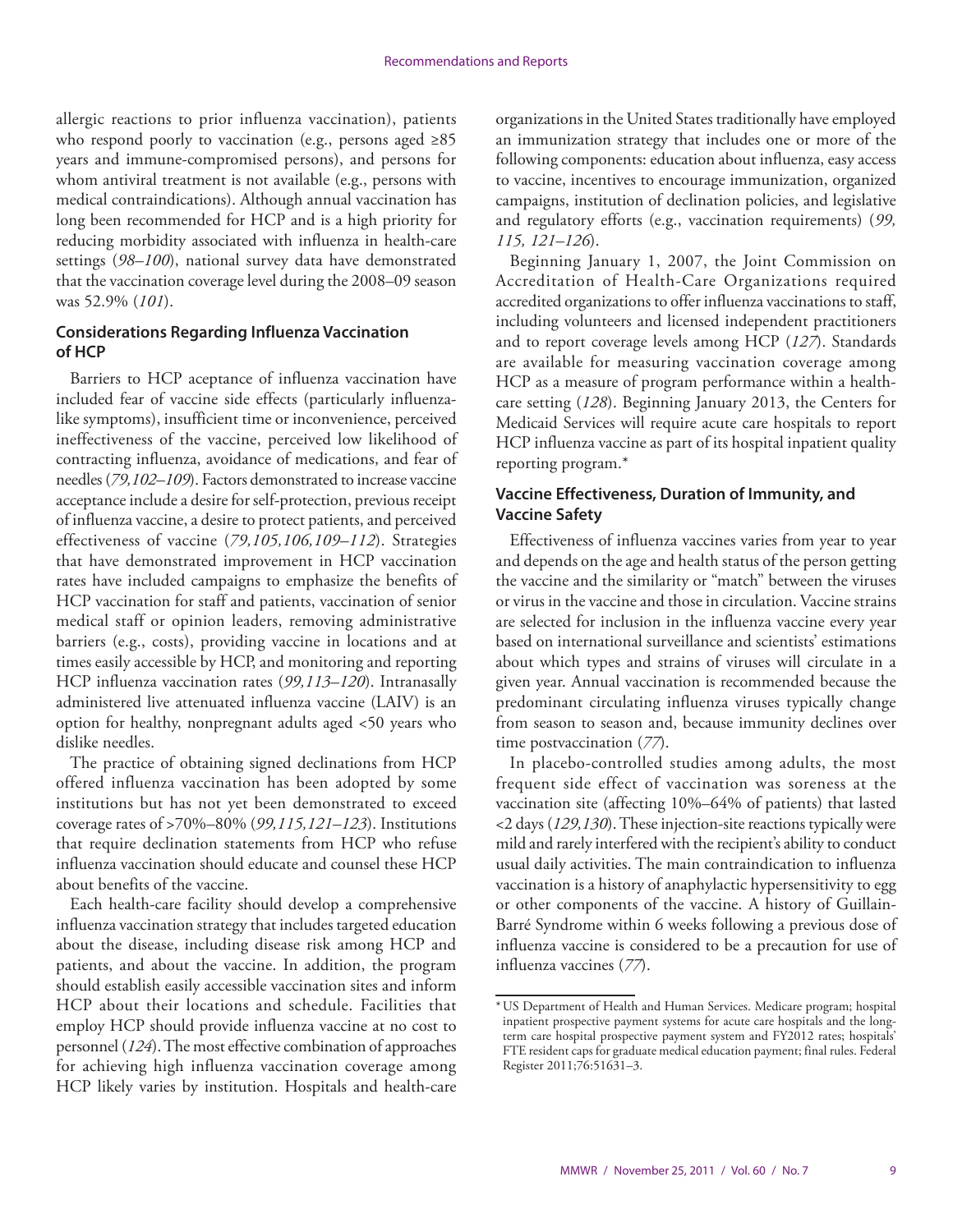## **Recommendations**

#### **Vaccination**

Annual influenza vaccination is recommended for all persons aged ≥6 months who have no medical contraindication; therefore, vaccination of all HCP who have no contraindications is recommended. The influenza vaccine is evaluated annually with one or more vaccine strains updated almost every year. In addition, antibody titers decline during the year after vaccination. Thus, annual vaccination with the current season's formulation is recommended. Annual vaccination is appropriate and safe to begin as early in the season as vaccine is available. HCP should be among the groups considered for prioritized receipt of influenza vaccines when vaccine supply is limited.

Two types of influenza vaccines are available. LAIV is administered intranasally and is licensed for use in healthy nonpregnant persons aged 2–49 years. The trivalent inactivated vaccine (TIV) is administered as an intramuscular injection and can be given to any person aged ≥6 months. Both vaccine types contain vaccine virus strains that are selected to stimulate a protective immune response against the wild-type viruses that are thought to be most likely in circulation during the upcoming season. Use of LAIV for HCP who care for patients housed in protective inpatient environments has been a theoretic concern, but transmission of LAIV in health-care settings has not been reported. LAIV can be used for HCP who work in any setting, except those who care for severely immunocompromised hospitalized persons who require care in a protective environment. HCP who themselves have a condition that confers high risk for influenza complications, who are pregnant, or who are aged ≥50 years should not receive LAIV and should be administered TIV instead. An inactivated trivalent vaccine containing 60 mcg of hemagglutinin antigen per influenza vaccine virus strain (Fluzone High-Dose [sanofi pasteur]) is an alternative inactivated vaccine for persons aged ≥65 years. Persons aged ≥65 years may be administered any of the standard-dose TIV preparations or Fluzone High-Dose (*77*). The majority of TIV preparations are administered intramuscularly. An intradermally administered TIV was licensed in May 2011 and is an alternative to other TIV preparations for persons aged 18–64 years (*131*).

### **Use of Antiviral Drugs for Treating Exposed Persons and Controlling Outbreaks**

Use of antiviral drugs for chemoprophylaxis or treatment of influenza is an adjunct to (but not a substitute for) vaccination. Oseltamivir or zanamivir are recommended currently for chemoprophylaxis or treatment of influenza (*132,133*). TIV

can be administered to exposed, unvaccinated HCP at the same time as chemoprophylaxis, but LAIV should be avoided because the antiviral medication will prevent viral replication needed to stimulate a vaccine response (*77*). Antivirals are used often among patients during outbreaks in closed settings such as long-term–care facilities but also can be administered to unvaccinated HCP during outbreaks, when an exposure to a person with influenza occurs, or after exposure when vaccination is not thought to be protective against the strain to which a vaccinated HCP was exposed. Chemoprophylaxis consists of 1 dose (of either antiviral drug) daily for 10 days, and treatment consists of 1 dose twice daily for 5 days. In many instances of HCP exposure, watchful waiting and early initiation of treatment if symptoms appear is preferred rather than use of antiviral chemoprophylaxis immediately after exposure. The intensity and duration of the exposure and the underlying health status of the exposed worker are important factors in clinical judgments about whether to provide chemoprophylaxis. If chemoprophylaxis is used, the provider should base choice of the agent on whether the circulating strain or strains of influenza have demonstrated resistance to particular antivirals.

#### **Program Evaluation**

- Health-care administrators should include influenza vaccination coverage among HCP as a measure of quality of care (*124*).
- Influenza vaccination rates among HCP within facilities should be regularly measured and reported, and ward-, unit-, and specialty-specific coverage rates should be provided to staff and administration (*124*). Such information might be useful to promote compliance with vaccination policies.

## **Measles**

#### **Background**

### **Epidemiology and Risk Factors**

Measles is a highly contagious rash illness that is transmitted by respiratory droplets and airborne spread. Severe complications, which might result in death, include pneumonia and encephalitis. Before the national measles vaccination program was implemented in 1963, almost every person acquired measles before adulthood; an estimated 3–4 million persons in the United States acquired measles each year (*134*). Approximately 500,000 persons were reported to have had measles annually, of whom 500 persons died, 48,000 were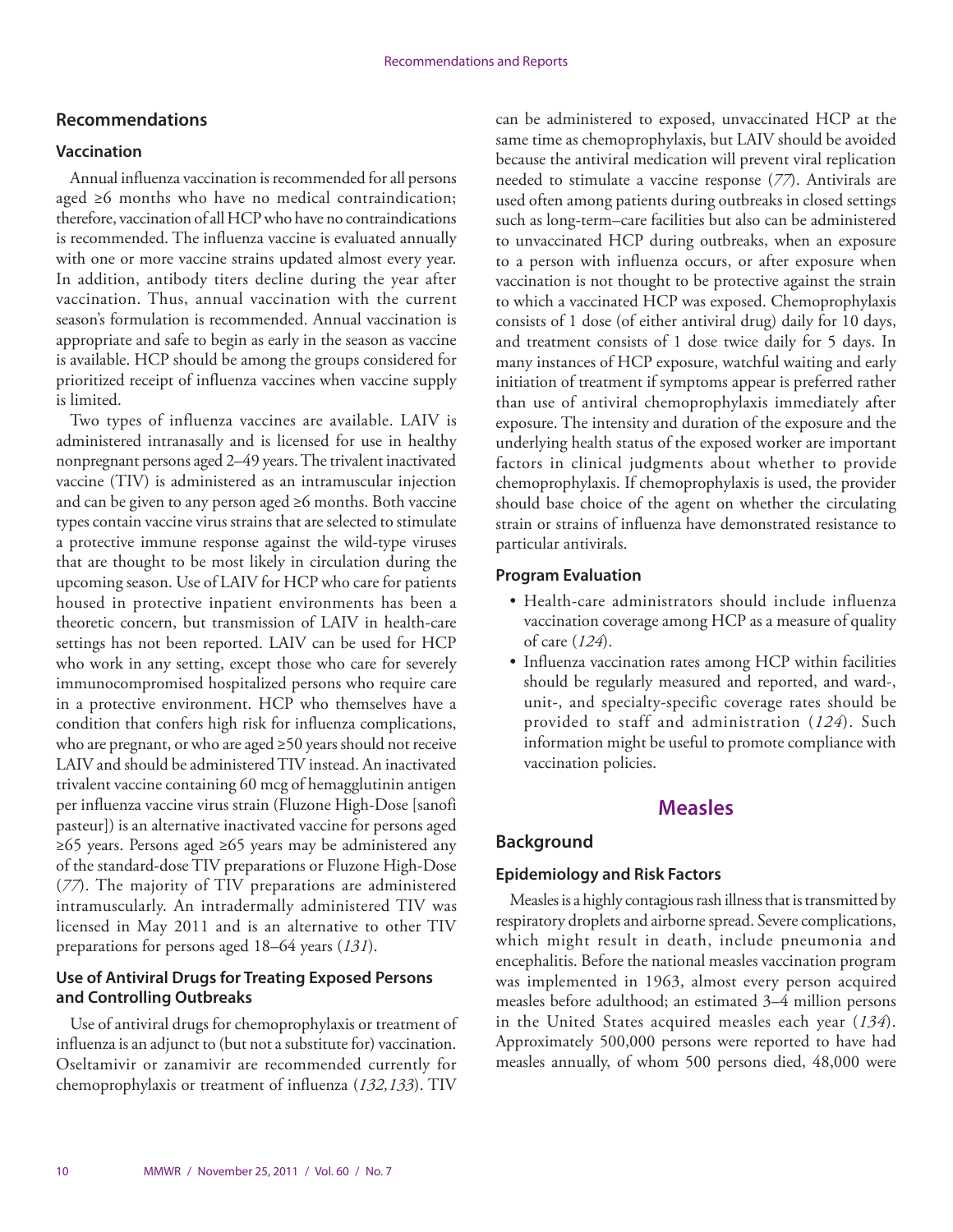hospitalized, and another 1,000 had permanent brain damage from measles encephalitis (*134*).

Through a successful 2-dose measles vaccination program (i.e., a first dose at age 12–15 months and a second dose between ages 4–6 years) (*135*) and better measles control throughout the region of the Americas (*136*), endemic transmission of measles was interrupted in the United States, and measles was declared eliminated from the country in 2000 (*137*). However, measles remains widespread in the majority of countries outside the Western Hemisphere, with an estimated 20 million measles cases occurring worldwide (*138*) and approximately 164,000 related deaths (*139*). Thus, the United States continues to experience international importations that might lead to transmission among U.S. residents and limited outbreaks, especially in unvaccinated populations (*140–143*).

During 2001–2008, a total of 557 confirmed measles cases were reported in the United States from 37 states and the District of Columbia (annual median: 56; range: 37 in 2004 to 140 in 2008), representing an annual incidence of less than one case per million population (*144*). Of the 557 reported case-patients, 126 (23%) were hospitalized (annual median: 16; range: 5–29); of these, at least five case-patients were admitted to intensive care. Two deaths were reported, both in 2003 (*144*).

Of the 557 reported case-patients during 2001–2008, a total of 223 (40%) were adults, including 156 (28%) aged 20–39 years and 67 (12%) aged  $\geq$ 40 years. Of the 438 measles cases among U.S. residents, 285 (65%) cases were considered preventable (i.e., occurred among persons who were eligible for vaccination but were unvaccinated) (*144*). The remaining 153 (35%) cases were considered nonpreventable. Cases were defined as nonpreventable if they occurred among U.S. resident case-patients who had received ≥1 dose of measles-containing vaccine, if patients were vaccinated as recommended if traveling internationally, or if they were not vaccinated but had other evidence of immunity (i.e., were born before 1957 and therefore presumed immune from natural disease in childhood, had laboratory evidence of immunity, or had documentation of physician-diagnosed disease) or for whom vaccination is not recommended. During 2001–2008, a total of 12.5% (one of eight) of measles cases reported to CDC among HCP occurred in persons born before 1957; the other seven cases occurred among HCP born after 1957.

Measles-mumps-rubella (MMR) vaccination policies have been enforced with variable success in United States healthcare facilities over the past decade. Even though medical settings were a primary site of measles transmission during the 1989–1991 measles resurgence (*145,146*), as of September

2011, only three states (New York, Oklahoma, and Rhode Island) had laws mandating that all hospital personnel have proof of measles immunity and did not allow for religious or philosophic exemptions (*147*).

Vaccine coverage in the United States is high; in 2010, a total of 91.5% of children aged 19–35 months had received 1 dose of MMR vaccine (*21*); during 2009–2010, a total of 94.8% of kindergartners had evidence of 2 doses (*148*); and in 2010, a total of 90.5% of adolescents had evidence of 2 doses (*22*). Nationally representative data on MMR vaccine coverage of U.S. HCP are not available.

## **Measles Transmission and the Costs of Mitigating Measles Exposures in Health-Care Settings**

Health-care–associated cases of measles are of public health concern. Because of the severity of measles, infected persons are likely to seek medical care in primary health-care facilities, emergency departments, or hospitals (*141,149,150*). Medical settings played a prominent role in perpetuating outbreaks of measles transmission during the 1989–1991 measles resurgence (*145,146*) and were a primary site of measles transmission in a health-care–associated outbreak in 2008 (*149*). During 2001– 2008, a total of 27 reported measles cases were transmitted in U.S. health-care facilities, accounting for 5% of all reported U.S. measles cases.

Because of the greater opportunity for exposure, HCP are at higher risk than the general population for becoming infected with measles. A study conducted in 1996 in medical facilities in a county in Washington state indicated that HCP were 19 times more likely to develop measles than other adults (*151*). During 2001–2008, in the 23 health-care settings in which measles transmission was reported, eight cases occurred among HCP, six (75%) of whom were unvaccinated or had unknown vaccination status. One health-care provider was hospitalized in an intensive care unit for 6 days from severe measles complications (*142*). During a health-care–associated measles outbreak in Arizona in 2008 with 14 cases, six cases were acquired in hospitals, and one was acquired in an outpatient setting. One unvaccinated health-care worker developed measles and infected a hospital emergency room patient who required intensive care following hospital admission for measles (*149*).

High costs also are involved in evaluating and containing exposures and outbreaks in health-care facilities, as well as a substantial disruption of regular hospital routines when control measures are instituted, especially if hospitals do not have readily available data on the measles immunity status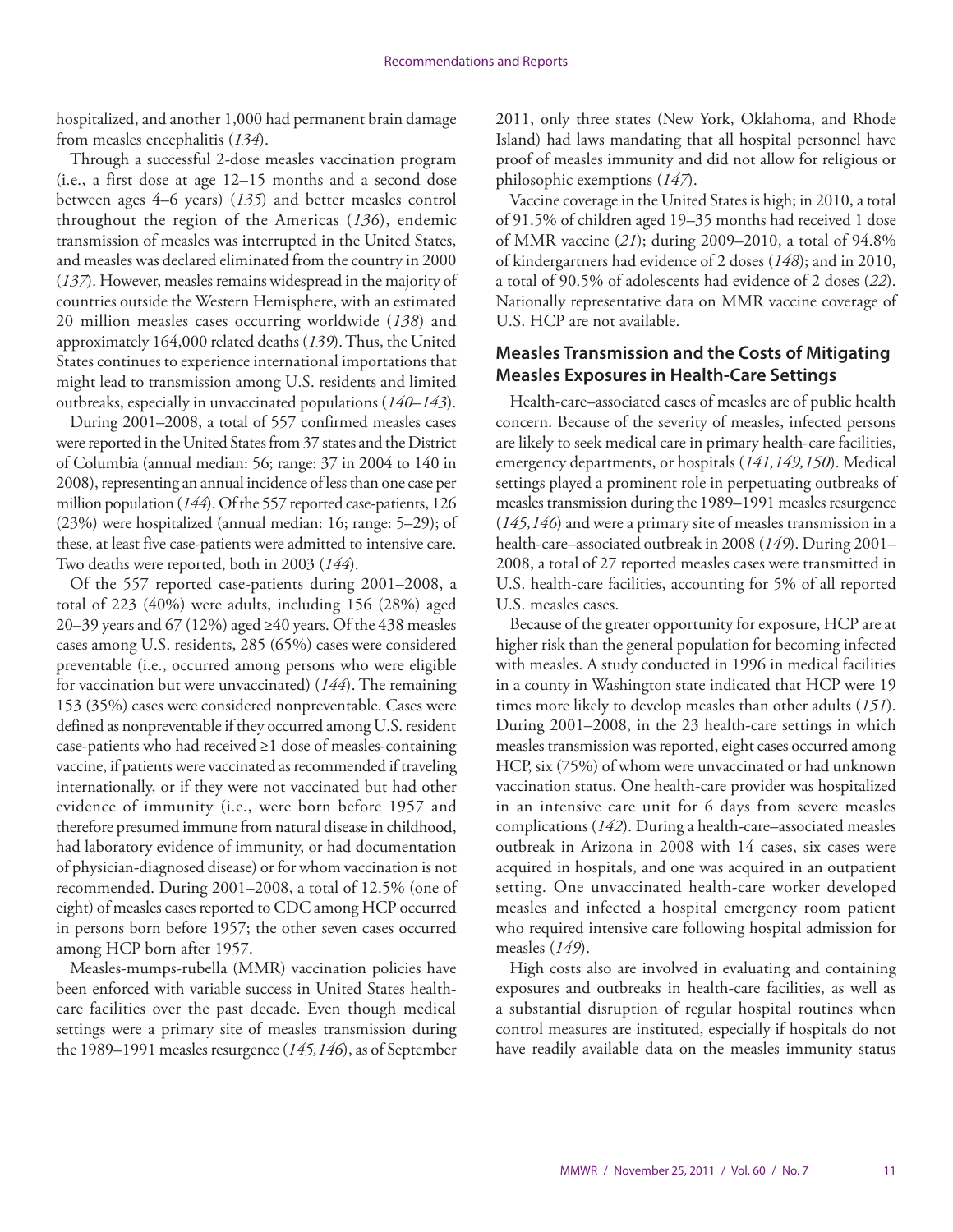of their staff and others included in the facility vaccination program. In 2005 in Indiana, one hospital spent more than \$113,000 responding to a measles outbreak (*142*), and in 2008 in Arizona, two hospitals spent \$799,136 responding to and containing cases in their facilities (*149*). The Arizona outbreak response required rapid review of measles documentation of 14,844 HCP at seven hospitals and emergency vaccination of approximately 4,500 HCP who lacked documentation of measles immunity. Serologic testing at two hospitals among 1,583 HCP without documented history of vaccination or without documented laboratory evidence of measles immunity revealed that 138 (9%) of these persons lacked measles IgG antibodies (*149*).

## **Vaccine Effectiveness, Duration of Immunity and Seroprevalence Studies, and Vaccine Safety**

### *Vaccine Effectiveness*

MMR vaccine is highly effective in preventing measles with a 1-dose vaccine effectiveness of 95% when administered on or after age 12 months and a 2-dose vaccine effectiveness of 99% (*135*).

#### *Duration of Immunity and Seroprevalence Studies*

Two doses of live measles vaccine are considered to provide long-lasting immunity (*135*). Although antibody levels decline following vaccination, a study examining neutralizing antibody levels up to 10 years following the second dose of MMR vaccine in children indicates that antibodies remain above the level considered protective (*152*).

Studies among HCP in the United States during the measles resurgence in the late 1980s through early 1990s demonstrated that 4%–10% of all HCP lacked measles IgG antibodies (*153–156*). During the 2008 Arizona outbreak, of the 1,077 health-care providers born during or after 1957 without documented measles immunity, 121 (11%) were seronegative (*149*). In a study of measles seroprevalence among 469 newly hired HCP at a hospital in North Carolina who were born before 1957, and thus considered immune by age, who could not provide written evidence of immunity to measles, serologic testing indicated that six (1.3%) lacked measles IgG antibodies (*157*). Other serologic studies of hospital-based HCP indicate that 2%–9% of those born before 1957 lacked antibodies to measles (*156,158–160*).

A survey conducted during 1999– 2004 found a seroprevalence of measles antibodies of 95.9% among persons in the U.S. population aged 6–49 years (*161*). The survey indicated that the lowest prevalence, 92.4%, was among adults born during 1967–1976 (*161*). A 1999 study of U.S. residents aged ≥20 years determined that 93% had antibodies to measles virus (*162*).

#### *Vaccine Safety*

Measles vaccine is administered in combination with the mumps and rubella components as the MMR vaccine in the United States. Monovalent measles vaccine rarely has been used in the United States in the past 2 decades and is no longer available. After decades of use, evidence demonstrates that MMR vaccine has an excellent safety profile (*134*).

The majority of documented adverse events occur in children. In rare circumstances, MMR vaccination of adults has been associated with the following adverse events: anaphylaxis (approximately 1.0–3.5 occurrences per million doses administered) (*134*), thrombocytopenia from the measles component or rubella component (a rate of three to four cases for every 100,000 doses) (*134*), and acute arthritis from the rubella component (arthralgia develops among approximately 25% of rubella-susceptible postpubertal females after MMR vaccination, and approximately 10% have acute arthritis-like signs and symptoms) (*135*). When joint symptoms occur, they generally persist for 1 day–3 weeks and rarely recur (*135*). Chronic joint symptoms attributable to the rubella component of the MMR vaccine are reported very rarely, if they occur at all. Evidence does not support an association between MMR vaccination and any of the following: hearing loss, retinopathy, optic neuritis, Guillain-Barré Syndrome, type 1 diabetes, Crohn's disease, or autism (*135,163–169*).

A woman can excrete the rubella vaccine virus in breast milk and transmit the virus to her infant, but the infection remains asymptomatic (*135*). Otherwise, persons who receive MMR or its component vaccines do not transmit measles, rubella, or mumps vaccine viruses (*135*). No transmission of MMR vaccine virus in a health-care setting has been documented.

### **Recommendations**

#### **Vaccination**

All persons who work in health-care facilities should have presumptive evidence of immunity to measles. This information should be documented and readily available at the work location. Recently vaccinated HCP do not require any restriction in their work activities.

Presumptive evidence of immunity to measles for persons who work in health-care facilities includes any of the following: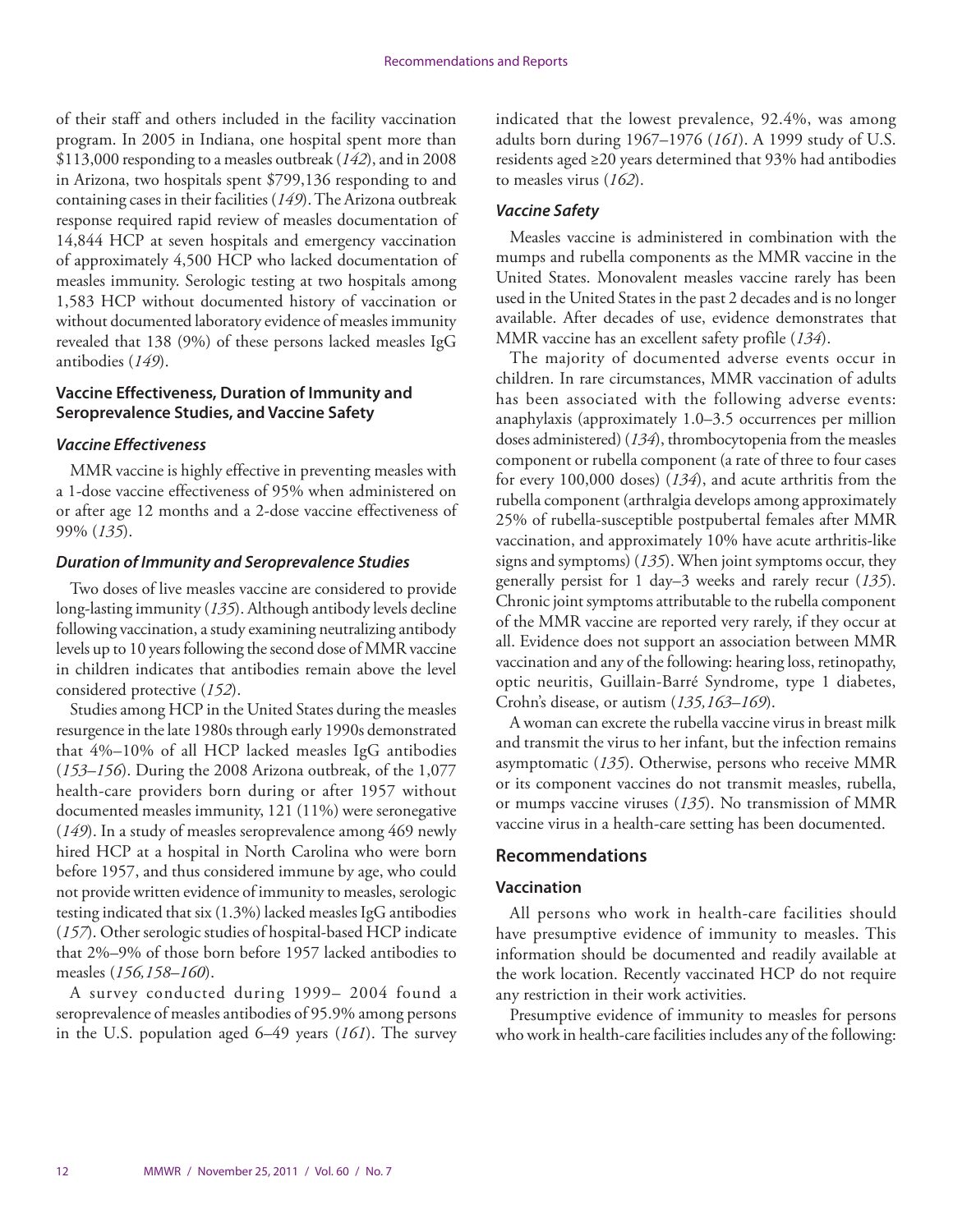- written documentation of vaccination with 2 doses of live measles or MMR vaccine administered at least 28 days apart,†
- laboratory evidence of immunity, $\sqrt[6]{}$
- • laboratory confirmation of disease, or
- birth before 1957.<sup>9</sup>

### *Prevaccination Testing*

Prevaccination antibody screening before MMR vaccination for an employee who does not have adequate presumptive evidence of immunity is not necessary unless the medical facility considers it cost effective (*134,170–172*) although no recent studies have been conducted. For HCP who have 2 documented doses of MMR vaccine or other acceptable evidence of immunity to measles, serologic testing for immunity is not recommended. In the event that a HCP who has 2 documented doses of MMR vaccine is tested serologically and determined to have negative or equivocal measles titer results, it is not recommended that the person receive an additional dose of MMR vaccine. Such persons should be considered to have presumptive evidence of measles immunity. Documented ageappropriate vaccination supersedes the results of subsequent serologic testing. Because rapid vaccination is necessary to halt disease transmission, during outbreaks of measles, serologic screening before vaccination is not recommended.

## **Use of Vaccine and Immune Globulin for Treating Exposed Persons and Controlling Outbreaks**

Following airborne infection–control precautions and implementing other infection-control measures are important to control the spread of measles but might fail to prevent all nosocomial transmission, because transmission to other susceptible persons might occur before illness is recognized. Persons infected with measles are infectious 4 days before rash onset through 4 days after rash onset.

When a person who is suspected of having measles visits a health-care facility, airborne infection–control precautions should be followed stringently. The patient should be asked immediately to wear a medical mask and should be placed

in an airborne-infection isolation room (i.e., a negative airpressure room) as soon as possible. If an airborne-infection isolation room is not available, the patient should be placed in a private room with the door closed and be asked to wear a mask. If possible, only staff with presumptive evidence of immunity should enter the room of a person with suspect or confirmed measles. Regardless of presumptive immunity status, all staff entering the room should use respiratory protection consistent with airborne infection–control precautions (i.e., use of an N95 respirator or a respirator with similar effectiveness in preventing airborne transmission) (*3,150*).

Because of the possibility, albeit low  $(-1%)$ , of measles vaccine failure in HCP exposed to infected patients (*173*), all HCP should observe airborne precautions in caring for patients with measles. HCP in whom measles occurs should be excluded from work until ≥4 days following rash onset. Contacts with measles-compatible symptoms should be isolated, and appropriate infection-control measures (e.g., rapid vaccination of susceptible contacts) should be implemented to prevent further spread (*174*).

If measles exposures occur in a health-care facility, all contacts should be evaluated immediately for presumptive evidence of measles immunity. HCP without evidence of immunity should be offered the first dose of MMR vaccine and excluded from work from day 5–21 following exposure (*135*). HCP without evidence of immunity who are not vaccinated after exposure should be removed from all patient contact and excluded from the facility from day 5 after their first exposure through day 21 after the last exposure, even if they have received postexposure intramuscular immune globulin of 0.25 mL/kg (40 mg IgG/ kg) (*135*). Those with documentation of 1 vaccine dose may remain at work and should receive the second dose.

Case-patient contacts who do not have presumptive evidence of measles immunity should be vaccinated, offered intramuscular immune globulin of 0.25 mL/kg (40 mg IgG/ kg), which is the standard dosage for nonimmunocompromised persons (*135*), or quarantined until 21 days after their exposure to the case-patient. Contacts with measles-compatible symptoms should be isolated, and appropriate infectioncontrol measures should be implemented to prevent further spread. If immune globulin is administered to an exposed person, observations should continue for signs and symptoms of measles for 28 days after exposure because immune globulin might prolong the incubation period.

Available data suggest that live virus measles vaccine, if administered within 72 hours of measles exposure, will prevent, or modify disease (*134*). Even if it is too late to provide effective postexposure prophylaxis by administering MMR, the vaccine can provide protection against future exposure to all three infections. Identifying persons who lack evidence of measles immunity during

<sup>†</sup>The first dose of measles-containing vaccine should be administered on or after the first birthday; the second dose should be administered no earlier than 28 days after the first dose.

<sup>§</sup>Measles immunoglobulin (IgG) in the serum; equivocal results should be considered negative.

<sup>¶</sup>The majority of persons born before 1957 are likely to have been infected naturally and may be presumed immune, depending on current state or local requirements. For unvaccinated personnel born before 1957 who lack laboratory evidence of measles immunity or laboratory confirmation of disease, health-care facilities should consider vaccinating personnel with 2 doses of MMR vaccine at the appropriate interval. For unvaccinated personnel born before 1957 who lack laboratory evidence of measles immunity or laboratory confirmation of disease, health-care facilities should recommend 2 doses of MMR vaccine during an outbreak of measles.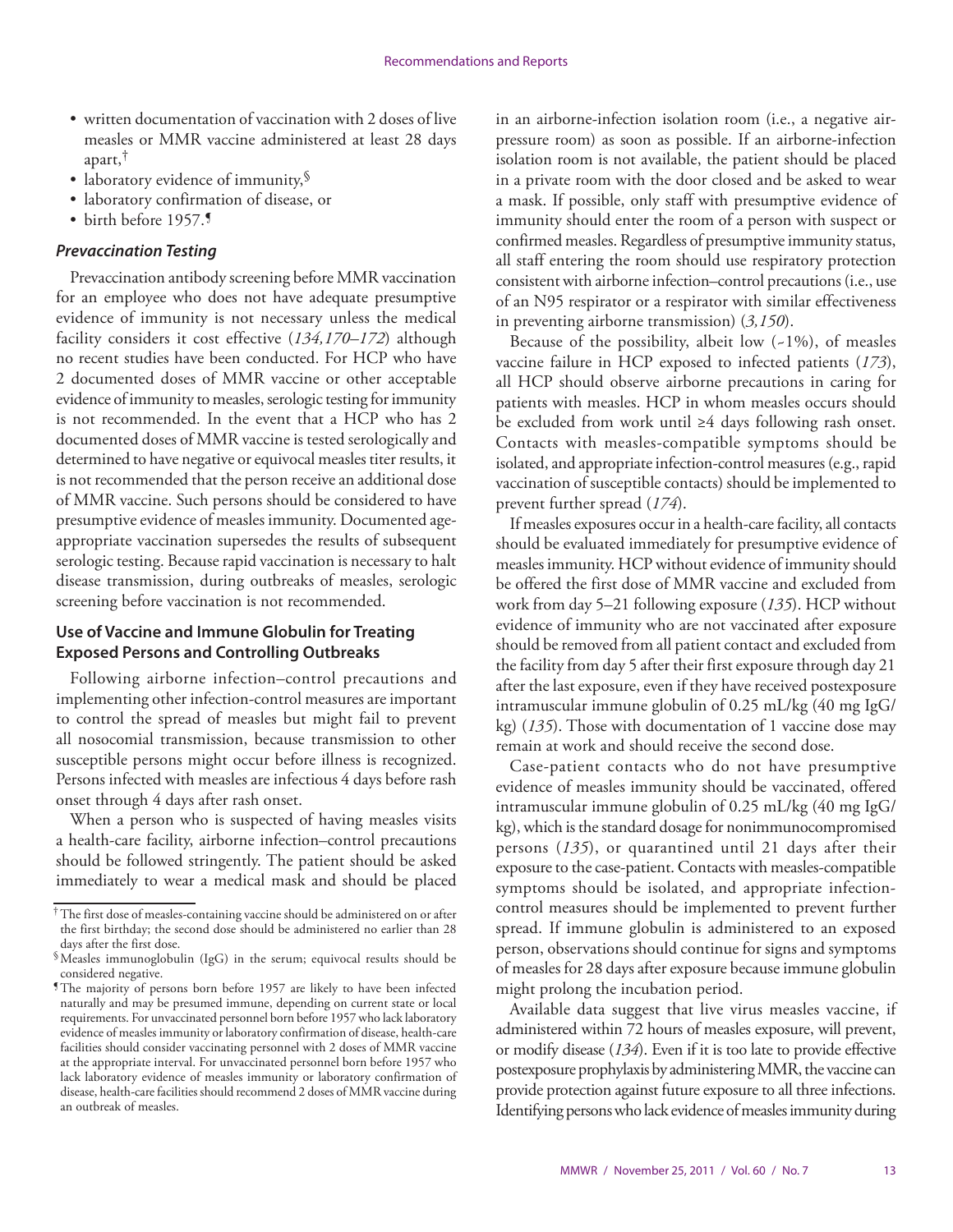contact investigations provides a good opportunity to offer MMR vaccine to protect against measles as well as mumps and rubella, not only for HCP who are part of an organization's vaccination program, but also for patients and visitors. If an exposed person is already incubating measles, MMR vaccination will not exacerbate symptoms. In these circumstances, persons should be advised that a measles-like illness occurring shortly after vaccination could be attributable either to natural infection or to the vaccine strain. In such circumstances, specimens should be submitted for viral strain identification.

## **Mumps**

#### **Background**

## **Epidemiology and Risk Factors**

Mumps is an acute viral infection characterized by fever and inflammation of the salivary glands (usually parotitis) (*175*). The spectrum of illness ranges from subclinical infection (20%– 40%) to nonspecific respiratory illness, sialadenitis including classic parotitis, deafness, orchitis, and meningoencephalitis; severity increases with age (*175*). In the prevaccine era, mumps was a common childhood illness, with approximately 186,000 mumps cases reported in the United States per year (*176*). After the introduction of the Jeryl Lynn strain mumps vaccine in 1967 and the implementation of the 1-dose mumps vaccine policy for children in 1977 (*177*), reports of mumps cases in the United States declined 99% (*178*). During 1986–1987, an increase in reported mumps cases occurred, primarily affecting unvaccinated adolescents and young adults. In the late 1980s, sporadic outbreaks continued to occur that affected both unvaccinated and 1-dose vaccinated adolescents and young adults (*178*). In 1989, a second dose of MMR vaccine was recommended nationwide for better measles control among school-aged children (*179*). Historically low rates of mumps followed with only several hundred reported cases per year in the United States during 2000–2005.

In 1998, a national goal to eliminate mumps was set for 2010 (*180*). However, in 2006, a total of 6,584 mumps cases were reported in the United States, the largest U.S. mumps outbreak in nearly 20 years (*181–183*). Whereas overall national mumps incidence was 2.2 per 100,000 population, eight states in the Midwest were the most affected, with 2.5–66.1 cases per 100,000 population (*183*). The highest incidence (31.1 cases per 100,000 population) was among persons aged 18–24 years (e.g., college-aged students), the majority of whom had received 2 doses of mumps-containing vaccine. Of the 4,017 case-patients for whom age and vaccination status were known, 1,786 (44%) were aged ≥25 years (incidence: 7.2 cases per 100,000 persons); of these 1,786 patients, 351 (20%) received at least 2 doses, 444 (25%) received 1 dose, 336 (19%) were unvaccinated, and 655 (37%) had unknown vaccination status.

Since the 2006 resurgence, two additional large U.S. mumps outbreaks have occurred, both during 2009–2010, one among members of a religious community with cases occurring throughout the northeastern United States (*184*) and the other in Guam (*185*); both outbreaks primarily affected children and adolescents in crowded environments who had received 2 doses of vaccine.

Vaccine coverage in the United States is high; in 2010, approximately 91.5% of children aged 19–35 months had received 1 dose of MMR vaccine (*21*); during 2009–2010, a total of 94.8% of kindergartners had evidence of 2 doses (*148*). In 2010, a total of 90.5% of adolescents had evidence of 2 doses (*22*). Nationally representative data on MMR vaccine coverage of U.S. HCP are not available.

## **Mumps Transmission and the Costs of Mitigating Mumps Exposures in Health-care Settings**

Although health-care–associated transmission of mumps is infrequent, it might be underreported because of the high percentage (~20%–40%) of infected persons who might be asymptomatic (*186–189*). In a survey of 9,299 adults in different professions conducted in 1968, before vaccine was used routinely, the rate of mumps acquisition was highest among dentists and HCP, with rates of 18% among dentists and 15% among physicians (37% for pediatricians), compared with 9% among primary and secondary school teachers and 2% among university staff members (*190*).

In the postvaccine era, mumps transmission also has been documented in medical settings (*191–193*). During a Tennessee mumps outbreak during 1986–1987, a total of 17 (12%) of 146 hospitals and three (50%) of six long-term–care facilities reported one or more practices that could contribute to the spread of mumps, including not isolating patients with mumps, assigning susceptible staff to care for patients with mumps, and not immunizing susceptible employees. Healthcare–associated transmission resulted in six cases of mumps infections among health-care providers and nine cases of mumps infections among patients (*191*). In Utah in 1994, two health-care providers in a hospital developed mumps after they had contact with an infected patient (*192*). During the 2006 outbreak, one health-care facility in Chicago experienced ongoing mumps transmission lasting 4 weeks (*193*).

During the 2006 multistate U.S. outbreak, 144 (8.5%) of 1,705 adult case-patients in Iowa for whom occupation was known were health-care providers (Iowa Department of Public Health, unpublished data, 2006). Whether transmission occurred from patients, coworkers, or persons in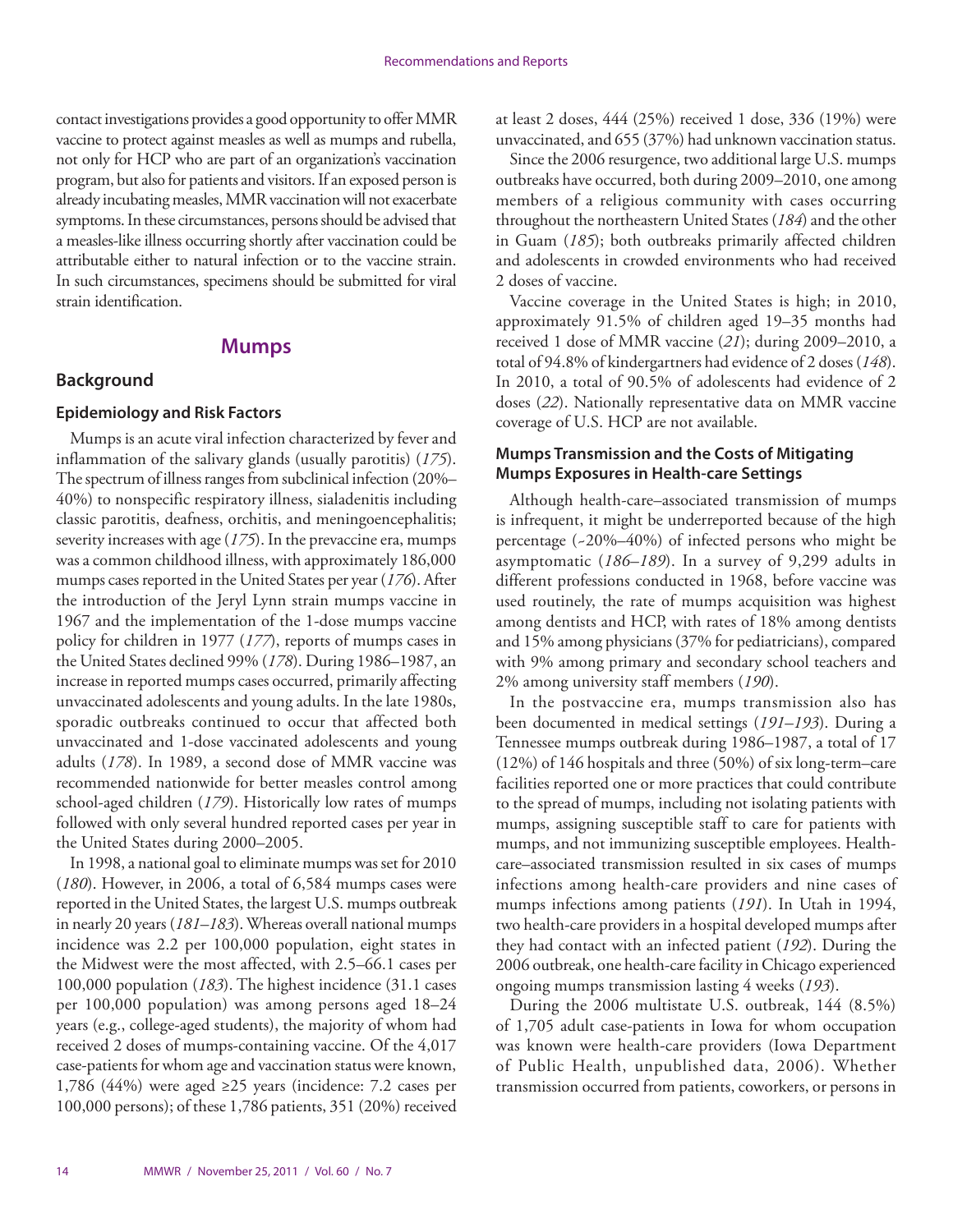the community is unknown. During the 2009–2010 outbreak in the northeastern region of the United States, seven (0.2%) of the 3,400 case-patients were health-care providers, six of whom likely were infected by patients because they had no other known exposure.

Exposures to mumps in health-care settings also can result in added economic costs because of furlough or reassignment of staff members from patient-care duties or closure of wards (*194*). In 2006, a Kansas hospital spent \$98,682 containing a mumps outbreak (*195*). During a mumps outbreak in Chicago in 2006, one health-care facility spent \$262,788 controlling the outbreak (*193*).

## **Vaccine Effectiveness, Duration of Immunity and Seroprevalence Studies, and Vaccine Safety**

#### *Vaccine Effectiveness*

MMR vaccine has a 1-dose vaccine effectiveness in preventing mumps of 80%–85% (range: 75%–91%) (*175,196–199*) and a 2-dose vaccine effectiveness of 79%–95% (*199–202*). In a study conducted on two Iowa college campuses during the 2006 mumps outbreak among a population that was primarily vaccinated with 2 doses, 2-dose vaccine effectiveness ranged from 79% to 88% (*202*).

#### *Duration of Immunity and Seroprevalence Studies*

Mumps antibody levels wane over time following the first or second dose of vaccination (*203,204*), but the correlates of immunity to mumps are poorly understood and the significance of these waning antibody levels is unclear. A study on a university campus in Nebraska in 2006 indicated lower levels of mumps neutralizing antibodies among students who had been vaccinated with a second MMR dose >15 years previously than among those who had been vaccinated 1–5 years previously, but the difference was not statistically significant (p>0.05) (*205*). In a 2006 study on a university campus in Kansas, students with mumps were more likely to have received a second dose of MMR vaccine ≥10 years previously than were their roommates without mumps (*206*). However, another 2006 study from an Iowa college campus identified no such association (*202*).

During 1999–2004, national seroprevalence for mumps antibodies for persons aged 6–49 years was 90% (95% confidence interval [CI]: 88.8–91.1) (*207*). In the Nebraska study, 414 (94%) of the 440 participants were seropositive for mumps antibodies (*205*). A study in Kansas in 2006 indicated that 13% of hospital employees lacked antibodies to the mumps virus (*195*). In a recent study on mumps seroprevalence among 381 newly hired health-care personnel at a hospital in North Carolina who were born before 1957 and thus considered

immune by age and who could not provide written evidence of immunity to mumps, serologic testing indicated that 14 (3.7%) lacked IgG antibodies to mumps (*157*).

#### *Vaccine Safety*

Mumps vaccine is administered in combination with the measles and rubella components as the MMR vaccine in the United States. Monovalent mumps vaccine has rarely been used in the United States in the past 2 decades and is no longer available. After decades of use, evidence demonstrates that MMR vaccine has an excellent safety profile. The most common adverse reactions to the mumps component of the MMR vaccine are parotitis 10–14 days after vaccination and low-grade fever (*175*). On the basis of biologic plausibility, orchitis, arthritis, or sensorineural deafness might rarely follow vaccination (*175*).

The majority of documented adverse events occur in children. In rare circumstances, MMR vaccination of adults has been associated with anaphylaxis (approximately 1.0–3.5 occurrences per million doses administered) (*134*), thrombocytopenia from the measles component or rubella component (rate: three to four cases for every 100,000 doses) (*134*), and acute arthritis from the rubella component (arthralgia develops among approximately 25% of rubellasusceptible postpubertal females after MMR vaccination, and approximately 10% have acute arthritis-like signs and symptoms) (*135*). When joint symptoms occur, they generally persist for 1 day–3 weeks and rarely recur (*135*). Chronic joint symptoms attributable to the rubella component of the MMR vaccine are reported rarely, if they occur at all. Evidence does not support a link between MMR vaccination and hearing loss, retinopathy, optic neuritis, Guillain-Barré Syndrome, type 1 diabetes, Crohn's disease, or autism (*135,163–169*).

A woman can excrete the rubella vaccine virus in breast milk and transmit the virus to her infant, but the infection remains asymptomatic (*135*). Otherwise, persons who receive MMR or its component vaccines do not transmit measles, rubella, or mumps vaccine viruses (*135*). No transmission of MMR vaccine virus in a health-care setting has been documented.

#### **Recommendations**

#### **Vaccination**

All persons who work in health-care facilities should have presumptive evidence of immunity to mumps. This information should be documented and readily available at the work location. Recently vaccinated HCP do not require any restriction in their work activities.

Presumptive evidence of immunity to mumps for persons who work in health-care facilities includes any of the following: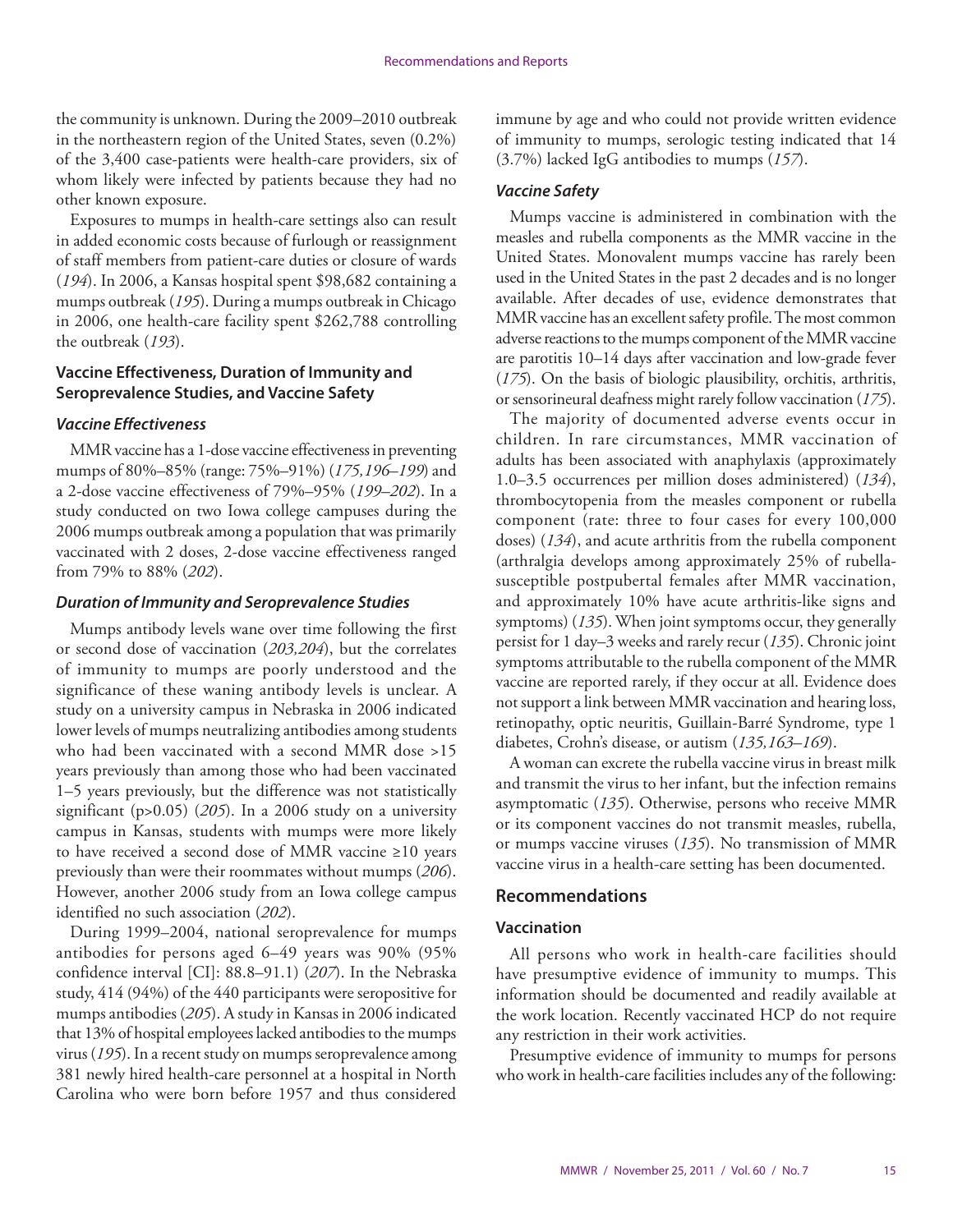- written documentation of vaccination with 2 doses of live mumps or MMR vaccine administered at least 28 days apart,\*\*
- laboratory evidence of immunity,  $\dagger$
- • laboratory confirmation of disease, or
- birth before 1957.§§

## *Prevaccination Testing*

For HCP who do not have adequate presumptive evidence of mumps immunity, prevaccination antibody screening before MMR vaccination is not necessary (*135,175*). For HCP who have 2 documented doses of MMR vaccine or other acceptable evidence of immunity to mumps, serologic testing for immunity is not recommended. In the event that a health-care provider who has 2 documented doses of MMR vaccine is tested serologically and determined to have negative or equivocal mumps titer results, it is not recommended that the person receive an additional dose of MMR vaccine. Such persons should be considered immune to mumps. Documented age-appropriate vaccination supersedes the results of subsequent serologic testing. Likewise, during outbreaks of mumps, serologic screening before vaccination is not recommended because rapid vaccination is necessary to halt disease transmission.

#### **Controlling Mumps Outbreaks in Health-Care Settings**

Placing patients in droplet precautions and implementing other infection-control measures is important to control the spread of mumps but might fail to prevent all nosocomial transmission, because transmission to other susceptible persons might occur before illness is recognized (*208*). When a person suspected of having mumps visits a health-care facility, only HCP with adequate presumptive evidence of immunity should be exposed to the person, and in addition to standard precautions, droplet precautions should be followed. The index case-patient should be isolated, and respiratory precautions

(gown and gloves) should be used for patient contact. Negative pressure rooms are not required. The patient should be isolated for 5 days after the onset of parotitis, during which time shedding of virus is likely to occur (*209*).

If mumps exposures occur in a health-care facility, all contacts should be evaluated for evidence of mumps immunity. HCP with no evidence of mumps immunity who are exposed to patients with mumps should be offered the first dose of MMR vaccine as soon as possible, but vaccine can be administered at any interval following exposure; they should be excluded from duty from day 12 after the first unprotected exposure through day 25 after the most recent exposure. HCP with documentation of 1 vaccine dose may remain at work and should receive the second dose. HCP with mumps should be excluded from work for 5 days from the onset of parotitis (*209*).

Antibody response to the mumps component of MMR vaccine generally is believed not to develop soon enough to provide effective prophylaxis after exposure to suspected mumps (*191,210*), but data are insufficient to rule out a prophylactic effect. Nonetheless, the vaccine is not recommended for prophylactic purposes after exposure. However, identifying persons who lack presumptive evidence of mumps immunity during contact investigations provides a good opportunity to offer MMR vaccine to protect against mumps as well as measles and rubella, not only for HCP who are part of an organization's vaccination program, but also for patients and visitors. If an exposed person already is incubating mumps, MMR vaccination will not exacerbate the symptoms. In these circumstances persons should be advised that a mumps-like illness occurring shortly after vaccination is likely to be attributable to natural infection. In such circumstances, specimens should be submitted for viral strain identification to differentiate between vaccine and wild type virus. Immune globulin is not routinely used for postexposure protection from mumps because no evidence exists that it is effective (*135*).

## **Rubella**

#### **Background**

#### **Epidemiology and Risk Factors**

Rubella (German measles) is a viral disease characterized by rash, low-grade fever, lymphadenopathy, and malaise (*211*). Although rubella is considered a benign disease, transient arthralgia and arthritis are observed commonly in infected adults, particularly among postpubertal females. Chronic arthritis has been reported after rubella infection, but such reports are rare, and evidence of an association is weak (*212*). Other complications that occur infrequently

<sup>\*\*</sup> The first dose of mumps-containing vaccine should be administered on or after the first birthday; the second dose should be administered no earlier than 28 days after the first dose.

<sup>††</sup> Mumps immunoglobulin (IgG) in the serum; equivocal results should be considered negative.

<sup>§§</sup> The majority of persons born before 1957 are likely to have been infected naturally between birth and 1977, the year that mumps vaccination was recommended for routine use, and may be presumed immune, even if they have not had clinically recognizable mumps disease. (This might vary depending on current state or local requirements.) For unvaccinated personnel born before 1957 who lack laboratory evidence of mumps immunity or laboratory confirmation of disease, health-care facilities should consider vaccinating personnel with 2 doses of MMR vaccine at the appropriate interval; for unvaccinated personnel born before 1957 who lack laboratory evidence of mumps immunity or laboratory confirmation of disease, health-care facilities should recommend 2 doses of MMR vaccine during an outbreak of mumps.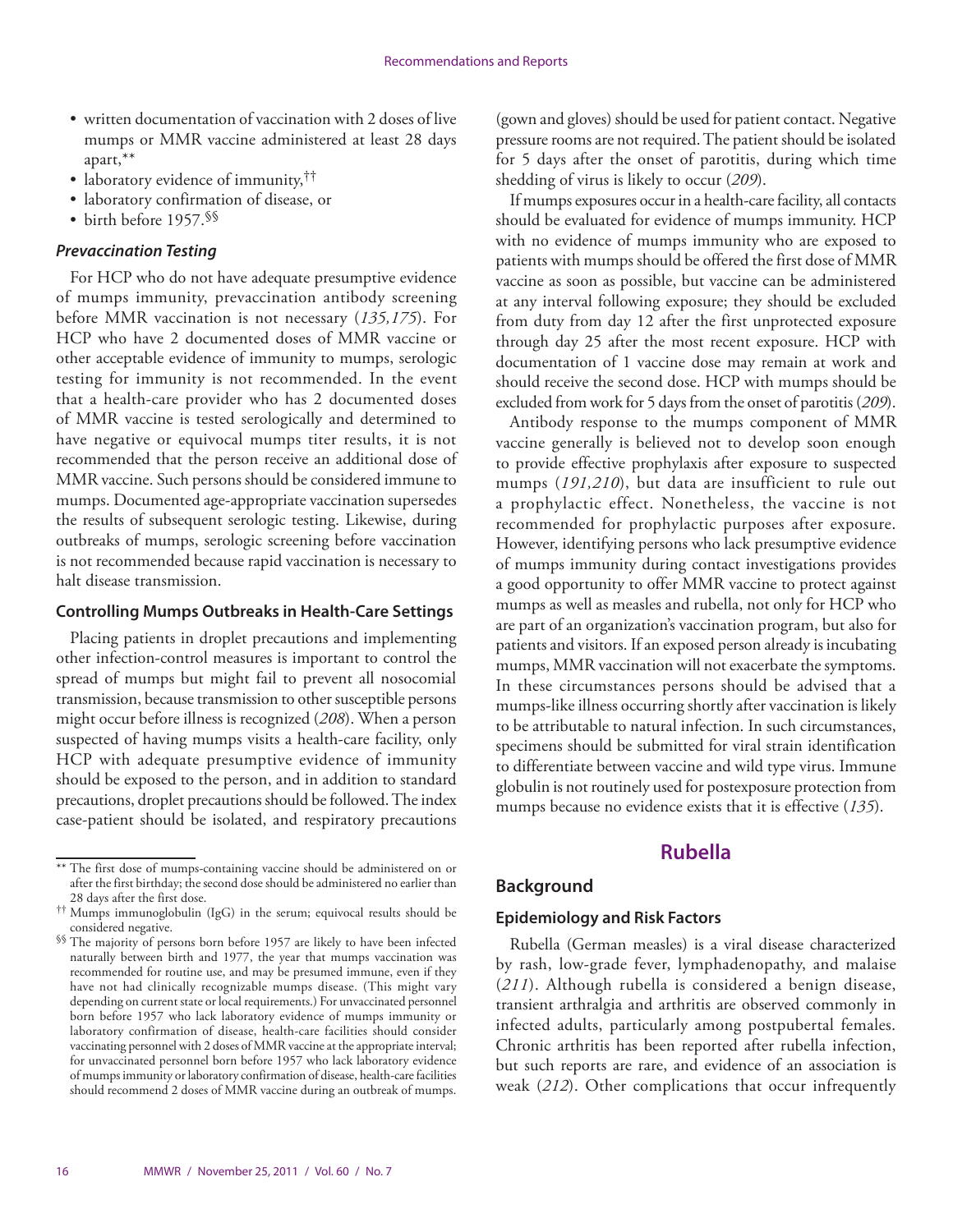are thrombocytopenia and encephalitis (*211*). Infection is asymptomatic in 25%–50% of cases (*213*). Clinical diagnosis of rubella is unreliable and should not be considered in assessing immune status. Many rash illnesses might mimic rubella infection and many rubella infections are unrecognized. The only reliable evidence of previous rubella infection is the presence of serum rubella IgG antibody (*211*).

Of primary concern are the effects that rubella can have when a pregnant woman becomes infected, especially during the first trimester, which can result in miscarriages, stillbirths, therapeutic abortions, and congenital rubella syndrome (CRS), a constellation of birth defects that often includes blindness, deafness, mental retardation, and congenital heart defects (*211,213*). Postnatal rubella is transmitted through direct or droplet contact from nasopharyngeal secretions. The incubation period ranges from 12 to 23 days (*214,215*). An ill person is most contagious when the rash first appears, but the period of maximal communicability extends from a few days before to 7 days after rash onset (*213*). Rubella is less contagious than measles.

In the prevaccine era, rubella was an endemic disease globally with larger epidemics that occurred; in the United States, rubella epidemics occurred approximately every 7 years (*211*). During the 1964–1965 global rubella epidemic, an estimated 12.5 million cases of rubella occurred in the United States, resulting in approximately 2,000 cases of encephalitis, 11,250 fetal deaths attributable to spontaneous or surgical abortions, 2,100 infants who were stillborn or died soon after birth, and 20,000 infants born with CRS. The economic impact of this epidemic in the United States alone was estimated at \$1.5 billion in 1965 dollars (\$10 billion in 2010 dollars) (*216*).

After the rubella vaccine was licensed in the United States in 1969, reported rubella cases decreased from 57,686 in 1969 to 12,491 in 1976 (*216*), and CRS cases reported nationwide decreased from 68 in 1970 to 23 in 1976 (*217*). Declines in rubella age-specific incidence occurred in all age groups, including adolescents and adults, but the greatest declines were among children aged <15 years (*216*). During 1977–1978, a resurgence of rubella occurred, primarily among older adolescents and young adults, because the initial vaccination strategy targeted children (*218*). During this resurgence, 62% of reported rubella cases occurred among persons aged >15 years compared with 23% of cases during 1966–1968 (*135*). As a result of the change in the epidemiologic profile of rubella, in 1977, ACIP modified its recommendations to include the vaccination of susceptible postpubertal girls and women. In 1989, a second MMR vaccination dose was recommended in response to large measles outbreaks nationwide (*179*). During 2001–2004, the annual numbers of rubella and CRS cases were extremely low, with 23 reported rubella cases in 2001, a total of 18 in 2002, a total of 7 in 2003, and a total of 9 in 2004 (*219*).

Rubella was declared eliminated from the United States in 2004 (*219,220*). During 2005–2009, a total of 54 cases of rubella were reported; the majority of the cases occurred among persons aged >20 years. Of the reported cases, 23 (43%) were import-associated; only two outbreaks of rubella were reported during this time, and both involved only three cases (CDC, unpublished data, 2009). Since 2005, only four cases of CRS have been reported, with two cases reported in 2009; three (75%) cases were acquired internationally, and the other had an unknown source (CDC, unpublished data, 2009). Rubella importations are expected to continue in the immediate future.

As of September 2011, only three states (i.e., New York, Oklahoma, and Rhode Island) had laws mandating that all hospital personnel have proof of rubella immunity and did not allow for religious or philosophical exemptions (*147*). Additional states had requirements for specific types of facilities or for certain employees within those facilities, but they did not have universal laws mandating proof of rubella immunity for all hospital personnel (*147*).

MMR vaccine coverage in the United States is high; in 2010, an estimated 91.5% of children aged 19–35 months had received 1 dose of MMR vaccine (*21*); during 2009–2010, a total of 94.8% of kindergarteners had evidence of 2 doses (*148*); and in 2010, a total of 90.5% of adolescents had evidence of 2 doses (*22*). Nationally representative data on MMR vaccine coverage of U.S. HCP are not available.

## **Rubella Transmission and the Costs of Mitigating Rubella Exposures in Health-Care Settings**

No documented transmission of rubella to HCP or other hospital staff or patients in U.S. health-care facilities has occurred since elimination was declared. However, in the decades before elimination, rubella transmission was documented in at least 10 U.S. medical settings (*221–231*) and led to outbreaks with serious consequences, including pregnancy terminations, disruption of hospital routine, absenteeism from work, expensive containment measures, negative publicity, and the threat of litigation (*232*). In these outbreaks, transmission occurred from HCP to susceptible coworkers and patients, as well as from patients to HCP and other patients. No data are available on whether HCP are at increased risk for acquiring rubella compared with other professions.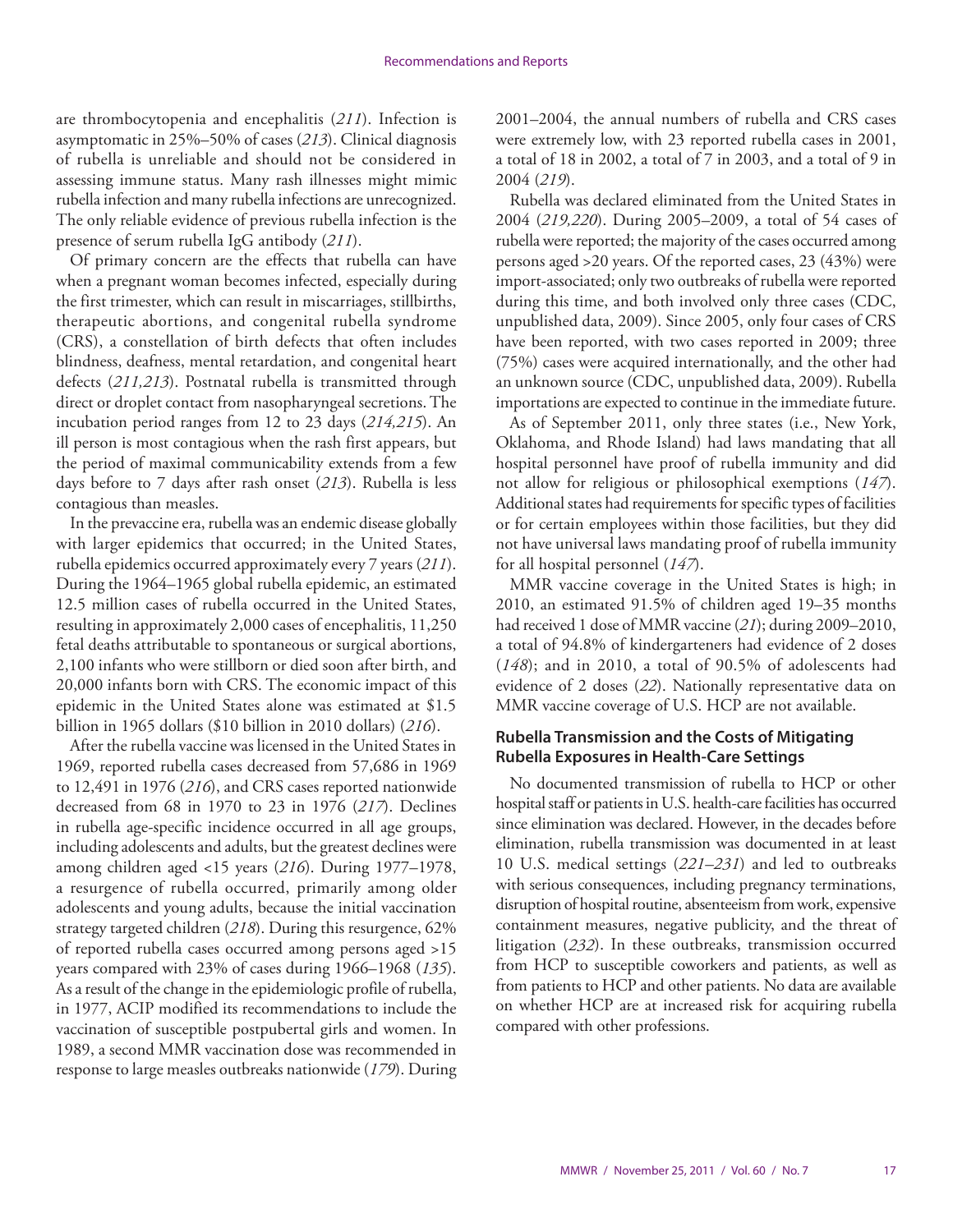## **Vaccine Effectiveness, Duration of Immunity and Seroprevalence Studies, and Vaccine Safety**

## *Vaccine Effectiveness*

Vaccine effectiveness of the RA 27/3 rubella vaccine against clinical rubella is 95% (85%–99% CI) and >99% for clinical laboratory confirmed rubella (*211,233*). Antibody responses to rubella as part of MMR vaccine are equal (i.e., >99%) to those seen after the single-antigen RA 27/3 rubella vaccine (*211,234*).

## *Duration of Immunity and Seroprevalence Studies*

In clinical trials, 97%–99% of susceptible persons who received a single dose of the RA 27/3 rubella vaccine when they were aged ≥12 months developed antibody (*211,235,236*). Two studies have demonstrated that vaccine-induced rubella antibodies might wane after 12–15 years (*237,238*); however, rubella surveillance data do not indicate that rubella and CRS are increasing among vaccinated persons.

National seroprevalence for rubella antibodies among persons aged 6–49 years during 1999–2004 was 91% (*239*). During 1986–1990, serologic surveys in one hospital indicated that 5% of HCP (including persons born in 1957 or earlier) did not have detectable rubella antibody (*240*). Earlier studies indicated that up to 14%–19% of U.S. hospital personnel, including young women of childbearing age, lacked detectable rubella antibody (*225,241,242*). In a recent study on rubella seroprevalence among 477 newly hired HCP at a hospital in North Carolina who were born before 1957, and thus considered immune by age, who could not provide written evidence of immunity to rubella, serologic testing revealed that 14 (3.1%) lacked detectable levels of antibody to rubella (*157*).

Because of the potential for contact with pregnant women in any type of health-care facility, all HCP should have documented presumptive evidence of immunity to rubella. History of disease is not considered adequate evidence of immunity.

## *Vaccine Safety*

Rubella vaccine is administered in combination with the measles and mumps components as the MMR vaccine in the United States. Monovalent rubella vaccine has been used rarely in the United States in the past 2 decades and is no longer available. After decades of use, evidence demonstrates that MMR vaccine has an excellent safety profile. The most common adverse reactions to the rubella component of the MMR vaccine are transient rashes, which usually appear 7–10 days after vaccination in approximately 5% of vaccinated persons, or transient lymphadenopathy, fever, sore throat, and headache (*135,211*).

The majority of documented adverse events occur in children. In rare circumstances, MMR vaccination of adults has been associated with the following adverse events: anaphylaxis (approximately 1.0–3.5 occurrences per million doses administered) (*134*), thrombocytopenia from the measles component or rubella component (rate: three to four cases for every 100,000 doses) (*134*), and acute arthritis from the rubella component (arthralgia develops among approximately 25% of rubella-susceptible postpubertal females after MMR vaccination, and approximately 10% have acute arthritislike signs and symptoms from the rubella component of the vaccine) (*135*). When joint symptoms occur, they generally persist for 1 day–3 weeks and rarely recur (*135*). Chronic joint symptoms attributable to the rubella component of the MMR vaccine are very rarely reported, if they occur at all.

As a result of the theoretic risk to the fetus, women should be counseled to avoid becoming pregnant for 28 days after receipt of a rubella-containing vaccine (*243*). However, receipt of rubella-containing vaccine during pregnancy should not be a reason to consider termination of pregnancy; data from 18 years of following to term 321 known rubella-susceptible women who were vaccinated within 3 months before or 3 months after conception indicated that none of the 324 infants born to these mothers had malformations compatible with congenital rubella syndrome, but five had evidence of subclinical rubella infection (*244*). The estimated risk for serious malformations to fetuses attributable to the mother receiving RA 27/3 vaccine is considered to range from zero to 1.6% (*135,244*).

Evidence does not support a link between MMR vaccination and any of the following: hearing loss, retinopathy, optic neuritis, Guillain-Barré Syndrome, type 1 diabetes, Crohn's disease, or autism (*135,163–169*).

A woman can excrete the rubella vaccine virus in breast milk and transmit the virus to her infant, but the infection remains asymptomatic (*135*). Otherwise, persons who receive MMR or its component vaccines do not transmit measles, rubella, or mumps vaccine viruses (*135*). No transmission of MMR vaccine virus in a health-care setting has been documented.

## **Recommendations**

## **Vaccination**

All persons who work in health-care facilities should have presumptive evidence of immunity to rubella. Adequate rubella vaccination for HCP consists of 1 dose of MMR vaccine. However, because of the 2-dose vaccination requirements for measles and mumps, the use of the combined MMR vaccine will result in the majority of HCP receiving 2 doses of rubellacontaining vaccine, which should provide an additional safeguard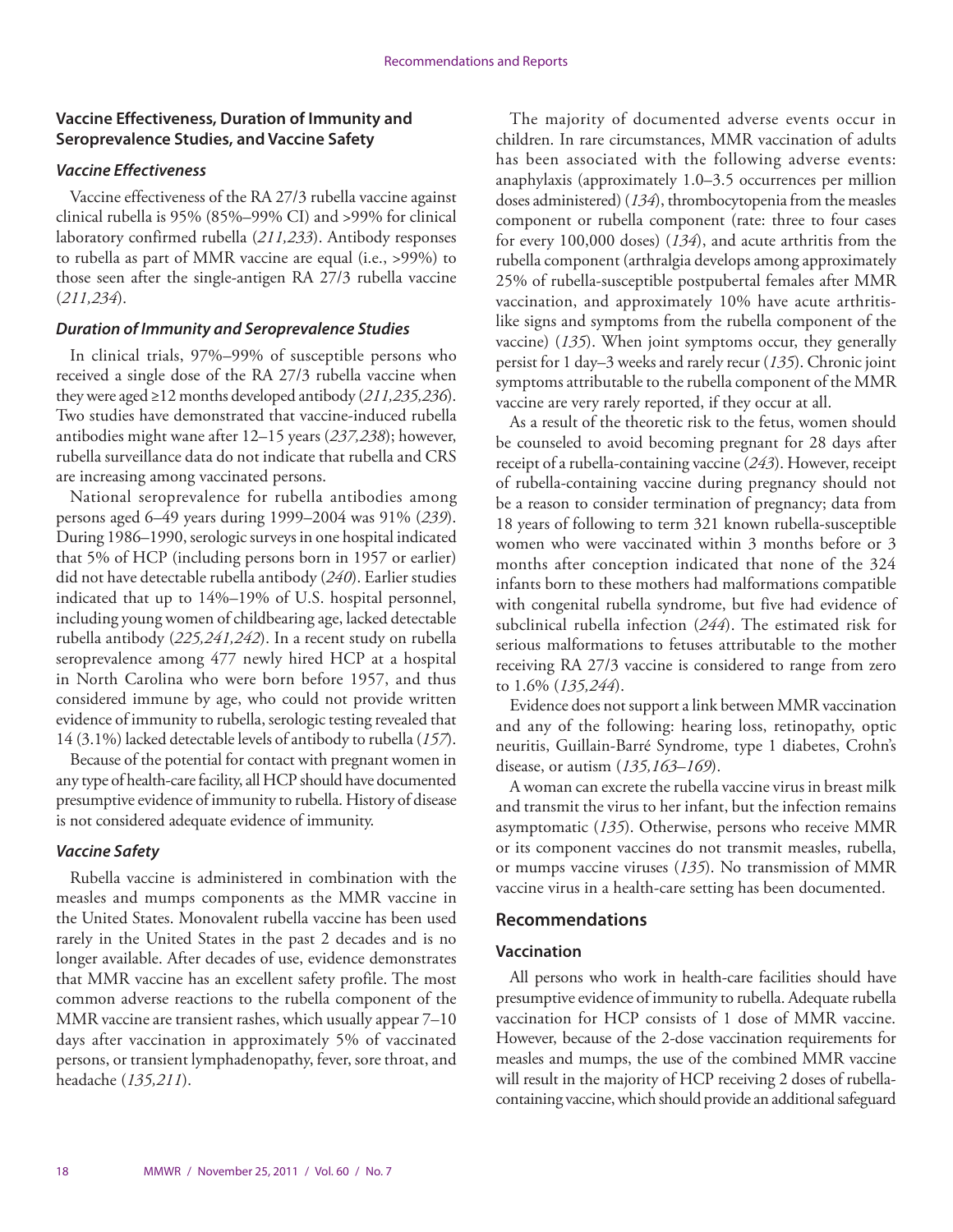against primary rubella vaccine failure. Recently vaccinated HCP do not require any restriction in their work activities.

Presumptive evidence of immunity to rubella for persons who work in health-care facilities includes any of the following:

- written documentation of vaccination with 1 dose of live rubella or MMR vaccine,
- laboratory evidence of immunity,<sup>99</sup>
- • laboratory confirmation of rubella infection or disease, or
- birth before 1957\*\*\* (except women of childbearing potential who could become pregnant, although pregnancy in this age group would be exceedingly rare†††).

#### **Prevaccination Testing**

For HCP who do not have adequate presumptive evidence of rubella immunity, prevaccination antibody screening before MMR vaccination is not necessary unless the medical facility considers it cost effective (*135*). For HCP who have 1 documented dose of MMR vaccine or other acceptable evidence of immunity to rubella, serologic testing for immunity is not recommended. In the event that a health-care provider who has at least 1 documented dose of rubella-containing vaccine is tested serologically and determined to have negative or equivocal rubella titer results, receipt of an additional dose of MMR vaccine for prevention of rubella is not recommended. Such persons should be considered immune to rubella. However, if the provider requires a second dose of measles or mumps vaccine, then a second dose of MMR should be administered. Documented age-appropriate vaccination supersedes the results of subsequent serologic testing. Likewise, during outbreaks of rubella, serologic screening before vaccination is not recommended because rapid vaccination is necessary to halt disease transmission.

#### **Controlling Rubella Outbreaks**

To prevent transmission of rubella in health-care settings, patients suspected to have rubella should be placed in private rooms. In addition to standard precautions, droplet precautions should be followed until 7 days after onset of symptoms. Room doors can remain open, and special ventilation is not required.

Any exposed HCP who do not have adequate presumptive evidence of rubella immunity should be excluded from duty beginning 7 days after exposure to rubella and continuing through either 1) 23 days after the most recent exposure or 2) 7 days after rash appears if the provider develops rubella (*213–215*). Exposed HCP who do not have adequate presumptive evidence of immunity who are vaccinated postexposure should be excluded from duty for 23 days after the most recent exposure to rubella because no evidence exists that postexposure vaccination is effective in preventing rubella infection (*244*).

Neither rubella-containing vaccine (*244*) nor immune globulin (IG) (*211,244*) is effective for postexposure prophylaxis of rubella. Although intramuscular administration of 20 mL of immune globulin within 72 hours of rubella exposure might reduce the risk for rubella, it will not eliminate the risk (*135,245*); infants with congenital rubella have been born to women who received IG shortly after exposure (*213*). In addition, administration of IG after exposure to rubella might modify or suppress symptoms and create an unwarranted sense of security with respect to transmission.

If exposure to rubella does not cause infection, postexposure vaccination with MMR vaccine should induce protection against subsequent infection of rubella, as well as measles and mumps. If the exposure results in infection, no evidence indicates that administration of MMR vaccine during the presymptomatic or prodromal stage of illness increases the risk for vaccine-associated adverse events (*213*).

## **Pertussis**

#### **Background**

#### **Epidemiology and Risk Factors**

Pertussis is a highly contagious bacterial infection. Secondary attack rates among susceptible household contacts exceed 80% (*246,247*). Transmission occurs by direct contact with respiratory secretions or large aerosolized droplets from the respiratory tract of infected persons. The incubation period is generally 7–10 days but can be as long as 21 days. The period of communicability starts with the onset of the catarrhal stage and extends into the paroxysmal stage. Symptoms of early pertussis (catarrhal phase) are indistinguishable from other upper respiratory infections.

Vaccinated adolescents and adults, whose immunity from childhood vaccinations wanes 5–10 years after the most recent dose of vaccine (usually administered at age 4–6 years), are an

<sup>¶¶</sup> Rubella immunoglobulin (IgG) in the serum; equivocal results should be considered negative.

<sup>\*\*\*</sup> Depending on current state or local requirements, for unvaccinated personnel born before 1957 who lack laboratory evidence of rubella immunity or laboratory confirmation of infection or disease, health-care facilities should consider vaccinating personnel with one dose of MMR vaccine; for unvaccinated personnel born before 1957 who lack laboratory evidence of rubella immunity or laboratory confirmation of infection or disease, healthcare facilities should recommend 1 dose of MMR vaccine during an outbreak of rubella.

<sup>†††</sup> Because rubella can occur in some persons born before 1957 and because congenital rubella and congenital rubella syndrome can occur in the offspring of women infected with rubella virus during pregnancy, birth before 1957 is not acceptable evidence of rubella immunity for women who could become pregnant.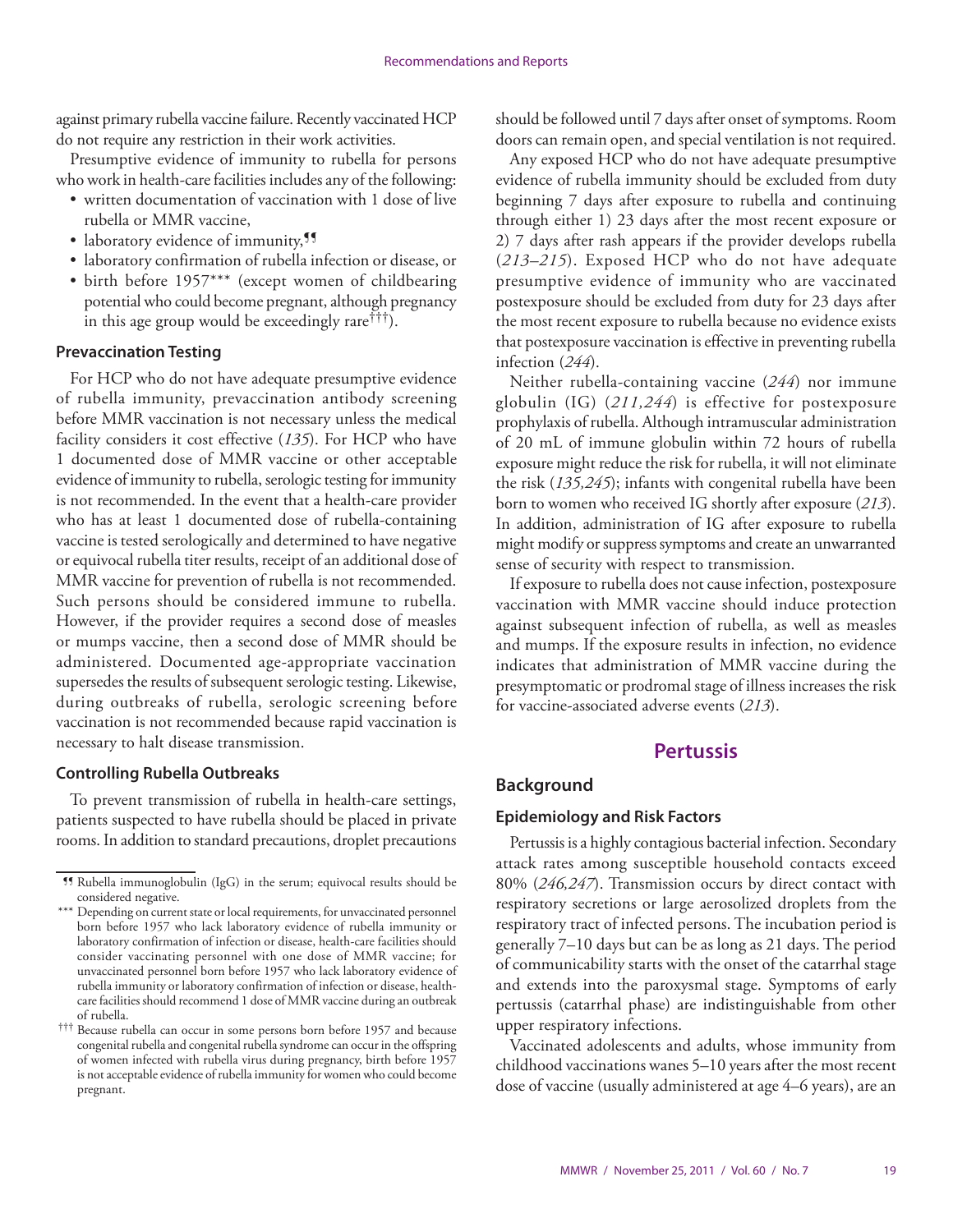important source of pertussis infection for susceptible infants. Infants too young to be vaccinated are at greatest risk for severe pertussis, including hospitalization and death. The disease can be transmitted from adults to close contacts, especially unvaccinated children.

Vaccination coverage among infants and children for diphtheria and tetanus toxoids and acellular pertussis (DTaP) vaccine remains high. In 2010, coverage for children aged 19–35 months who have received ≥4 doses of DTaP/diphtheria and tetanus toxoids and pertussis vaccine (DTP)/diphtheria and tetanus toxoids vaccine (DT) was 84% (*21*). Among children entering kindergarten for the 2009–2010 school year, DTaP coverage was 93% (*148*). Vaccination coverage for tetanus toxoid, reduced diphtheria toxoid and acellular pertussis (Tdap) vaccine was 68.7% among adolescents in 2010 and <7% among adults in 2009 (*22,248*). Tdap vaccination coverage among HCP was 17.0% in 2009 (*248*).

## **Disease in Health-Care Settings and Impact on Health-Care Personnel and Patients**

In hospital settings, transmission of pertussis has occurred from hospital visitors to patients, from HCP to patients, and from patients to HCP (*249–252*). Although of limited size (range: 2–17 patients and 5–13 staff), documented outbreaks were costly and disruptive. In each outbreak, HCP were evaluated for cough illness and required diagnostic testing, prophylactic antibiotics, and exclusion from work.

During outbreaks that occur in hospitals, the risk for contracting pertussis among patients or staff is often difficult to quantify because exposure is not well defined. Serologic studies conducted among hospital staff indicate that exposure to pertussis is much more frequent than suggested by attack rates of clinical disease (*246,249–254*). In one outbreak, seroprevalence of pertussis agglutinating antibodies among HCP correlated with the degree of patient contact and was highest among pediatric house staff (82%) and ward nurses (71%) and lowest among nurses with administrative responsibilities (35%) (*251*).

A model to estimate the cost of vaccinating HCP and the net return from preventing nosocomial pertussis was constructed using probabilistic methods and a hypothetical cohort of 1,000 HCP with direct patient contact followed for 10 years (*255*). Baseline assumptions, determined from data in the literature, included incidence of pertussis in HCP, ratio of identified exposures per HCP case, symptomatic percentage of seroconfirmed pertussis infections in HCP, cost of infectioncontrol measures per exposed person, vaccine efficacy, vaccine coverage, employment turnover rate, adverse events, and cost of vaccine (*255*). In a 10-year period, the cost of infection

control would be \$388,000 without Tdap vaccination of HCP compared with \$69,000 with such a program (*255*). Introduction of a vaccination program would result in a net savings as high as \$535,000 and a benefit-cost ratio of 2.38 (i.e., for every dollar spent on the vaccination program, the hospital would save \$2.38 on control measures) (*255*).

## **Vaccine Effectiveness, Duration of Immunity, and Vaccine Safety**

A prelicensure immunogenicity and safety study in adolescents and adults of a vaccine containing acellular pertussis estimated vaccine efficacy to be 92% (*256*). Recent postlicensure studies of Tdap demonstrate vaccine effectiveness at 78% and 66% (*257,258*). Duration of immunity from vaccination has yet to be evaluated. Data from pre- and postlicensure studies support the safety of Tdap in adolescents and adults (*259–263*).

Since the 2005 Tdap recommendations for HCP, one study tried to determine if postexposure prophylaxis following pertussis exposure was necessary for Tdap-vaccinated HCP (*264*). During the study period, 116 exposures occurred among 94 HCP. Pertussis infection occurred in 2% of those who received postexposure prophylaxis compared with 10% of those who did not, suggesting a possible benefit of postexposure prophylaxis among Tdap-vaccinated HCP (*264*). Because Tdap coverage is suboptimal among HCP, and the duration of protection afforded by Tdap is unknown, vaccination status does not change the approach to evaluate the need for postexposure prophylaxis in exposed HCP. Postexposure prophylaxis is necessary for HCP in contact with persons at risk for severe disease. Other HCP either should receive postexposure prophylaxis or be monitored for 21 days after pertussis exposure and treated at the onset of signs and symptoms of pertussis. Recommended postexposure prophylaxis antibiotics for HCP exposed to pertussis include azithromycin, clarithroymycin, or erythromycin. HCP are not at greater risk for diphtheria or tetanus than the general population.

## **Recommendations**

## **Vaccination**

Regardless of age, HCP should receive a single dose of Tdap as soon as feasible if they have not previously received Tdap and regardless of the time since their most recent Td vaccination. Vaccinating HCP with Tdap will protect them against pertussis and is expected to reduce transmission to patients, other HCP, household members, and persons in the community. Tdap is not licensed for multiple administrations; therefore, after receipt of Tdap, HCP should receive Td for future booster vaccination against tetanus and diphtheria. Hospitals and ambulatory-care facilities should provide Tdap for HCP and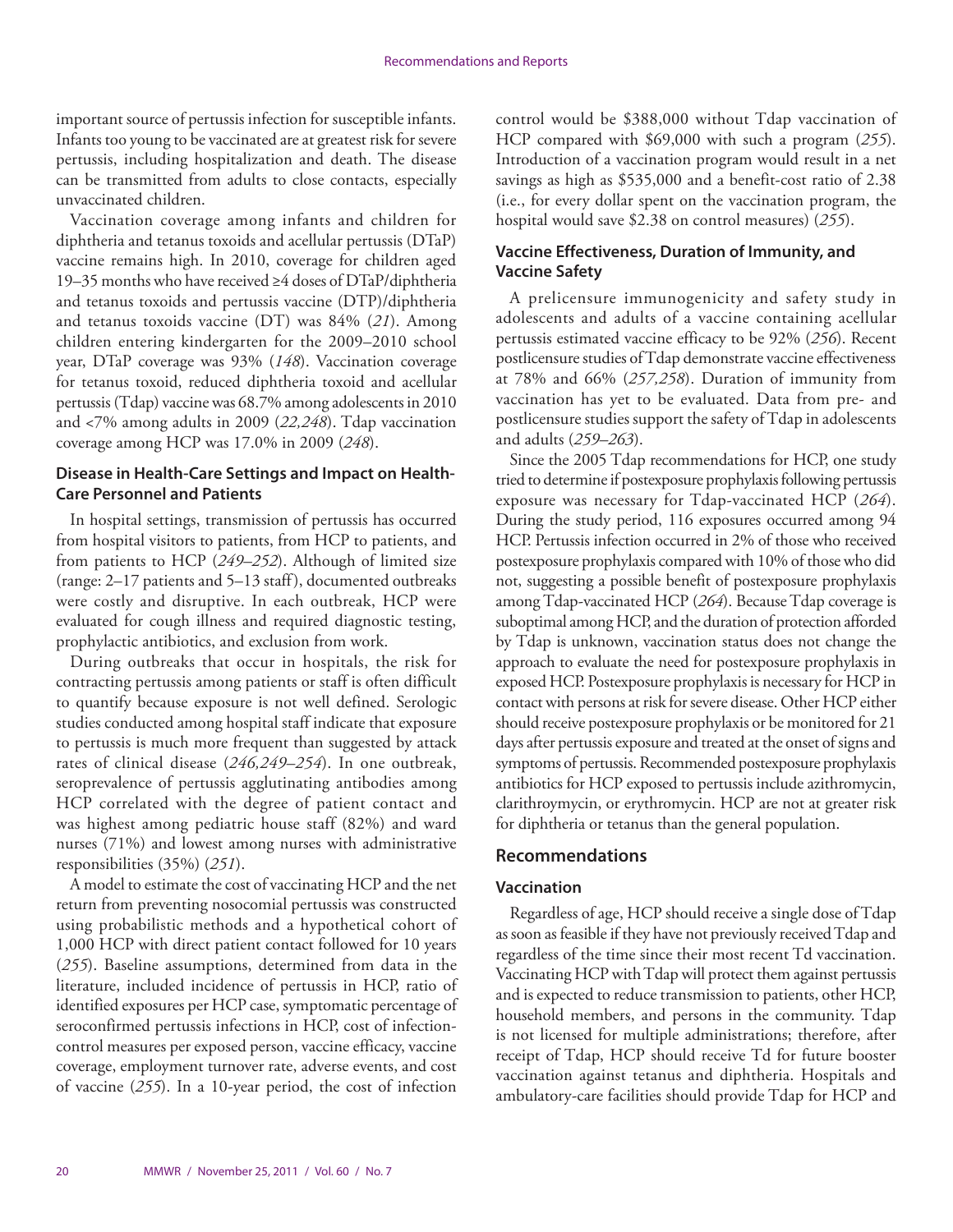use approaches that maximize vaccination rates (e.g., education about the benefits of vaccination, convenient access, and the provision of Tdap at no charge).

#### *Prevaccination Testing*

Prevaccination serologic testing is not recommended.

## *Demonstrating Immunity*

Immunity cannot be demonstrated through serologic testing because serologic correlates of protection are not well established.

### **Controlling Pertussis Outbreaks in Health-Care Settings**

Prevention of pertussis transmission in health-care settings involves diagnosis and early treatment of clinical cases, droplet isolation of infectious patients who are hospitalized, exclusion from work of HCP who are infectious, and postexposure prophylaxis. Early diagnosis of pertussis, before secondary transmission occurs, is difficult because the disease is highly communicable during the catarrhal stage, when symptoms are still nonspecific. Pertussis should be considered in the differential diagnoses for any patient with an acute cough illness with severe or prolonged paroxysmal cough, particularly if characterized by posttussive vomiting, whoop, or apnea. Nasopharyngeal specimens should be taken, if possible, from the posterior nasopharynx with a calcium alginate or Dacron swab for cultures and/or polymerase chain reaction (PCR) assay.

Health-care facilities should maximize efforts to prevent transmission of *Bordetella pertussis*. Precautions to prevent respiratory droplet transmission or spread by close or direct contact should be employed in the care of patients admitted to hospital with suspected or confirmed pertussis (*265*). These precautions should remain in effect until patients are improved clinically and have completed at least 5 days of appropriate antimicrobial therapy. HCP in whom symptoms (i.e., unexplained rhinitis or acute cough) develop after known pertussis exposure might be at risk for transmitting pertussis and should be excluded from work until 5 days after the start of appropriate therapy (*3*).

Data on the need for postexposure prophylaxis in Tdapvaccinated HCP are inconclusive (*264*). Certain vaccinated HCP are still at risk for *B. pertussis*. Tdap might not preclude the need for postexposure prophylaxis. Postexposure antimicrobial prophylaxis is recommended for all HCP who have unprotected exposure to pertussis and are likely to expose a patient at risk for severe pertussis (e.g., hospitalized neonates and pregnant women). Other HCP should either receive postexposure antimicrobial prophylaxis or be monitored daily

for 21 days after pertussis exposure and treated at the onset of signs and symptoms of pertussis.

## **Varicella**

#### **Background**

#### **Epidemiology and Risk Factors**

Varicella is a highly infectious disease caused by primary infection with varicella-zoster virus (VZV). VZV is transmitted from person to person by direct contact, inhalation of aerosols from vesicular fluid of skin lesions of varicella or herpes zoster (HZ), a localized, generally painful vesicular rash commonly called shingles, or infected respiratory tract secretions that also might be aerosolized (*266*). The average incubation period is 14–16 days after exposure to rash (range: 10–21 days). Infected persons are contagious an estimated 1–2 days before rash onset until all lesions are crusted, typically 4–7 days after rash onset (*266*). Varicella secondary attack rates can reach 90% among susceptible contacts. Typically, primary infection with VZV results in lifetime immunity. VZV remains dormant in sensory-nerve ganglia and can reactivate at a later time, causing HZ. Before the U.S. childhood varicella vaccination program began in 1995, approximately 90% of varicella disease occurred among children aged <15 years (*266*). During 1997–2009, national varicella vaccine coverage among children aged 19–35 months increased from 27% to 90%, leading to dramatic declines of >85% in varicella incidence, hospitalizations, and deaths (*267–269*). The decline in disease incidence was greatest among children for whom vaccination was recommended; however, declines occurred in every age group including infants too young to be vaccinated and adults, indicating reduced communitywide transmission of VZV.

Current incidence of varicella among adults is low (<0.1/1,000 population), and adult cases represent <10% of all reported varicella cases (*270*). National seroprevalence data from 1999–2004 demonstrated that, in the early vaccine era, adults continued to have high immunity to varicella (*271*). In this study, 98% of persons aged 20–49 years had VZV-specific IgG antibodies. However, with declining likelihood of exposure to VZV, children and adolescents who did not receive 2 doses of varicella vaccine could remain susceptible to VZV infection as they age into adulthood, when varicella can be more severe.

The clinical presentation of varicella has changed since the implementation of the varicella vaccination program, with more than half of varicella cases reported in 2008 occurring among persons who were vaccinated previously, the majority of them children. Varicella disease in vaccinated children (breakthrough varicella) usually has a modified or atypical presentation; the rash is typically mild, with <50 lesions that are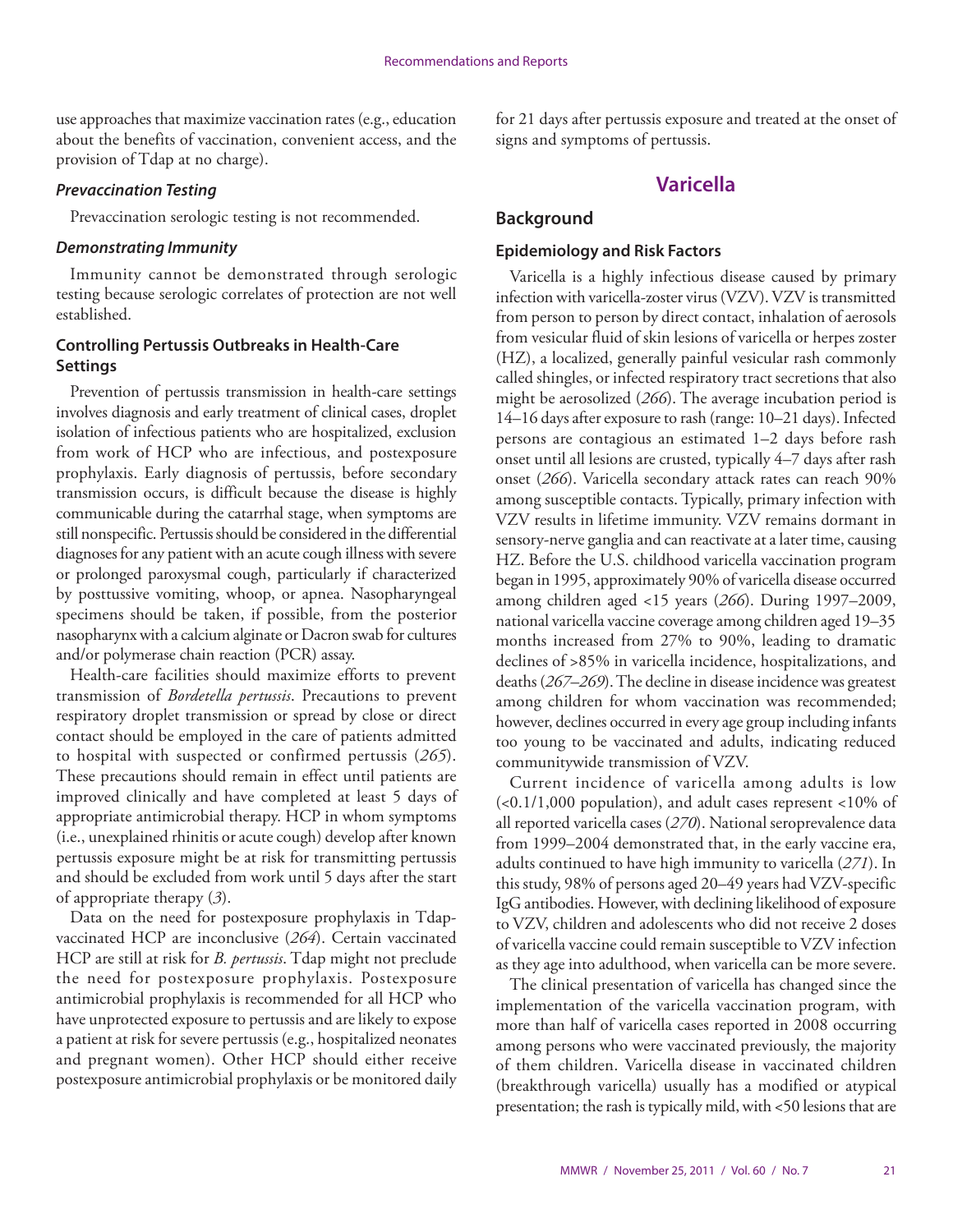more likely to be predominantly maculopapular than vesicular (*266*). Fever is less common, and the duration of illness is shorter. Nevertheless, breakthrough varicella is infectious. One study indicated that vaccinated children with varicella with <50 lesions were only one third as infectious as unvaccinated children whereas those with ≥50 lesions were as infectious as unvaccinated children (*272*). Because the majority of adults are immune and few need vaccination, fewer breakthrough cases have been reported among adults than among children, and breakthrough varicella in adults has tended to be milder than varicella in unvaccinated adults (*273,274*).

The epidemiology of varicella in tropical and subtropical regions differs from that in the United States. In these regions, a higher proportion of VZV infections are acquired later in life. Persons emigrating from these regions might be more likely to be susceptible to varicella compared to U.S.-born persons and, therefore, are at a higher risk for developing varicella if unvaccinated and exposed (*275,276*).

## **Disease in Health-Care Settings and Impact on Health-Care Personnel and Patients**

Although relatively rare in the United States since introduction of varicella vaccine, nosocomial transmission of VZV is well recognized and can be life-threatening to certain patients (*277–289*). In addition to hospital settings, nosocomial VZV transmission has been reported in longterm–care facilities and a hospital-associated residential facility (*290,291*). Sources of nosocomial exposure that have resulted in transmission include patients, HCP, and visitors with either varicella or HZ. Both localized and disseminated HZ in immunocompetent as well as immunocompromised patients have been identified as sources of nosocomial transmission of VZV. Localized HZ has been demonstrated to be much less infectious than varicella; disseminated HZ is considered to be as infectious as varicella (*266*). Nosocomial transmission has been attributed to delays in the diagnosis or reporting of varicella or HZ and in failures to implement control measures promptly. In hospitals and other health-care settings, airborne transmission of VZV from patients with either varicella or HZ has resulted in varicella in HCP and patients who had no direct contact with the index case-patient (*284–288,291*). Although all susceptible patients in health-care settings are at risk for severe varicella disease with complications, certain patients without evidence of immunity are at increased risk: pregnant women, premature infants born to susceptible mothers, infants born at <28 weeks' gestation or who weigh ≤1,000 grams regardless of maternal immune status, and immunocompromised persons of all ages (including persons who are undergoing immunosuppressive therapy, have malignant disease, or are immunodeficient).

VZV exposures among patients and HCP can be disruptive to patient care, time-consuming, and costly even when they do not result in VZV transmission (*281,282,292*). Studies of VZV exposure in health-care settings have documented that a single provider with unrecognized varicella can result in the exposure of >30 patients and >30 employees (*292*). Identification of susceptible patients and staff, medical management of susceptible exposed patients at risk for complications of varicella, and furloughing of susceptible exposed HCP are time-consuming and costly (*281,282*).

With the overall reduction in varicella disease attributable to the success of the vaccination program, the risk for exposure to VZV from varicella cases in health-care settings is likely declining. In addition, an increasing proportion of varicella cases occur in vaccinated persons who are less contagious. Diagnosis of varicella has become increasingly challenging as a growing proportion of cases occur in vaccinated persons in whom disease is mild, and HCP encounter patients with varicella less frequently. Although not currently routinely recommended for the diagnosis and management of varicella, laboratory testing of suspected varicella cases is likely to become increasingly useful in health-care settings, especially as the positive predictive value of clinical diagnosis declines.

## **Vaccine Effectiveness, Duration of Immunity, and Vaccine Safety**

#### *Vaccine Effectiveness*

Formal studies to evaluate vaccine efficacy or effectiveness have not been performed among adults. Studies of varicella vaccine effectiveness performed among children indicated good performance of 1 dose for prevention of all varicella (80%– 85%) and >95% effectiveness for prevention of moderate and severe disease (*266,293*). Studies have indicated that a second dose among children produces an improved humoral and cellular immune response that correlates with improved protection against disease (*266,294*).

Varicella vaccine effectiveness is expected to be lower in adults than in children. Adolescents and adults require 2 doses to achieve seroconversion rates similar to those seen in children after 1 dose (*266*). A study of adults who received 2 doses of varicella vaccine 4 or 8 weeks apart and were exposed subsequently to varicella in the household estimated an 80% reduction in the expected number of cases (*29*5).

#### *Duration of Immunity*

Serologic correlates of protection against varicella using commercially available assays have not been established for adults (*266*). In clinical studies, detectable antibody levels have persisted for at least 5 years in 97% of adolescents and adults who were administered 2 doses of varicella vaccine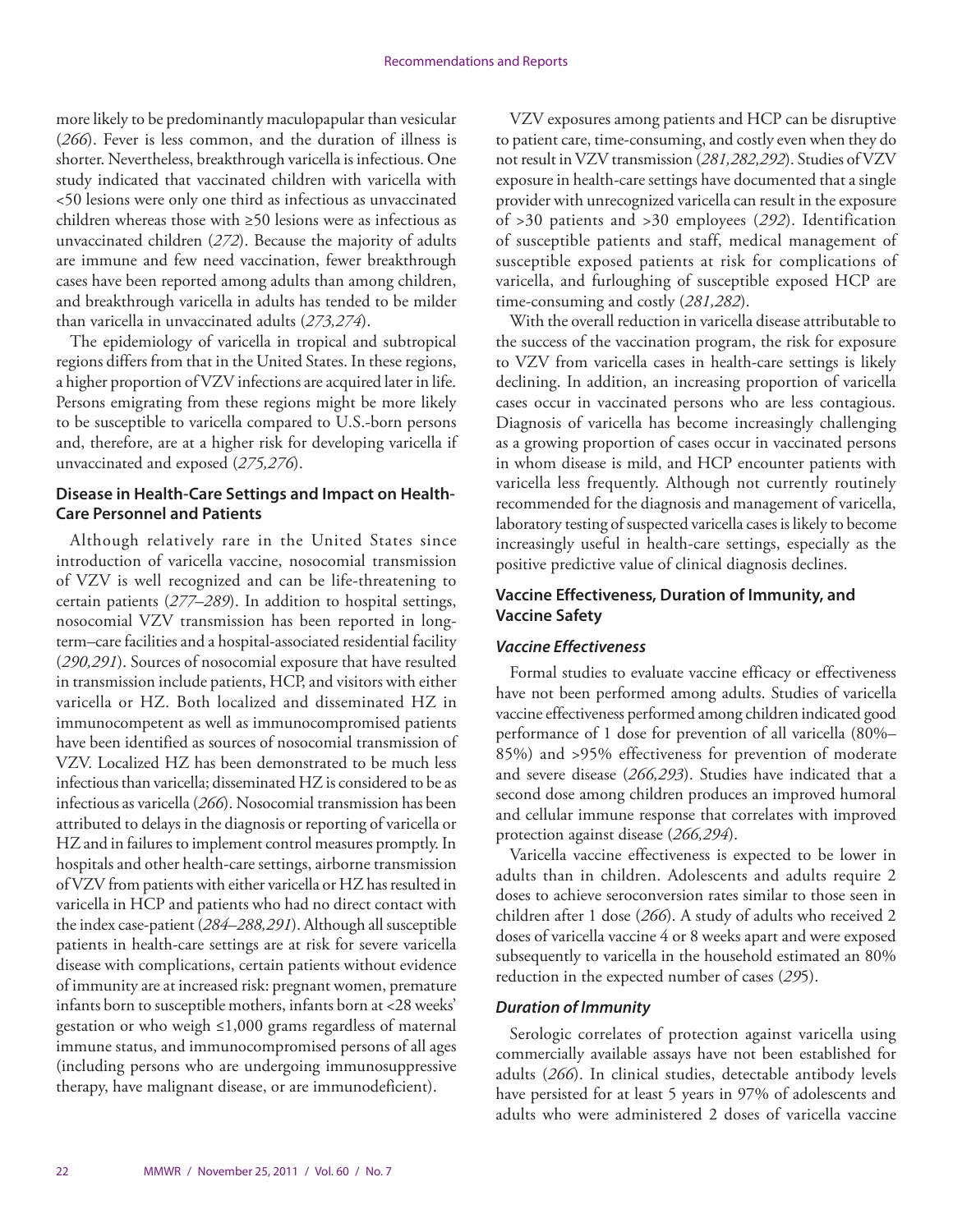4–8 weeks apart, but boosts in antibody levels were observed following exposures to varicella, which could account for the long-term persistence of antibodies after vaccination in these studies (*295*). Studies have demonstrated that whereas 25%–31% of adult vaccine recipients who seroconverted lost detectable antibodies 1–11 years after vaccination (*273,296*), vaccine-induced VZV-specific T-cell proliferation (marker for cell-mediated immunity [CMI]) was maintained in 94% of adults 1 and 5 years postvaccination (*297*). Disease was mild in vaccinated persons who developed varicella after exposure to VZV, even among vaccinees who did not seroconvert or who lost detectable antibody (*273,274*). Severity of illness and attack rates among vaccinated adults did not increase over time. These studies suggest that VZV-specific CMI affords protection to vaccinated adults, even in the absence of detectable antibody response.

#### *Vaccine Safety*

The varicella vaccine has an excellent safety profile. In clinical trials, the most common adverse events among adolescents and adults were injection-site complaints (24.4% after the first dose and 32.5% after the second dose) (*266,295*). Varicella-like rash at the injection site occurred in 3% of vaccine recipients after the first dose and in 1% after the second. A nonlocalized rash occurred in 5.5% of vaccine recipients after the first dose and in 0.9% after the second, with a median number of lesions of five, at a peak of 7–21 and 0–23 days postvaccination, respectively (*295*). Data on serious adverse events among adults after varicella vaccination are limited, but the proportion of serious adverse events among all adverse events reported to the Vaccine Adverse Events Reporting System during 1995–2005 was low (5%) among both children and adults (*298*). Serious adverse events reported among children included pneumonia, hepatitis, HZ (some hospitalized), meningitis with HZ, ataxia, encephalitis, thrombocytopenic purpura. Not all adverse events reported after varicella vaccination have been laboratory confirmed to be attributable to the vaccine strain VZV (*266,298*).

Risk for transmission of vaccine virus was assessed in placebo recipients who were siblings of vaccinated children and among healthy siblings of vaccinated leukemic children (*266*). The findings suggest that transmission of varicella vaccine virus from healthy persons to susceptible contacts is very rare. The risk might be increased in vaccinees in whom a varicella-like rash develops after vaccination. However, this risk is also low. The benefits of vaccinating HCP without evidence of immunity outweigh this extremely low potential risk. Since implementation of the varicella vaccine program, transmission of vaccine virus has been documented from eight persons (all of whom had a rash after vaccination) resulting in nine

secondary infections among household and long-term–care facility contacts (*299*). No transmission has been documented from vaccinated HCP.

#### **Recommendations**

#### **Vaccination**

Health-care institutions should ensure that all HCP have evidence of immunity to varicella. This information should be documented and readily available at the work location. HCP without evidence of immunity to varicella should receive 2 doses of varicella vaccine administered 4–8 weeks apart. If >8 weeks elapse after the first dose, the second dose may be administered without restarting the schedule. Recently vaccinated HCP do not require any restriction in their work activities; however, HCP who develop a vaccine-related rash after vaccination should avoid contact with persons without evidence of immunity to varicella who are at risk for severe disease and complications until all lesions resolve (i.e., are crusted over) or, if they develop lesions that do not crust (macules and papules only), until no new lesions appear within a 24-hour period.

Evidence of immunity for HCP includes any of the following (*266*):

- written documentation of vaccination with 2 doses of varicella vaccine,
- laboratory evidence of immunity<sup>§§§</sup> or laboratory confirmation of disease,
- diagnosis or verification of a history of varicella disease by a health-care provider,<sup>111</sup> or
- • diagnosis or verification of a history of HZ by a health-care provider.

In health-care settings, serologic screening before vaccination of personnel without evidence of immunity is likely to be cost effective. Key factors determining cost-effectiveness include sensitivity and specificity of serologic tests, the nosocomial transmission rate, seroprevalence of VZV antibody in the personnel population, and policies for managing vaccine recipients developing postvaccination rash or who are

<sup>§§§</sup> Commercial assays can be used to assess disease-induced immunity, but they often lack sensitivity to detect vaccine-induced immunity (i.e., they might yield false-negative results).

<sup>¶¶¶</sup> Verification of history or diagnosis of typical disease can be provided by any health-care provider (e.g., a school or occupational clinic nurse, nurse practitioner, physician assistant, or physician). For persons reporting a history of, or reporting with, atypical or mild cases, assessment by a physician or their designee is recommended, and one of the following should be sought: 1) an epidemiologic link to a typical varicella case or to a laboratoryconfirmed case or 2) evidence of laboratory confirmation if it was performed at the time of acute disease. When such documentation is lacking, persons should not be considered as having a valid history of disease because other diseases might mimic mild atypical varicella.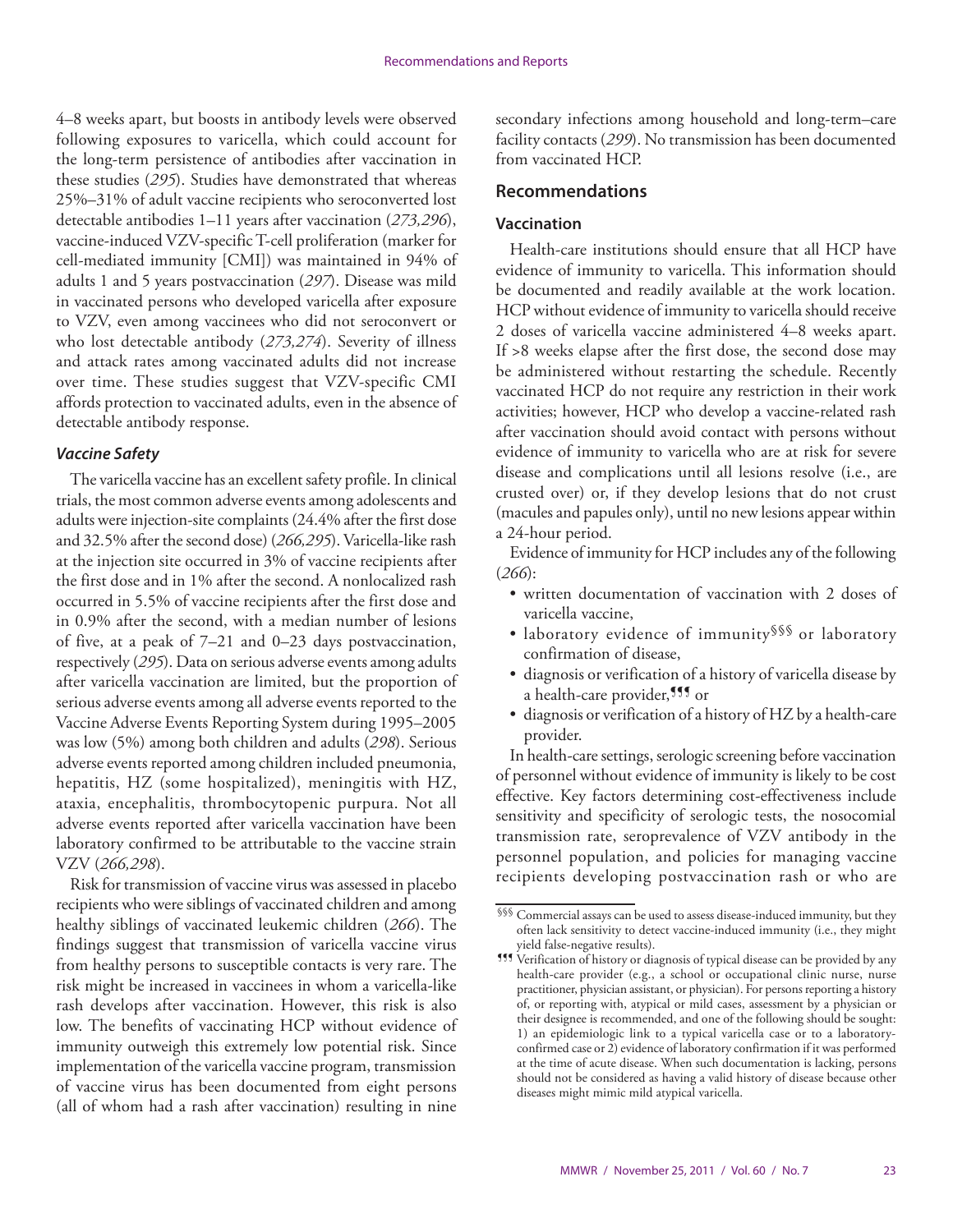exposed subsequently to VZV. Institutions may elect to test all unvaccinated HCP, regardless of disease history, because a small proportion of persons with a positive history of disease might be susceptible. For the purpose of screening HCP, a less sensitive and more specific commercial ELISA should be considered. The latex agglutination test can produce falsepositive results, and HCP who remained unvaccinated because of false test results subsequently contracted varicella (*289*).

Routine testing for varicella immunity after 2 doses of vaccine is not recommended. Available commercial assays are not sensitive enough to detect antibody after vaccination in all instances. Sensitive tests that are not generally available have indicated that 92%–99% of adults develop antibodies after the second dose (*266*). Seroconversion does not always result in full protection against disease and, given the role of CMI for providing long-term protection, absence of antibodies does not necessarily mean susceptibility. Documented receipt of 2 doses of varicella vaccine supersedes results of subsequent serologic testing.

Health-care institutions should establish protocols and recommendations for screening and vaccinating HCP and for management of HCP after exposures in the work place. Institutions also should consider precautions for HCP in whom rash occurs after vaccination, although they should also consider the possibility of wild-type disease in HCP with recent exposure to varicella or HZ.

A vaccine to prevent HZ is available and recommended for all persons aged ≥60 years without contraindications to vaccination. HZ vaccine is not indicated for HCP for the prevention of nosocomial transmission, but HCP aged ≥60 years may receive the vaccine on the basis of the general recommendation for HZ vaccination, to reduce their individual risk for HZ.

#### **Varicella Control Strategies**

Appropriate measures should be implemented to manage cases and control outbreaks (*300*).

#### *Patient Care*

Only HCP with evidence of immunity to varicella should care for patients who have confirmed or suspected varicella or HZ. Airborne precautions (i.e., negative air-flow rooms) and contact precautions should be employed for all patients with varicella or disseminated HZ and for immunocompromised patients with localized HZ until disseminated infection is ruled out. These precautions should be kept in place until lesions are dry and crusted. If negative air-flow rooms are not available, patients should be isolated in closed rooms and should not have contact with persons without evidence of immunity to varicella. For immunocompetent persons with localized HZ,

standard precautions and complete covering of the lesions are recommended.

## *Postexposure Management of HCP and Patients*

Exposure to VZV is defined as close contact with an infectious person, such as close indoor contact (e.g., in the same room) or face-to-face contact. Experts differ regarding the duration of contact; some suggest 5 minutes, and others up to 1 hour; all agree that it does not include transitory contact (*301*).

All exposed, susceptible patients and HCP should be identified using the criteria for evidence of immunity. An additional criterion of evidence of immunity only for patients who are not immunocompromised or pregnant is birth in the United States before 1980. Postexposure prophylaxis with vaccination or varicella-zoster immunoglobulin, depending on immune status, of exposed HCP and patients without evidence of immunity is recommended (*266*).

HCP who have received 2 doses of vaccine and who are exposed to VZV (varicella, disseminated HZ, and uncovered lesions of a localized HZ) should be monitored daily during days 8–21 after exposure for fever, skin lesions, and systemic symptoms suggestive of varicella. HCP can be monitored directly by occupational health program or infection-control practitioners or instructed to report fever, headache, or other constitutional symptoms and any atypical skin lesions immediately. HCP should be excluded from a work facility immediately if symptoms occur. HCP who have received 1 dose of vaccine and who are exposed to VZV (varicella, disseminated HZ, and uncovered lesions of a localized HZ) (in the community or health-care setting/workplace) should receive the second dose within 3–5 days after exposure to rash (provided 4 weeks have elapsed after the first dose). After vaccination, management is similar to that of 2-dose vaccine recipients. Those who did not receive a second dose or who received the second dose >5 days after exposure should be excluded from work for 8–21 days after exposure.

Unvaccinated HCP who have no other evidence of immunity who are exposed to VZV (varicella, disseminated HZ, and uncovered lesions of a localized HZ) are potentially infective from days 8–21 after exposure and should be furloughed during this period. They should receive postexposure vaccination as soon as possible. Vaccination within 3–5 days of exposure to rash might modify the disease if infection occurred. Vaccination >5 days postexposure is still indicated because it induces protection against subsequent exposures (if the current exposure did not cause infection). For HCP at risk for severe disease for whom varicella vaccination is contraindicated (e.g., pregnant or immunocomprosed HCP), varicella-zoster immune globulin after exposure is recommended. The varicella-zoster immune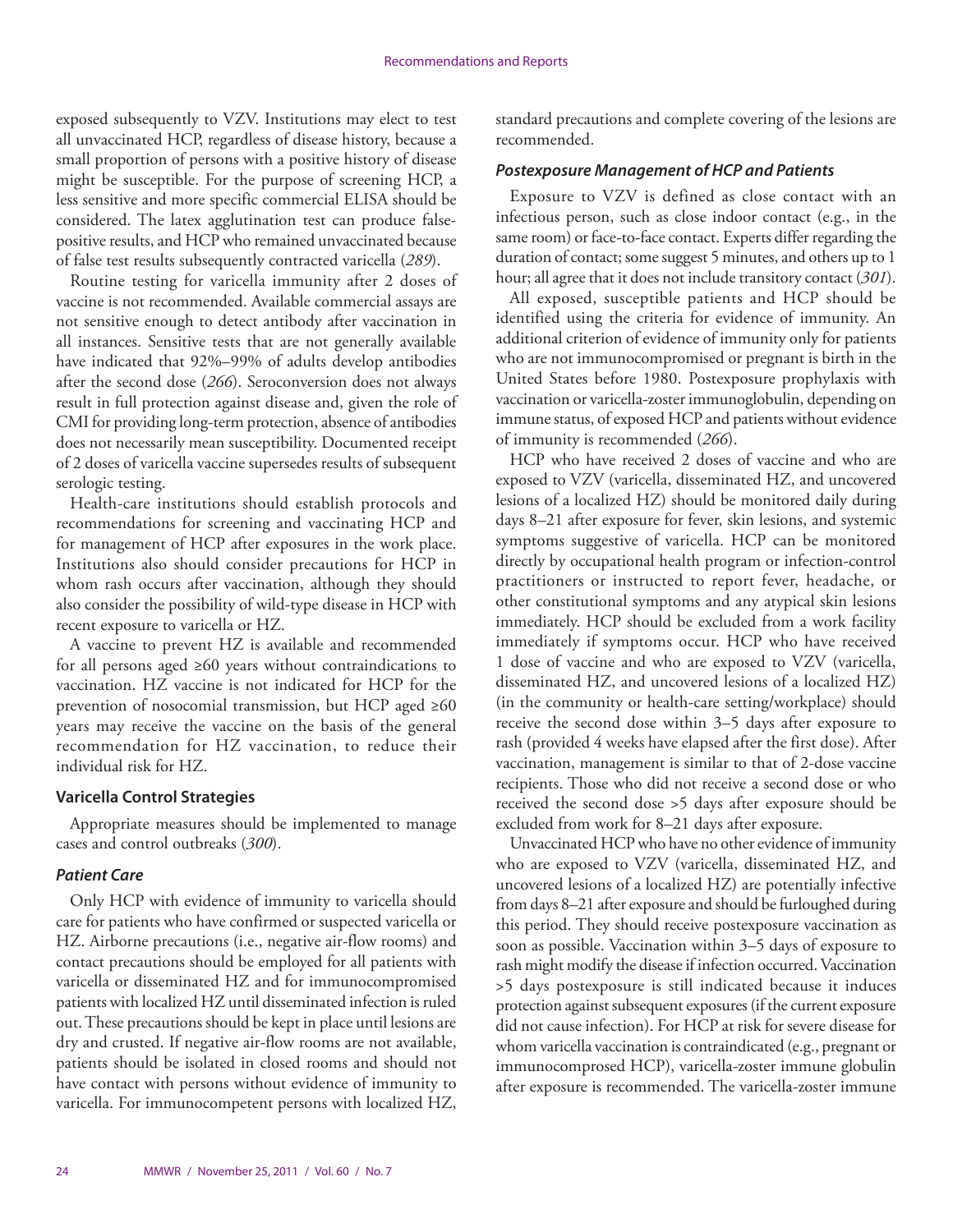<span id="page-26-0"></span>globulin product currently used in the United States, VariZIG (Cangene Corporation, Winnipeg, Canada), is available under an Investigational New Drug Application Expanded Access protocol; a sample release form is available at [http://www.fda.](http://www.fda.gov/downloads/BiologicsBloodVaccines/SafetyAvailability/UCM176031.pdf) [gov/downloads/BiologicsBloodVaccines/SafetyAvailability/](http://www.fda.gov/downloads/BiologicsBloodVaccines/SafetyAvailability/UCM176031.pdf) [UCM176031.pdf](http://www.fda.gov/downloads/BiologicsBloodVaccines/SafetyAvailability/UCM176031.pdf). Varicella-zoster immune globulin might prolong the incubation period by a week, thus extending the time during which personnel should not work from 21 to 28 days. In case of an outbreak, HCP without evidence of immunity who have contraindications to vaccination should be excluded from the outbreak setting through 21 days after rash onset of the last identified case-patient because of the risk for severe disease in these groups. If the VZV exposure was to localized HZ with covered lesions, no work restrictions are needed if the exposed HCP had previously received at least 1 dose of vaccine or received the first dose within 3–5 days postexposure. A second dose should be administered at the appropriate interval. HCP should be monitored daily during days 8–21 after exposure for fever, skin lesions, and systemic symptoms suggestive of varicella and excluded from a work facility if symptoms occur. If at least 1 dose was not received, restriction from patient contact is recommended.

## **Diseases for Which Vaccination Might Be Indicated in Certain Circumstances**

Health-care facilities and other organizations should consider including in their vaccination programs vaccines to prevent meningococcal disease, typhoid fever, and polio for HCP who have certain health conditions or who work in laboratories or regions outside the United States where the risk for workrelated exposure exists.

## **Meningococcal Disease**

## **Background**

#### **Epidemiology and Risk Factors**

Meningococcal disease is rare among adults in the United States and incidence has decreased to historic lows; during 1998–2007 the average annual incidence of meningococcal disease was 0.28 (range: 0.26–0.31) cases per 100,000 population among persons aged 25–64 years (*302*).

Routine vaccination with meningococcal conjugate vaccine is recommended by ACIP for adolescents aged 11–18 years, with the primary dose at age 11–12 years and the booster dose at age 16 years. In 2010, coverage with meningococcal conjugate vaccine among persons aged 13–17 years was 62.7% (*22*).

Nosocomial transmission of *Neisseria meningitidis* is rare, but HCP have become infected after direct contact with respiratory secretions of infected persons (e.g., managing of an airway during resuscitation) and in a laboratory setting. HCP can decrease the risk for infection by adhering to precautions to prevent exposure to respiratory droplets (*303,304*) and by taking antimicrobial chemoprophylaxis if exposed directly to respiratory secretions.

## **Vaccine Effectiveness, Duration of Immunity, and Vaccine Safety**

Two quadrivalent (A, C, W-135, Y) conjugate meningococcal vaccines (MCV4) are licensed for persons aged through 55 years (*305,306*). Both protect against two of the three serogroups that cause the majority of meningococcal disease in the United States and against 75% of disease among adults. Available data indicate that the majority of persons do not have enough circulating functional antibody to be protected  $\geq 5$ years after a single dose of MCV4. Both vaccines had similar safety profiles in clinical trials. Quadrivalent (A, C, W-135, Y) meningococcal polysaccharide vaccine (MPSV4) is available for use in persons aged >55 years. No vaccine for serogroup B meningococcal disease is licensed in the United States.

### **Recommendations**

### **Vaccination**

MCV4 is not recommended routinely for all HCP.

## *HCP Recommended to Receive Vaccine to Prevent Meningococcal Disease*

A 2-dose vaccine series is recommended for HCP with known asplenia or persistent complement component deficiencies, because these conditions increase the risk for meningococcal disease. HCP traveling to countries in which meningococcal disease is hyperendemic or epidemic also are at increased risk for infection and should receive vaccine. Those with known asplenia or persistent complement component deficiencies should receive a 2-dose vaccine series. All other HCP traveling to work to high-risk areas should receive a single dose of MCV4 before travel if they have never received it or if they received it >5 years previously. Clinical microbiologists and research microbiologists who might be exposed routinely to isolates of *N. meningitides* should receive a single dose of MCV4 and receive a booster dose every 5 years if they remain at increased risk. Health-care personnel aged >55 years who have any of the above risk factors for meningococcal disease should be vaccinated with MPSV4 (*305*).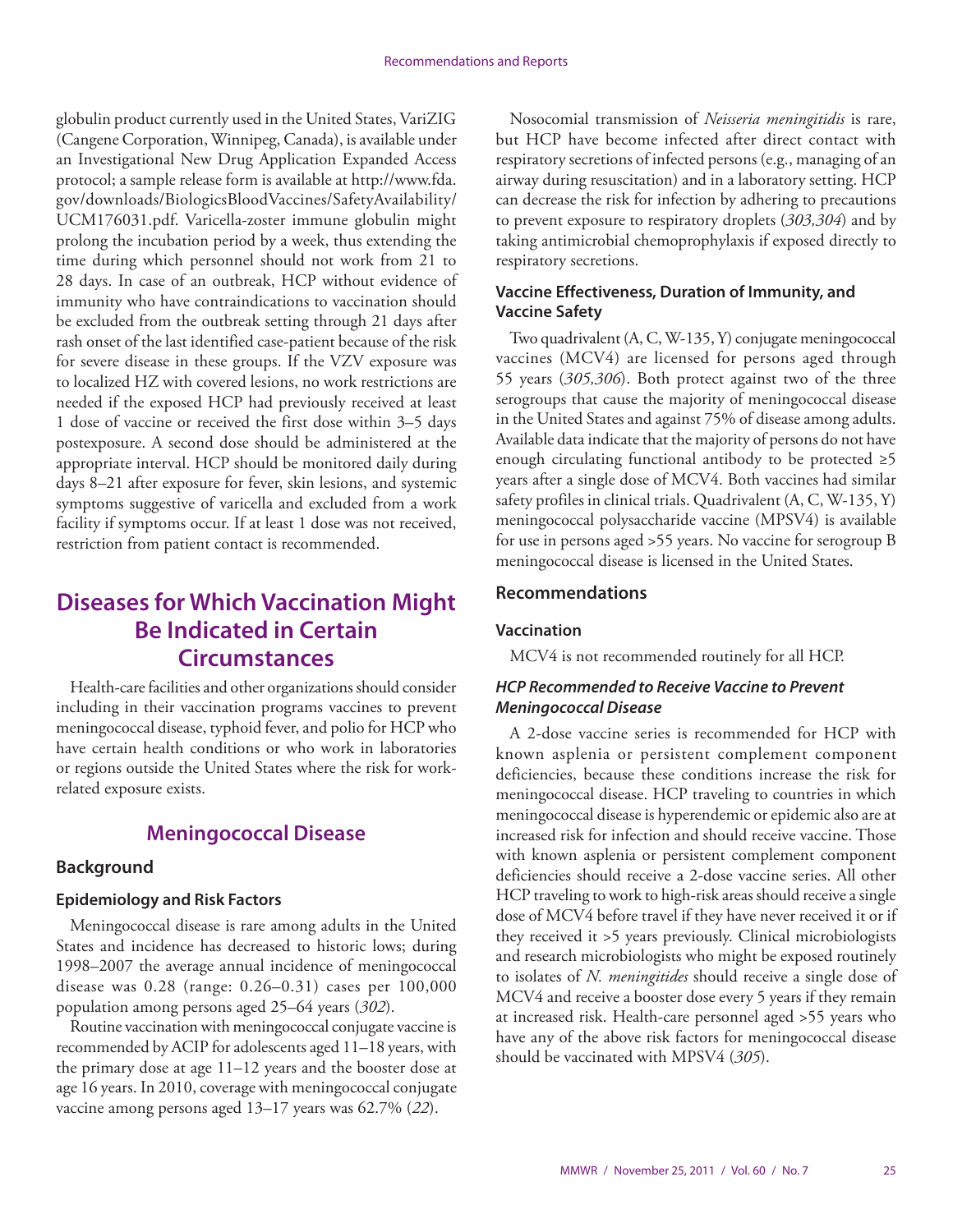## *HCP Who May Elect to Receive Vaccine to Prevent Meningococcal Disease*

HCP with known HIV infection are likely at increased risk for meningococcal disease and may elect vaccination. If these HCP are vaccinated, they should receive a 2-dose vaccine series (*307*).

## *Booster Doses*

HCP who receive the 2-dose MCV4 vaccine series and/or remain in a group at increased risk should receive a booster dose every 5 years (*306*).

## **Postexposure Management of Exposed HCP**

Postexposure prophylaxis is advised for all persons who have had intensive, unprotected contact (i.e., without wearing a mask) with infected patients (e.g., via mouth-to-mouth resuscitation, endotracheal intubation, or endotracheal tube management), including HCP who have been vaccinated with either the conjugate or polysaccharide vaccine (*3*).

Antimicrobial prophylaxis can eradicate carriage of *N. meningitidis* and prevent infections in persons who have unprotected exposure to patients with meningococcal infections (*305*). Rifampin, ciprofloxacin, and ceftriaxone are effective in eradicating nasopharyngeal carriage of *N. meningitidis*. In areas of the United States where ciprofloxacinresistant strains of *N. meningitidis* have been detected (as of August 30, 2011, only parts of Minnesota and North Dakota), ciprofloxacin should not be used for chemoprophylaxis (*308*). Azithromycin can be used as an alternative. Ceftriaxone can be used during pregnancy. Postexposure prophylaxis should be administered within 24 hours of exposure when feasible; postexposure prophylaxis administered >14 days after exposure is of limited or no value (*305*). HCP not otherwise indicated for vaccination may be recommended to be vaccinated with meningococcal vaccine in the setting of a community or institutional outbreak of meningococcal disease caused by a serogroup contained in the vaccine.

## **Typhoid Fever**

## **Background**

## **Epidemiology and Risk Factors**

The incidence of typhoid fever declined steadily in the United States during 1900–1960 and has since remained low. During 1999–2006, on average, 237 cases were reported annually to the National Typhoid and Paratyphoid Fever Surveillance System (*309*). The median age of patients was 22 years and 54% were male; 79% reported foreign travel during the 30 days before onset of symptoms. Among international

travelers, the risk for *Salmonella* Typhi infection appears to be highest for those who visit friends and relatives in countries in which typhoid fever is endemic and for those who visit (even for a short time) the most highly endemic areas (e.g., the Indian subcontinent) (*310*).

Increasing resistance to fluoroquinolones such as ciprofloxacin, which are used to treat multidrug-resistant. *S.* Typhi, has been seen particularly among travelers to south and southeast Asia (*311*). Isolates with decreased susceptibility to ciprofloxacin (DCS) do not qualify as resistant according to current Clinical and Laboratory Standards Institute criteria but are associated with poorer clinical outcomes (*311,312*). Resistance to nalidixic acid, a quinolone, is a marker for DCS and increased from 19% in 1999 to 59% in 2008 (*313*). Nine isolates resistant to ciprofloxacin also were seen during this time period (*313*).

Although overall *S.* Typhi infections have declined in the United States, increased incidence and antimicrobial resistance including resistance to fluoroquinolones have been seen for paratyphoid fever caused by Paratyphi A (*314*). No vaccines that protect against Paratyphi A infection are available.

## **Transmission and Exposure in Health-Care Settings**

During 1985–1994, seven cases of laboratory-acquired typhoid fever were reported among persons working in microbiology laboratories, only one of whom had been vaccinated (*315*). Additionally, *S.* Typhi might be transmitted nosocomially via the hands of infected persons (*315*).

## **Vaccine Effectiveness, Duration of Immunity, and Vaccine Safety**

Two typhoid vaccines are distributed in the United States: oral live-attenuated Ty21a vaccine (one enteric-coated capsule taken on alternate days for a total of four capsules) and the capsular polysaccharide parenteral vaccine (1 0.5 mL intramuscular dose). Both vaccines protect 50%–80% of recipients. To maintain immunity, booster doses of the oral vaccine are required every 5 years, and booster doses of the injected vaccine are required every 2 years. Complication rates are low for both types of *S.* Typhi vaccines. During 1994–1999, serious adverse events requiring hospitalization occurred in an estimated 0.47 to 1.3 per 100,000 doses, and no deaths occurred (*310*). However, live-attenuated Ty21a vaccine should not be used among immunocompromised persons, including those infected with HIV (*316*). Theoretic concerns have been raised about the immunogenicity of live, attenuated Ty21a vaccine in persons concurrently receiving antimicrobials (including antimalarial chemoprophylaxis), viral vaccines, or immune globulin (*317*). A third type of vaccine, a parenteral heat-inactivated vaccine associated with higher reactogenicity, was discontinued in 2000 (*310,318*).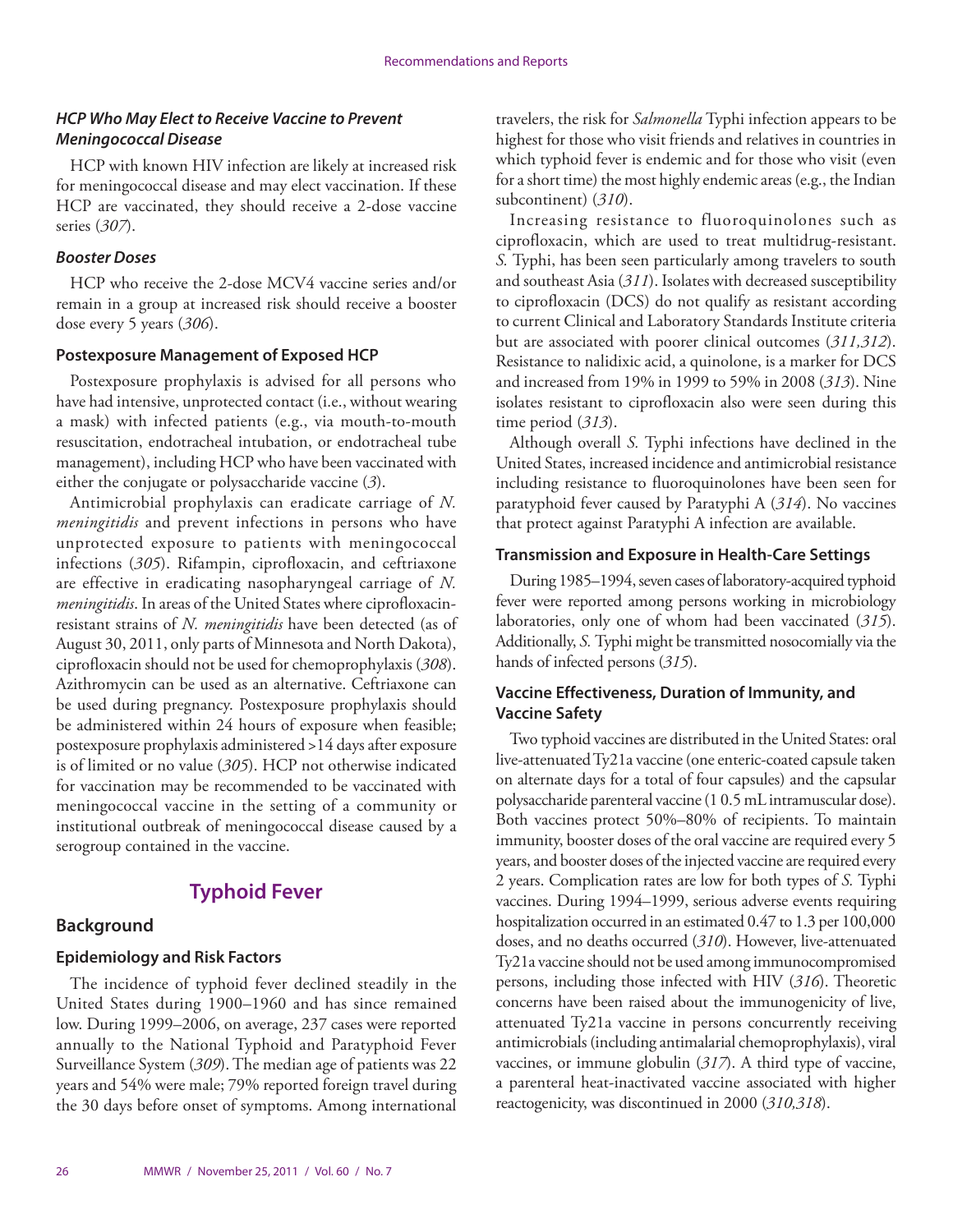## **Recommendations**

### **Vaccination**

Microbiologists and others who work frequently with *S.* Typhi should be vaccinated with either of the two licensed and available vaccines. Booster vaccinations should be administered on schedule according to the manufacturers' recommendations.

#### **Controlling the Spread of Typhoid Fever**

Personal hygiene, particularly hand hygiene before and after all patient contacts, will minimize risk for transmitting enteric pathogens to patients. However, HCP who contract an acute diarrheal illness accompanied by fever, cramps, or bloody stools are likely to excrete substantial numbers of infective organisms in their feces. Excluding these HCP from care of patients until the illness has been evaluated and treated can prevent transmission (*3*).

## **Poliomyelitis**

## **Background**

#### **Epidemiology and Risk Factors**

In the United States, the last indigenously acquired cases of poliomyelitis caused by wild poliovirus occurred in 1979, and the Americas were certified to be free of indigenous wild poliovirus in 1994 (*319,320*). With the complete transition from use of oral poliovirus vaccine (OPV) to inactivated poliovirus vaccine (IPV) in 2000, vaccine-associated paralytic poliomyelitis (VAPP) attributable to OPV also has been eliminated (*321,322*), so the risk for exposure to any live poliovirus in the United States is limited. However, global eradication of poliomyelitis has not yet occurred, so reintroductions of poliovirus into the United States are possible. Two cases of paralytic polio from vaccine-derived poliovirus have occurred since 2000 (one imported case in 2005 and one case in an immunodeficient person in 2008), and evidence of limited circulating vaccine-derived poliovirus in an undervaccinated community was documented in 2005 (*323–325*).

#### **Transmission and Exposure in Health-Care Settings**

Poliovirus can be recovered from infected persons, including from pharyngeal specimens, feces, urine, and (rarely) cerebrospinal fluid. HCP and laboratory workers might be exposed if they come into close contact with infected persons (e.g., travelers returning from areas where polio is endemic) or with specimens that contain poliovirus.

## **Vaccine Effectiveness, Duration of Immunity, and Vaccine Safety**

Both IPV and OPV are highly immunogenic and effective when administered according to their schedules. In studies conducted in the United States, 3 doses of IPV resulted in 100% serocoversion for types 2 and 3 poliovirus and 96%–100% for type 1 (*326*). Immunity is prolonged and might be lifelong. IPV is well tolerated, and no serious adverse events have been associated with its use. IPV is an inactivated vaccine and does not cause VAPP. IPV is contraindicated in persons with a history of hypersensitivity to any component of the vaccine, including 2-phenoxyethanol, formaldehyde, neomycin, streptomycin, and polymyxin B. OPV is no longer available in the United States.

### **Recommendations**

#### **Vaccination**

Because the majority of adults born in the United States are likely immune to polio as a result of vaccination during childhood, poliovirus vaccine is not routinely recommended for persons aged ≥18 years. The childhood recommendation for poliovirus vaccine consists of 4 doses at ages 2, 4, and 6–18 months and 4–6 years.

However, vaccination is recommended for HCP who are at greater risk for exposure to polioviruses than the general population, including laboratory workers who handle specimens that might contain polioviruses and HCP who have close contact with patients who might be excreting wild polioviruses, including HCP who travel to work in areas where polioviruses are circulating.

Unvaccinated HCP should receive a 3-dose series of IPV, with dose 2 administered 4–8 weeks after dose 1, and dose 3 administered 6–12 months after dose 2. HCP who have previously completed a routine series of poliovirus vaccine and who are at increased risk can receive a lifetime booster dose of IPV if they remain at increased risk for exposure. Available data do not indicate the need for more than a single lifetime booster dose with IPV for adults.

#### **Controlling the Spread of Poliovirus**

Standard precautions always should be practiced when handling biologic specimens. Suspect cases require an immediate investigation including collection of appropriate laboratory specimens and control measures. All suspect or confirmed cases should be reported immediately to the local or state health department.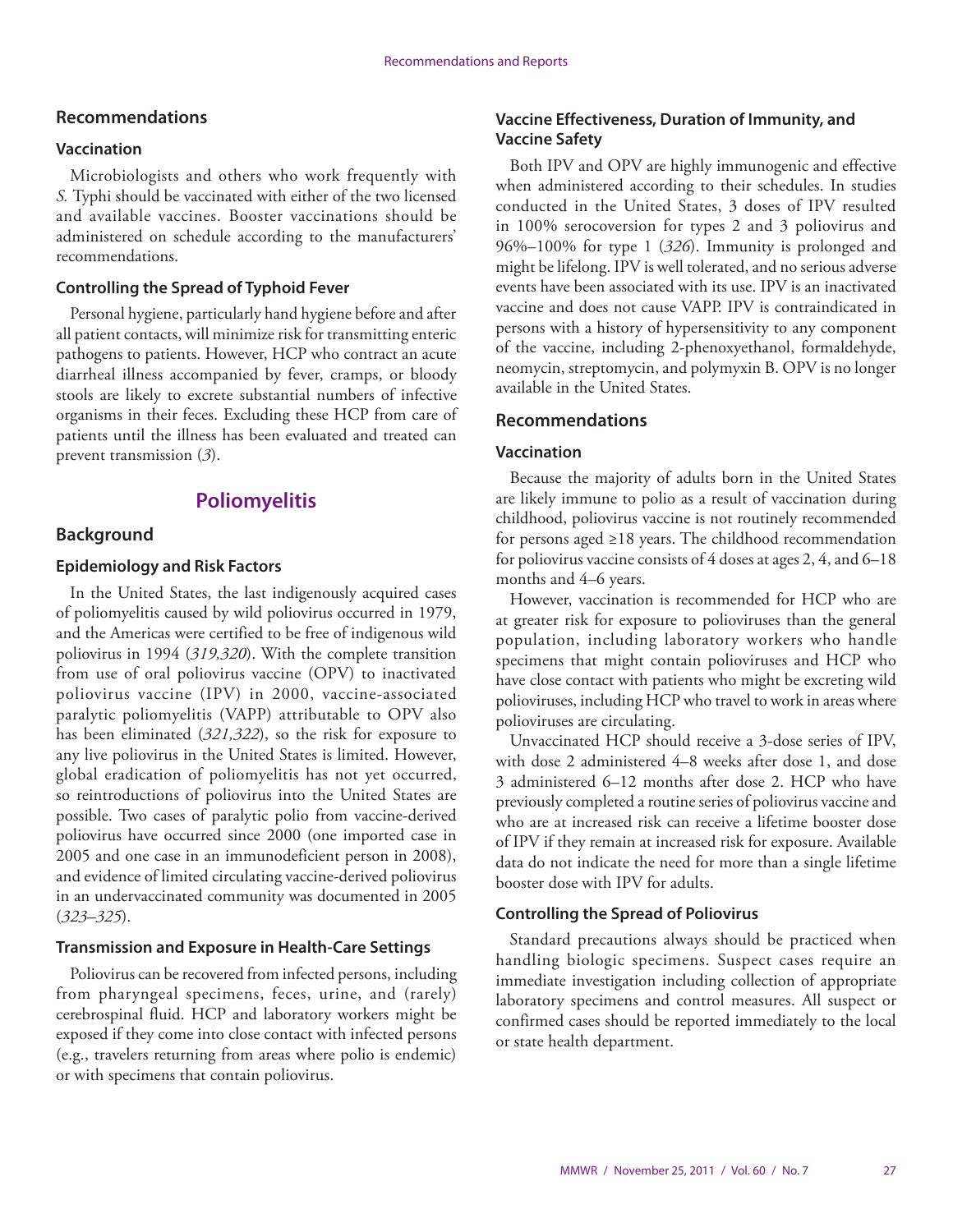## <span id="page-29-0"></span>**Other Vaccines Recommended for Adults**

Certain vaccines are recommended for adults based on age or other individual risk factors but not because of occupational exposure (*327*). Vaccine-specific ACIP recommendations should be consulted for details on schedules, indications, contraindications, and precautions for these vaccines.

- • **Pneumococcal polysaccharide vaccine (PPSV).** PPSV is recommended for healthy persons aged ≥65 years. PPSV is also recommended for persons aged <65 years with certain underlying medical conditions, including anatomic or functional asplenia, immunocompromise (including HIV infection), chronic lung, heart or kidney disease, and diabetes.
- • **Tetanus and diphtheria toxoids (Td).** All adults should have documentation of having received an age-appropriate series of Td-containing vaccine and a routine booster dose every 10 years. Persons without documentation of having received a Td series should receive a 3-dose series. The first dose of the series should be administered as Tdap (see Pertussis).
- • **Human papillomavirus (HPV) vaccine.** Either quadrivalent HPV vaccine (Gardasil) or bivalent HPV vaccine (Cervarix) is recommended for females at age 11 or 12 years with catch-up vaccination recommended through age 26 years. Quadrivalent HPV vaccine (Gardasil) may be administered to males aged 9–26 years.
- • **Zoster vaccine.** Zoster vaccine contains the same live attenuated varicella zoster virus as varicella vaccine but at a higher concentration (approximately 14 times more vaccine virus per dose). Zoster vaccine is recommended for the prevention of HZ (shingles) in persons aged  $≥60$ years. Transmission of vaccine virus from the recipient to a contact has not been reported. Consequently, limiting or restricting work activities for persons who recently received zoster vaccine is not necessary.
- • **Hepatitis A vaccine.** HCP have not been demonstrated to be at increased risk for hepatitis A virus infection because of occupational exposure, including persons exposed to sewage. Hepatitis A vaccine is recommended for person with chronic liver disease, international travelers, and certain other groups at increased risk for exposure to hepatitis A.

## **Catch-Up and Travel Vaccination**

## **Catch-Up Programs**

Managers of health-care facilities should implement catch-up vaccination programs for HCP who already are employed, in addition to developing policies for achieving high vaccination coverage among newly hired HCP. HCP vaccination records could be reviewed annually during the influenza vaccination season or concurrent with annual TB testing. This strategy could help prevent outbreaks of vaccine-preventable diseases. Because education, especially when combined with other interventions such as reminder/recall systems and low or no out-of-pocket costs, enhances the success of many vaccination programs, informational materials should be available to assist in answering questions from HCP regarding the diseases, vaccines, and toxoids as well as the program or policy being implemented (*120,328*). Conducting educational workshops or seminars several weeks before the initiation of a catch-up vaccination program might promote acceptance of program goals.

#### **Travel**

Hospital personnel and other HCP who perform research or health-care work in foreign countries might be at increased risk for acquiring certain diseases that can be prevented by vaccines recommended in the United States (e.g., hepatitis B, influenza, MMR, Tdap, poliovirus, varicella, and meningococcal vaccines) and travel-related vaccines (e.g., hepatitis A, Japanese encephalitis, rabies, typhoid, or yellow fever vaccines) (*329*). Elevated risks for acquiring these diseases might stem from exposure to patients in health-care settings (e.g., poliomyelitis and meningococcal disease) but also might arise from circumstances unrelated to patient care (e.g., high endemicity of hepatitis A or exposure to arthropod-vector diseases [e.g., yellow fever]). All HCP should seek the advice of a health-care provider familiar with travel medicine at least 4–6 weeks before travel to ensure that they are up to date on routine vaccinations and that they receive vaccinations recommended for their destination (*329*). Although bacille Calmette-Guérin vaccination is not recommended routinely in the United States, HCP should discuss potential beneficial and other consequences of this vaccination with their healthcare provider.

## **Work Restrictions**

Work restrictions for susceptible HCP (i.e., no history of vaccination or documented lack of immunity) exposed to or infected with certain vaccine-preventable diseases can range from restricting individual HCP from patient contact to complete exclusion from duty (Table 5). A furloughed employee should be considered in the same category as an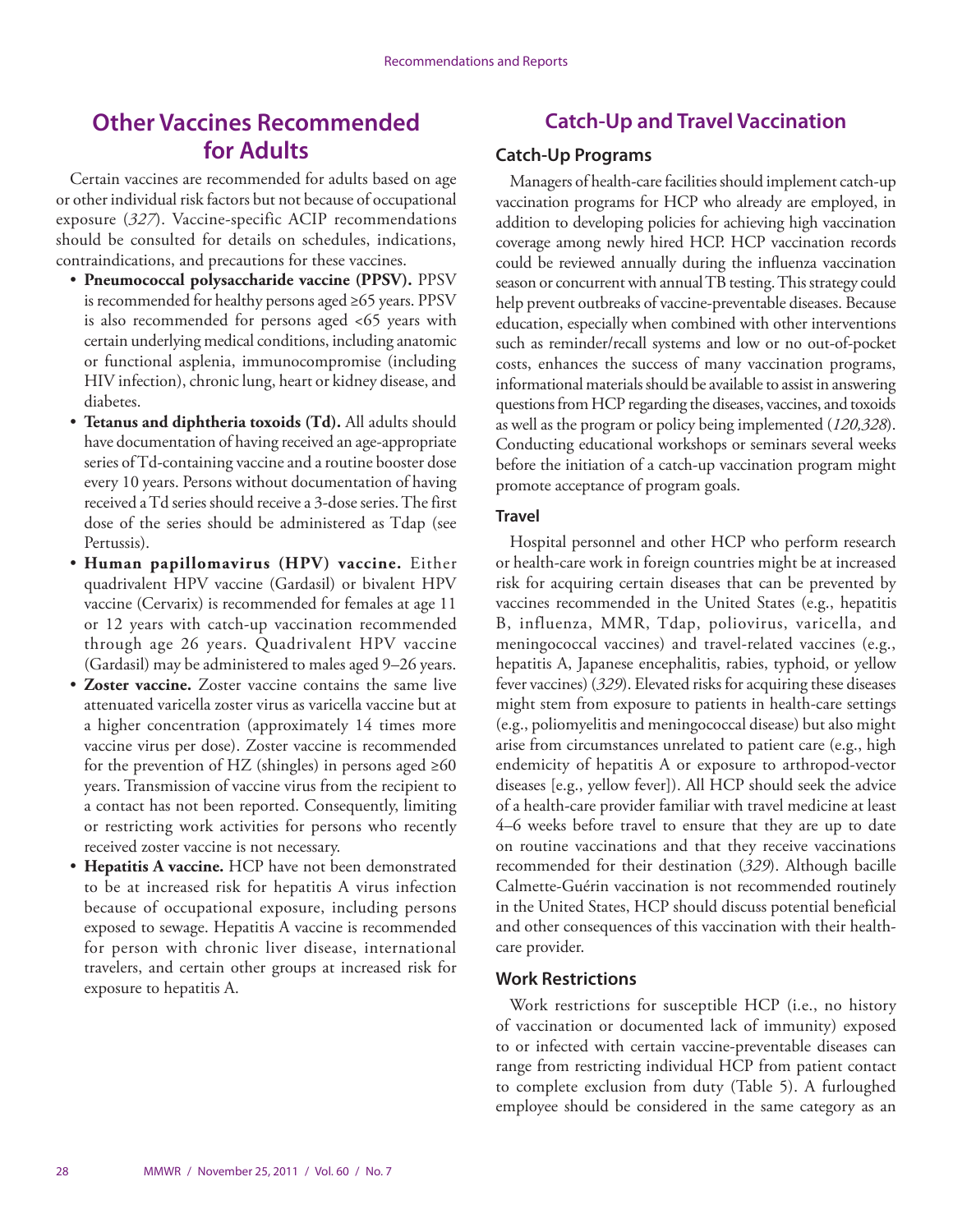<span id="page-30-0"></span>employee excluded from the facility. Specific recommendations concerning work restrictions in these circumstances have been published previously (*3,11*).

#### **Acknowledgments**

The following persons contributed to this report: Rachel J. Wilson, Geoff A. Beckett, MPH, Division of Viral Hepatitis, National Center for HIV/AIDS, Viral Hepatitis, STD, and TB Prevention, CDC; LaDora O. Woods, BS, Carter Consulting, Inc., Atlanta, Georgia.

#### **References**

- 1. CDC. Immunization of health-care workers: recommendations of the Advisory Committee on Immunization Practices (ACIP) and the Hospital Infection Control Practices Advisory Committee (HICPAC). MMWR 1997;46(No. RR-18).
- 2. US Department of Health and Human Services. Definition of healthcare personnel (HCP). Available at [http://www.hhs.gov/ash/programs/](http://www.hhs.gov/ash/programs/initiatives/vacctoolkit/definition.html) [initiatives/vacctoolkit/definition.html.](http://www.hhs.gov/ash/programs/initiatives/vacctoolkit/definition.html) Accessed October 5, 2011.
- 3. Bolyard EA, Tablan OC, Williams WW, Pearson ML, Shapiro CN, Deitchman SD, Hospital Infection Control Practices Advisory Committee (HICPAC). Guideline for infection control in healthcare personnel, 1998. Infect Control Hosp Epidemiol 1998;19:407–63.
- 4. CDC. General recommendations on immunization: recommendations of the Advisory Committee on Immunization Practices (ACIP). MMWR 2011;60(No. RR-2).
- 5. Dayan GH, Ortega-Sánchez IR, LeBaron CW, Quinlisk MP. Iowa Measles Response Team. The cost of containing one case of measles: the economic impact on the public health infrastructure—Iowa, 2004. Pediatrics 2005;116:e1–4.
- 6. CDC. Preventing tetanus, diphtheria, and pertussis among adults: use of tetanus toxoid, reduced diphtheria toxoid and acellular pertussis vaccine. MMWR 2006;55(No. RR-17).
- 7. CDC. Local health department costs associated with response to a school-based pertussis outbreak—Omaha, Nebraska, September– November 2008. MMWR 2011;60:5–9.
- 8. American Hospital Association. Immunization: management advisory on health care delivery. Chicago, IL American Hospital Association; 1992.
- 9. CDC. State immunization laws for healthcare personnel and patients. Available at [http://www2a.cdc.gov/nip/StateVaccApp/statevaccsApp/](http://www2a.cdc.gov/nip/StateVaccApp/statevaccsApp/default.asp) [default.asp.](http://www2a.cdc.gov/nip/StateVaccApp/statevaccsApp/default.asp) Accessed October 5, 2011.
- 10. Miller BL, Ahmed F, Lindley MC, Wortley PM. Institutional requirements for influenza vaccination of healthcare personnel: results from a nationally representative survey of acute care hospitals—United States, 2011. Clin Infect Dis 2011;53(11):1051-9.
- 11. Beltrami EM, Bolyard EA. Personnel health services. In: Jarvis W, ed. Bennett and Brachman's hospital infections. Philadelphia, PA: Lippincott Williams & Wilkins; 2007:45–63.
- 12. CDC. Manual for the surveillance of vaccine-preventable diseases. Available at<http://www.cdc.gov/vaccines/pubs/surv-manual/index.html>. Accessed October 5, 2011.
- 13. CDC. Summary of notifiable diseases—United States, 2009. MMWR 2009:58(No.53).
- 14. Beltrami EM, Williams IT, Shapiro CN, Chamberland ME. Risk and management of blood-borne infections in health care workers. Clin Microbiol Rev 2000;13:385–407.
- 15. Werner BG, Grady GF. Accidental hepatitis-B-surface-antigen-positive inoculations. Ann Intern Med 1982;97:367–9.
- 16. Bond WW, Favero MS, Petersen NJ, Gravelle CR, Ebert JW, Maynard JE. Survival of hepatitis B virus after drying and storage for one week. Lancet 1981;1:550–1.
- 17. CDC. Viral hepatitis surveillance—2009 surveillance. Available at [http://](http://www.cdc.gov/hepatitis/Statistics/2009Surveillance/index.htm) [www.cdc.gov/hepatitis/Statistics/2009Surveillance/index.htm](http://www.cdc.gov/hepatitis/Statistics/2009Surveillance/index.htm). Accessed October 5, 2011.
- 18. CDC. Surveillance for acute viral hepatitis—United States, 2007. MMWR 2009;58(No. SS-3).
- 19. Institute of Medicine. Hepatitis and liver cancer: a national strategy for prevention and control of hepatitis B and C. Washington, DC: The National Academies Press; 2010.
- 20. CDC. Achievements in public health: hepatitis B vaccination—United States, 1982–2002. MMWR 2002;51:549–52.
- 21. CDC. National and state vaccination coverage among children aged 19–35 months—United States, 2010. MMWR 2011;60:1157–63.
- 22. CDC. National and state vaccination coverage among adolescents aged 13–17 years—United States, 2010. MMWR 2011;60:1117–23.
- 23. Lu P-J, Byrd KK, Murphy TV, Weinbaum C. Hepatitis B vaccination coverage among high-risk adults 18–49 years, U.S. 2009. Vaccine 2011;29:7049–57.
- 24. CDC. Hepatitis surveillance report No. 60. Atlanta, GA: US Department of Health and Human Services, CDC; 2005.
- 25. Alter MJ, Hadler SC, Margolis MD, et al. The changing epidemiology of hepatitis B in the United States: need for alternative vaccination strategies. JAMA 1990;263:1218–22.
- 26. Osterholm MT, Garayale SM. Clinical viral hepatitis B among Minnesota hospital personnel: results of a ten-year statewide survey. JAMA 1985;254:3207–12.
- 27. Thomas DL, Factor SH, Gabon D, et al. Viral hepatitis in health care personnel at the Johns Hopkins Hospital. Arch Intern Med 1993; 153:1705–12.
- 28. Dienstag JL, Ryan DM. Occupational exposure to hepatitis B virus in hospital personnel: infection or immunization? Am J Epidemiol 1982;115:26–39.
- 29. Shapiro CN, Tokars JI, Chamberland ME, et al. Use of the hepatitis B vaccine and infection with hepatitis B and C among orthopaedic surgeons. J Bone Joint Surg 1996;78-A:1791–800.
- 30. Gibas A, Blewett DR, Schoenfled DA, Dienstag JL. Prevalence and incidence of viral hepatitis in health workers in the prehepatitis B vaccination era. Am J Epidemiol 1992;136:603–10.
- 31. Hadler SC, Doto IL, Maynard JE, et al. Occupational risk of hepatitis B infection in hospital workers. Infection Control 1985;6:24–31.
- 32. Thompson ND, Perz JF. Eliminating the blood: ongoing outbreaks of hepatitis B virus infection and the need for innovative glucose monitoring technologies. J Diabetes Sci Technol 2009;3:283–8.
- 33. Klonoff DC, Perz JF. Assisted monitoring of blood glucose: special safety needs for a new paradigm in testing glucose. J Diabetes Sci Technol 2010;4:1027–31.
- 34. CDC. Transmission of hepatitis B virus among persons undergoing blood glucose monitoring in long-term–care facilities—Mississippi, North Carolina, and Los Angeles County, California, 2003–2004. MMWR 2005;54:220–3.
- 35. US Department of Labor. Bloodborne pathogens: the standard. Federal Register 1991;60:64175–82.
- 36. Agerton TB, Mahoney, SJ, Polish UB, Shapiro CN. Impact of the Bloodborne Pathogens Standard on vaccination of healthcare workers with hepatitis B vaccine. Infect Control Hospital Epidemiol 1995; 16:287–91.
- 37. Simard EP, Miller JT, George PA, et al. Hepatitis B vaccination coverage levels among healthcare workers in the United States, 2002–2003. Infect Control Hosp Epidemiol 2007;28:783–90.
- 38. Lu PJ, Euler GL. Influenza, hepatitis B, and tetanus vaccination coverage among healthcare personnel in the United States. Am J Infect Control 2011;39:488–94.
- 39. US Department of Health and Human Services. Proposed Healthy People 2020 objectives. Available at [http://www.healthypeople.gov/](http://www.healthypeople.gov/hp2020/Objectives/TopicAreas.aspx) [hp2020/Objectives/TopicAreas.aspx](http://www.healthypeople.gov/hp2020/Objectives/TopicAreas.aspx). Accessed October 5, 2011.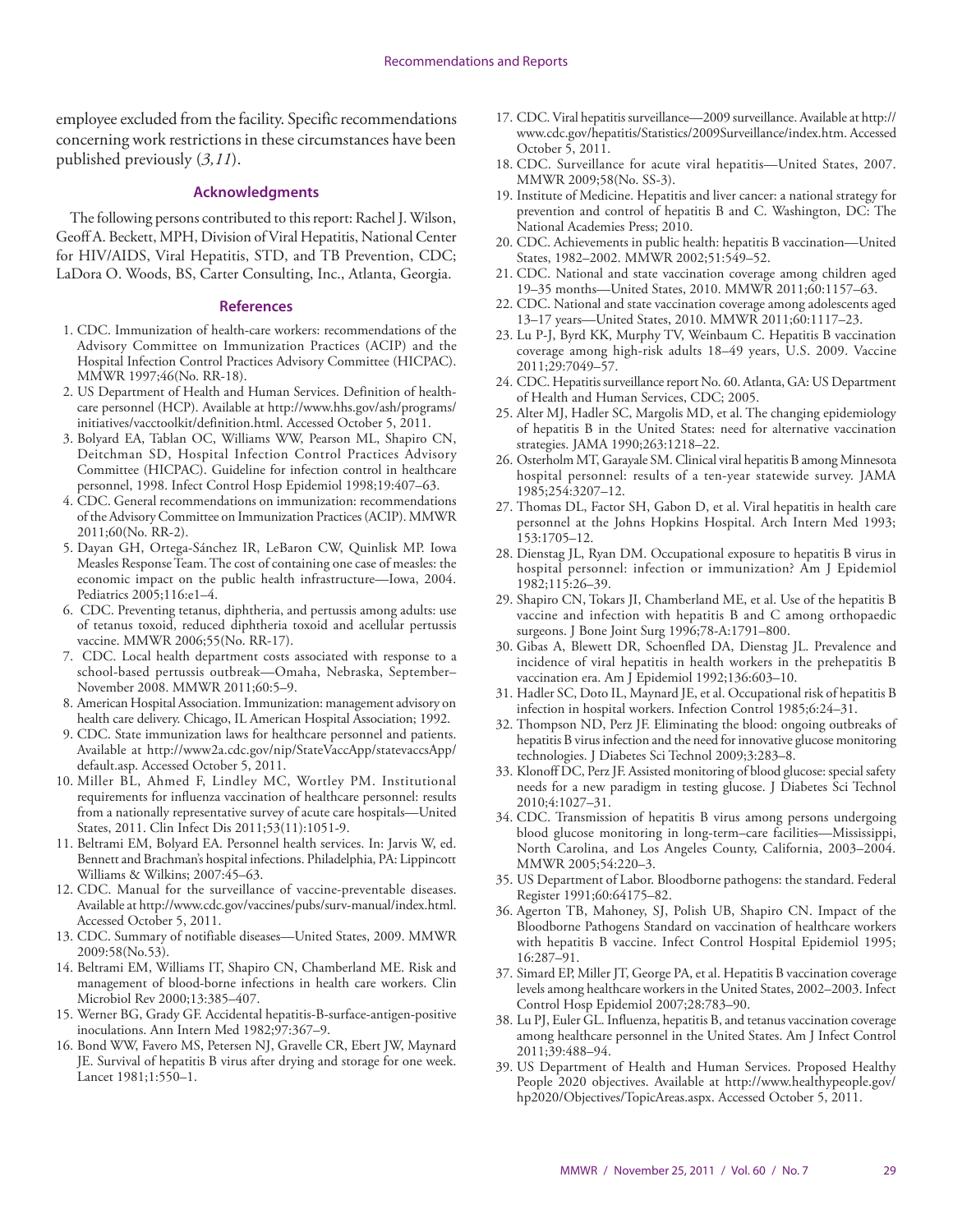- 40. Dienstag JL, Werner BG, Polk BF, et al. Hepatitis B vaccine in healthcare personnel: safety, immunogenicity, and indicators of efficacy. Ann Intern Med 1984;101:34–40.
- 41. Zajac BA, West DJ, McAleer WJ, Scolnick EM. Overview of clinical studies with hepatitis B vaccine made by recombinant DNA. J Infect 1986;13(Suppl A):39–45.
- 42. Francis DP, Hadler SC, Thompson SE, et al. The prevention of hepatitis B with vaccine: report of the Centers for Disease Control multi-center efficacy trial among homosexual men. Ann Intern Med 1982;97:362–6.
- 43. Averhoff F, Mahoney F, Coleman P, Schatz G, Hurwitz E, Margolis H. Immunogenicity of hepatitis B vaccines: implications for persons at occupational risk for hepatitis B virus infection. Am J Prev Med 1998;15:1–8.
- 44. Shaw FE Jr, Guess HA, Roets JM, et al. Effect of anatomic injection site, age and smoking on the immune response to hepatitis B vaccination. Vaccine 1989;7:425–30.
- 45. Weber DJ, Rutala WA, Samsa GP, Santimaw JE, Lemon SM. Obesity as a predictor of poor antibody response to hepatitis B plasma vaccine. JAMA 1985;254:3187–9.
- 46. Wood RC, MacDonald KL, White KE, Hedberg CW, Hanson M, Osterholm MT. Risk factors for lack of detectable antibody following hepatitis B vaccination of Minnesota health care workers. JAMA 1993;270:2935–9.
- 47. McMahon BJ, Dentinger CM, Bruden D, et al. Antibody levels and protection after hepatitis B vaccine: results of a 22-year follow-up study and response to a booster dose. J Infect Dis 2009;200:1390–6.
- 48. Leuridan E, Van Damme P. Hepatitis B and the need for a booster dose. Clin Infect Dis 2011;53:68–75.
- 49. Hadler SC, Francis DP, Maynard JE, et al. Long-term immunogenicity and efficacy of hepatitis B vaccine in homosexual men. N Engl J Med 1986;315:209–14.
- 50. Jack AD, Hall AJ, Maine N, Mendy M, Whittle HC. What level of hepatitis B antibody is protective? J Infect Dis 1999;179:489–92.
- 51. Stevens CE, Toy PT, Taylor PE, Lee T, Yip HY. Prospects for control of hepatitis B virus infection: implications of childhood vaccination and long-term protection. Pediatrics 1992;90(1 Pt 2):170–3.
- 52. CDC. A comprehensive immunization strategy to eliminate transmission of hepatitis B virus infection in the United States: recommendations of the Advisory Committee on Immunization Practices. Part II: immunization of adults. MMWR 2006;55(No. RR-16).
- 53. Clemens R, Sanger R, Kruppenbacher J, et al. Booster immunization of low- and non-responders after a standard three dose hepatitis B vaccine schedule–results of a post-marketing surveillance. Vaccine 1997;15:349–52.
- 54. Craven DE, Awdeh ZL, Kunches LM, et al. Nonresponsiveness to hepatitis B vaccine in health care workers. Results of revaccination and genetic typings. Ann Intern Med 1986;105:356–60.
- 55. Goldwater PN. Randomized, comparative trial of 20 micrograms vs 40 micrograms Engerix B vaccine in hepatitis B vaccine non-responders. Vaccine 1997;15:353–6.
- 56. Kim MJ, Nafziger AN, Harro CD, et al. Revaccination of healthy nonresponders with hepatitis B vaccine and prediction of seroprotection response. Vaccine 2003;21:1174–9.
- 57. Bertino JS Jr, Tirrell P, Greenberg RN, et al. A comparative trial of standard or high-dose S subunit recombinant hepatitis B vaccine versus a vaccine containing S subunit, pre-S1, and pre-S2 particles for revaccination of healthy adult nonresponders. J Infect Dis 1997; 175:678–81.
- 58. Weissman JY, Tsuchiyose MM, Tong MJ, Co R, Chin K, Ettenger RB. Lack of response to recombinant hepatitis B vaccine in nonresponders to the plasma vaccine. JAMA 1988;260:1734–8.
- 59. Alper CA, Kruskall MS, Marcus-Bagley D, et al. Genetic prediction of nonresponse to hepatitis B vaccine. N Engl J Med 1989;321:708–12.
- 60. Institute of Medicine. Immunization safety review: hepatitis B vaccine and demyelinating disorders. Washington, DC: The National Academies Press; 2002.
- 61. Institute of Medicine. Adverse effects of vaccines: evidence and causality. Available at [http://www.iom.edu/Reports/2011/Adverse-Effects-of-](http://www.iom.edu/Reports/2011/Adverse-Effects-of-Vaccines-Evidence-and-Causality.aspx)[Vaccines-Evidence-and-Causality.aspx](http://www.iom.edu/Reports/2011/Adverse-Effects-of-Vaccines-Evidence-and-Causality.aspx) Accessed October 5, 2011.
- 62. Global Advisory Committee on Vaccine Safety. 12–13 December 2007. Wkly Epidemiol Record 2008;83:37–44.
- 63. Sundberg JP, Silva KA, Sundberg BA, et al. Recombinant human hepatitis B vaccine initiating alopecia areata: testing the hypothesis using C3H/HeJ mouse model. Vet Dermatol 2009;20:99–104.
- 64. GlaxoSmithKline Biologicals. Engerix-B [Package insert]. Rixensart, Belgium: GlaxoSmithKline Biologicals; 2010.
- 65. Merck & Co., Inc. Recombivax HB: hepatitis B vaccine (recombinant) [Package insert]. Whitehouse Station, NJ: Merck & Co., Inc.; 2011.
- 66. GlaxoSmithKline Biologicals. Twinrix [Package insert]. Rixensart, Belgium: GlaxoSmithKline Biologicals; 2011.
- 67. CDC. Hepatitis B vaccine information statement. Available at [http://](http://www.cdc.gov/vaccines/pubs/vis/default.htm) [www.cdc.gov/vaccines/pubs/vis/default.htm](http://www.cdc.gov/vaccines/pubs/vis/default.htm). Accessed October 5, 2011.
- 68. Levy M, Koren G. Hepatitis B vaccine in pregnancy: maternal and fetal safety. Am J Perinatol 1991;8:227–32.
- 69. CDC. Recommendations for preventing transmission of HIV and HBV virus to patients during exposure-prone invasive procedures. MMWR 1991;40(No. RR-8).
- 70. CDC. Hepatitis B virus: a comprehensive strategy for eliminating transmission in the United States through universal childhood vaccination: recommendations of the Immunization Practices Advisory Committee (ACIP). MMWR 1991;40(No. RR-13).
- 71. CDC. Recommendations for identification and public health management of persons with chronic hepatitis B virus infection. MMWR 2008;57(No. RR-8).
- 72. CDC. Updated U.S. Public Health Service guidelines for the management of occupational exposures to HBV, HCV, and HIV and recommendations for postexposure prophylaxis. MMWR 2001;50 (No. RR-11).
- 73. Eckman MH, Kaiser TE, Sherman KE. The cost-effectiveness of screening for chronic Hepatitis B infection in the United States. Clin Infect Dis2011;52:1294–306.
- 74. Thompson WW, Weintraub E, Dhankhar P, et al. Estimates of US influenza-associated deaths made using four different methods. Influenza Other Respi Viruses 2009;3:37–49.
- 75. CDC. Estimates of deaths associated with seasonal influenza—United States, 1976–2007. MMWR 2010;59:1057–62.
- 76. Thompson WW, Shay DK, Weintraub E, et al. Influenza-associated hospitalizations in the United States. JAMA 2004;292:1333–40.
- 77. CDC. Prevention and control of influenza with vaccines: recommendations of the Advisory Committee on Immunization Practices (ACIP), 2010. MMWR 2010(No. RR-8).
- 78. Jain R, Goldman RD. Novel influenza A(H1N1): clinical presentation, diagnosis, and management. Pediatr Emerg Care 2009;25:791–6.
- 79. Lester RT, McGeer A, Tomlinson G, et al. Use of, effectiveness of, and attitudes regarding influenza vaccine among house staff. Infect Control Hosp Epidemiol 2003;24:839–44.
- 80. Saxen HVirtanen M. Randomized, placebo-controlled double blind study on the efficacy of influenza immunization on absenteeism of health care workers*.* Pediatr Infect Dis J 1999;18:779.
- 81. Wilde JA, McMillan JA, Serwint J, et al. Effectiveness of influenza vaccine in health care professionals: a randomized trial. JAMA 1999; 281:908–13.
- 82. Malavaud S, Malavaud B, Sandres K, et al. Nosocomial outbreak of influenza virus A (H3N2) infection in a solid organ transplant department. Transplantation 2001;72:535–7.
- 83. Maltezou HC, Drancourt M. Nosocomial influenza in children. J Hosp Infect 2003;55:83–91.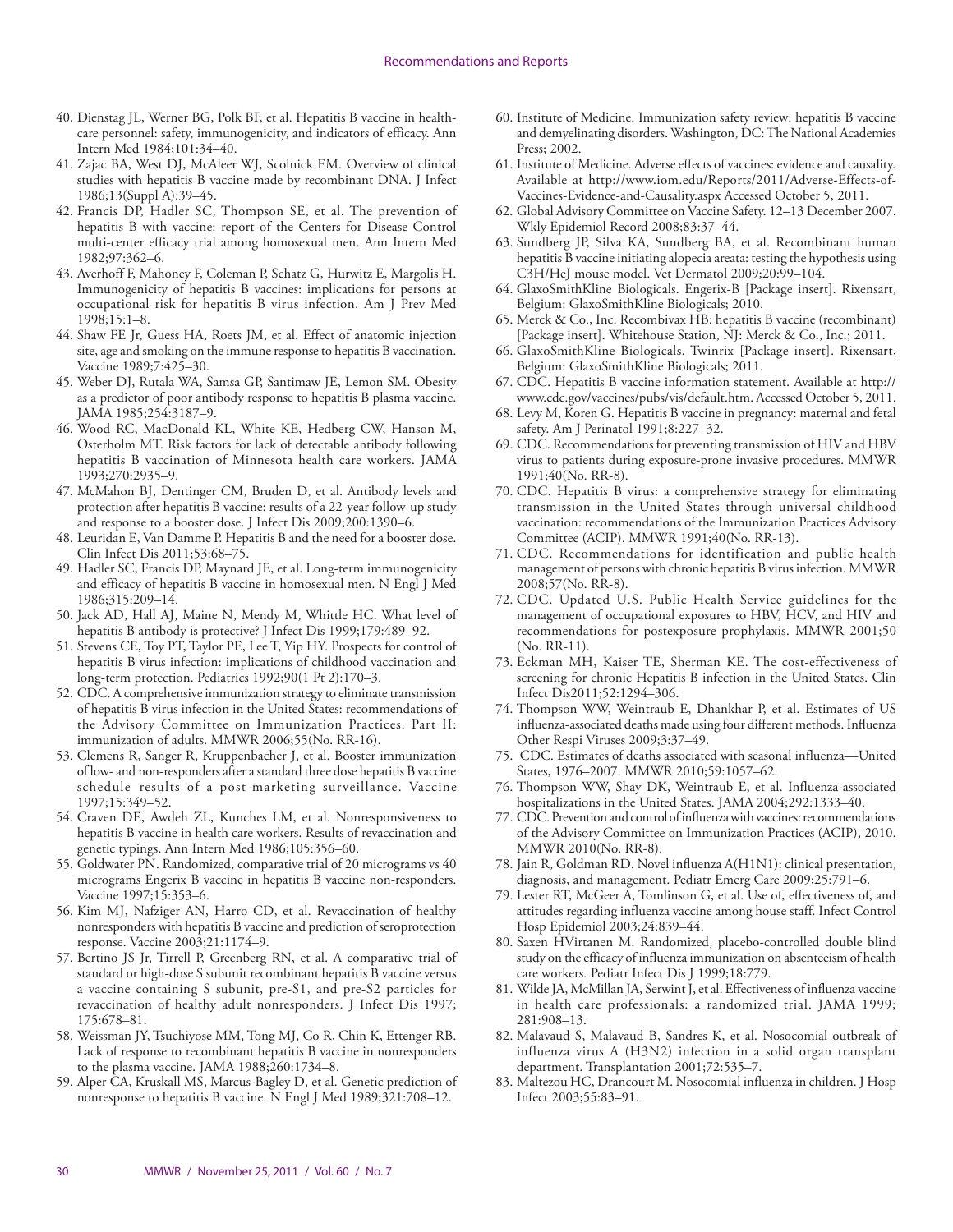- 84. Hall CB, Douglas RG Jr. Nosocomial influenza infection as a cause of intercurrent fevers in infants. Pediatrics 1975;55:673–7.
- 85. Weinstock DM, Eagan J, Malak SA, et al. Control of influenza A on a bone marrow transplant unit. Infect Control Hosp Epidemiol 2000;21:730–2.
- 86. Salgado CD, Giannetta ET, Hayden FG, et al. Preventing nosocomial influenza by improving the vaccine acceptance rate of clinicians. Infect Control Hosp Epidemiol 2004;25:923–8.
- 87. Adal KA, Flowers RH, Anglim AM, et al. Prevention of nosocomial influenza. Infect Control Hosp Epidemiol 1996;17:641–8.
- 88. Cunney RJ, Bialachowski A, Thornley D, et al. An outbreak of influenza A in a neonatal intensive care unit. Infect Control Hosp Epidemiol 2000;21:449–54.
- 89. Bridges CB, Kuehnert MJ, Hall CB. Transmission of influenza: implications for control in health care settings. Clin Infect Dis 2003;37:1094–101.
- 90. Sartor C, Zandotti C, Romain F, et al. Disruption of services in an internal medicine unit due to a nosocomial influenza outbreak. Infect Control Hosp Epidemiol 2002;23:615–9.
- 91. Saito R, Suzuki H, Oshitani H, et al. The effectiveness of influenza vaccine against influenza a (H3N2) virus infections in nursing homes in Niigata, Japan, during the 1998–1999 and 1999–2000 seasons. Infect Control Hosp Epidemiol 2002;23:82–6.
- 92. Lemaitre M, Meret T, Rothan-Tondeur M, et al. Effect of influenza vaccination of nursing home staff on mortality of residents: a clusterrandomized trial. J Am Geriatr Soc 2009;57:1580–6.
- 93. Carman WF, Elder AG, Wallace LA, et al. Effects of influenza vaccination of health-care workers on mortality of elderly people in long-term care: a randomised controlled trial. Lancet 2000;355:93–7.
- 94. Hayward AC, Harling R, Wetten S, et al. Effectiveness of an influenza vaccine programme for care home staff to prevent death, morbidity, and health service use among residents: cluster randomised controlled trial. BMJ 2006;333:1241.
- 95. Potter J, Stott DJ, Roberts MA, et al. Influenza vaccination of health care workers in long-term-care hospitals reduces the mortality of elderly patients. J Infect Dis 1997;175:1–6.
- 96. Thomas RE, Jefferson TO, Demicheli V, et al. Influenza vaccination for health-care workers who work with elderly people in institutions: a systematic review. Lancet Infect Dis 2006;6:273–9.
- 97. Thomas RE, Jefferson T, Lasserson TJ. Influenza vaccination for healthcare workers who work with the elderly. Cochrane Database Syst Rev 2010;2:CD005187.
- 98. National Foundation for Infectious Diseases. Call to action: influenza immunization among health-care workers, 2003. Available at [http://](http://www.nfid.org/pdf/publications/fluhealthcarecta08.pdf) [www.nfid.org/pdf/publications/fluhealthcarecta08.pdf](http://www.nfid.org/pdf/publications/fluhealthcarecta08.pdf). Accessed October 5, 2011.
- 99. Pavia AT. Mandate to protect patients from health care-associated influenza. Clin Infect Dis 2010;50:465–7.
- 100. Poland GA, Tosh P, Jacobson RM. Requiring influenza vaccination for health care workers: seven truths we must accept. Vaccine 2005; 23:2251–5.
- 101. CDC. 2009 Adult vaccination coverage. The National Health Interview Survey. Available at [http://www.cdc.gov/vaccines/stats-surv/nhis/2009](http://www.cdc.gov/vaccines/stats-surv/nhis/2009-nhis.htm) [nhis.htm](http://www.cdc.gov/vaccines/stats-surv/nhis/2009-nhis.htm). Accessed October 5, 2011.
- 102. LaVela SL, Smith B, Weaver FM, et al. Attitudes and practices regarding influenza vaccination among healthcare workers providing services to individuals with spinal cord injuries and disorders. Infect Control Hosp Epidemiol 2004;25:933–40.
- 103. Begue RE, Gee SQ. Improving influenza immunization among healthcare workers. Infect Control Hosp Epidemiol 1998;19:518–20.
- 104. Ofstead CL, Tucker SJ, Beebe TJ, et al. Influenza vaccination among registered nurses: information receipt, knowledge, and decision-making at an institution with a multifaceted educational program. Infect Control Hosp Epidemiol 2008;29:99–106.
- 105. Goldstein AO, Kincade JE, Gamble G, et al. Policies and practices for improving influenza immunization rates among healthcare workers. Infect Control Hosp Epidemiol 2004;25:908–11.
- 106. Ong AK, Srimanunthiphol J, Frankel RI. Influenza vaccination status of healthcare workers and the extent of their domestic contact with individuals at high risk for influenza-related complications. Infect Control Hosp Epidemiol 2000;21:735–7.
- 107. Weingarten S, Riedinger M, Bolton LB, et al. Barriers to influenza vaccine acceptance: a survey of physicians and nurses. Am J Infect Control 1989;17:202–7.
- 108. Hofmann F, Ferracin C, Marsh G, et al. Influenza vaccination of healthcare workers: a literature review of attitudes and beliefs. Infection 2006;34:142–7.
- 109. Hollmeyer HG, Hayden F, Poland G, et al. Influenza vaccination of health care workers in hospitals–a review of studies on attitudes and predictors. Vaccine 2009;27:3935–44.
- 110. Harbarth S, Siegrist CA, Schira JC, et al. Influenza immunization: improving compliance of healthcare workers. Infect Control Hosp Epidemiol 1998;19:337–42.
- 111. Nichol KLHauge M. Influenza vaccination of healthcare workers. Infect Control Hosp Epidemiol 1997;18:189–94.
- 112. Watanakunakorn C, Ellis G, Gemmel D. Attitude of healthcare personnel regarding influenza immunization. Infect Control Hosp Epidemiol 1993;14:17–20.
- 113. Bryant KA, Stover B, Cain L, et al. Improving influenza immunization rates among healthcare workers caring for high-risk pediatric patients. Infect Control Hosp Epidemiol 2004;25:912–7.
- 114. Bertin M, Scarpelli M, Proctor AW, et al. Novel use of the intranet to document health care personnel participation in a mandatory influenza vaccination reporting program. Am J Infect Control 2007;35:33–7.
- 115. Ajenjo MC, Woeltje KF, Babcock HM, et al. Influenza vaccination among healthcare workers: ten-year experience of a large healthcare organization. Infect Control Hosp Epidemiol 2010;31:233–40.
- 116. Manuel DG, Henry B, Hockin J, et al. Health behavior associated with influenza vaccination among healthcare workers in long-term-care facilities. Infect Control Hosp Epidemiol 2002;23:609–14.
- 117. Nafziger DA, Herwaldt LA. Attitudes of internal medicine residents regarding influenza vaccination. Infect Control Hosp Epidemiol 1994;15:32–5.
- 118. Ohrt CK, McKinney WP. Achieving compliance with influenza immunization of medical house staff and students. A randomized controlled trial. JAMA 1992;267:1377–80.
- 119. McArthur MA, Simor AE, Campbell B, et al. Influenza vaccination in long-term-care facilities: structuring programs for success. Infect Control Hosp Epidemiol 1999;20:499–503.
- 120. CDC. Interventions to increase influenza vaccination of health-care workers—California and Minnesota. MMWR 2005;54:196–9.
- 121. Polgreen PM, Septimus EJ, Parry MF, et al. Relationship of influenza vaccination declination statements and influenza vaccination rates for healthcare workers in 22 US hospitals. Infect Control Hosp Epidemiol 2008;29:675–7.
- 122. Talbot TR. Do declination statements increase health care worker influenza vaccination rates? Clin Infect Dis 2009;49:773–9.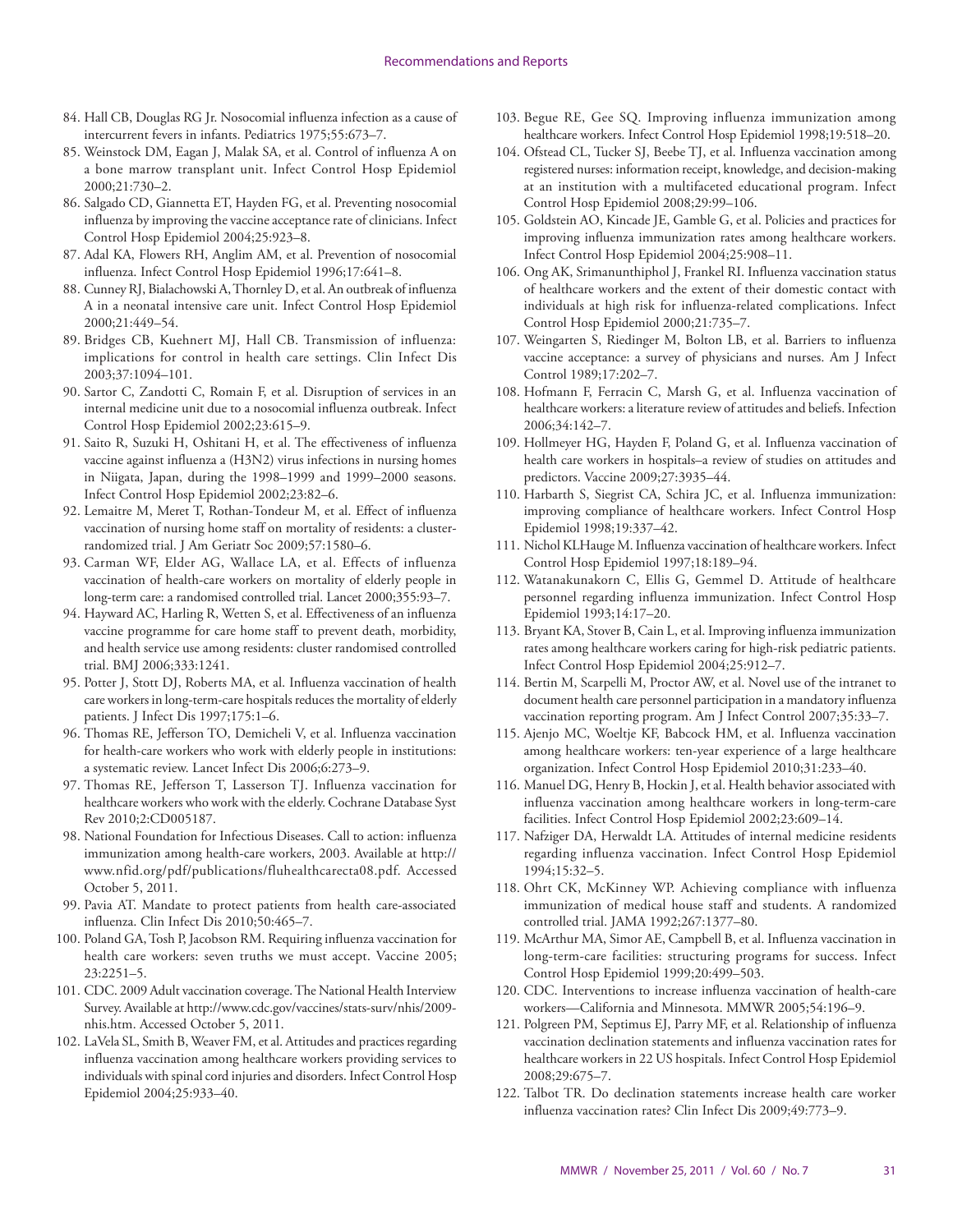- 123. Polgreen PM, Chen Y, Beekmann S, et al. Elements of influenza vaccination programs that predict higher vaccination rates: results of an emerging infections network survey. Clin Infect Dis 2008; 46:14–9.
- 124. CDC. Influenza vaccination of health-care personnel: recommendations of the Healthcare Infection Control Practices Advisory Committee (HICPAC) and the Advisory Committee on Immunization Practices (ACIP). MMWR 2006;55(No. RR-2).
- 125. Poland GA, Ofstead CL, Tucker SJ, et al. Receptivity to mandatory influenza vaccination policies for healthcare workers among registered nurses working on inpatient units. Infect Control Hosp Epidemiol 2008;29:170–3.
- 126. Babcock HM, Gemeinhart N, Jones M, et al. Mandatory influenza vaccination of health care workers: translating policy to practice. Clin Infect Dis 2010;50:459–64.
- 127. Joint Commission on Accreditation of Healthcare Organizations. New infection control requirement for offering influenza vaccination to staff and licensed independent practitioners. Jt Comm Perspect 2006;26:10–1.
- 128. National Quality Forum. National voluntary consensus standards for influenza and pneumococcal immunizations. Available at [http://www.](http://www.qualityforum.org/Publications/2008/12/National_Voluntary_Consensus_Standards_for_Influenza_and_Pneumococcal_Immunizations.aspx) [qualityforum.org/Publications/2008/12/National\\_Voluntary\\_](http://www.qualityforum.org/Publications/2008/12/National_Voluntary_Consensus_Standards_for_Influenza_and_Pneumococcal_Immunizations.aspx) [Consensus\\_Standards\\_for\\_Influenza\\_and\\_Pneumococcal\\_](http://www.qualityforum.org/Publications/2008/12/National_Voluntary_Consensus_Standards_for_Influenza_and_Pneumococcal_Immunizations.aspx) [Immunizations.aspx](http://www.qualityforum.org/Publications/2008/12/National_Voluntary_Consensus_Standards_for_Influenza_and_Pneumococcal_Immunizations.aspx). Accessed October 5, 2011.
- 129. Govaert TM, Dinant GJ, Aretz K, et al. Adverse reactions to influenza vaccine in elderly people: randomised double blind placebo controlled trial. BMJ 1993;307:988–90.
- 130. Margolis KL, Nichol KL, Poland GA, et al. Frequency of adverse reactions to influenza vaccine in the elderly: a randomized, placebocontrolled trial. JAMA 1990;264:1139–41.
- 131. CDC. Prevention and control of influenza with vaccines: recommendations of the Advisory Committee on Immunization Practices (ACIP), 2011. MMWR 2011;60:1128–32.
- 132. Harper SA, Bradley JS, Englund JA, et al. Seasonal influenza in adults and children—diagnosis, treatment, chemoprophylaxis, and institutional outbreak management: clinical practice guidelines of the Infectious Diseases Society of America. Clin Infect Dis 2009; 48:1003–32.
- 133. CDC. Antiviral agents for the treatment and chemoprophylaxis of influenza: recommendations of the Advisory Committee on Immunization Practices (ACIP). MMWR 2011;60(No. RR-1).
- 134. Strebel PM, Papania MJ, Dayan GH, Halsey NA. Measles vaccine. In: Plotkin SA, Orenstein WA, Offit PA, eds. Vaccines. 5th ed. Philadelphia, PA: W.B. Saunders; 2008:353–98.
- 135. CDC. Measles, mumps, and rubella—vaccine use and strategies for elimination of measles, rubella, and congenital rubella syndrome and control of mumps: recommendations of the Advisory Committee on Immunization Practices (ACIP). MMWR 1998;47(No. RR-8).
- 136. CDC. Progress toward measles elimination—region of the Americas, 2002–2003. MMWR 2004;53:304–6.
- 137. Orenstein WA, Papania MH, Wharton ME. Measles elimination in the United States. J Infect Dis 2004;189(Suppl 1):S1–3.
- 138. World Health Organization. Measles fact sheet No.286. Available at <http://www.who.int/mediacentre/factsheets/fs286/en/index.html>. Accessed October 5, 2011.
- 139. CDC. Global measles mortality, 2000–2008. MMWR 2009; 58:1321–6.
- 140. CDC. Outbreak of measles—San Diego, California, January–February 2008. MMWR 2008;57:203–6.
- 141. Sugerman DE, Barskey, Delea MG, et al. Measles outbreak in a highly vaccinated population, San Diego, 2008: role of the intentionally undervaccinated. Pediatrics 2010;125:747–55.
- 142. Parker AA, Staggs W, Dayan GH, et al. Implications of a 2005 measles outbreak in Indiana for sustained elimination of measles in the United States. N Engl J Med 2006;355:447–55.
- 143. CDC. Measles—United States, January–July 2008. MMWR 2008; 57:893–6.
- 144. Parker Fiebelkorn A, Redd SB, Gallagher, et al. Measles in the United States during the postelimination era. J Infect Dis 2010;202:1520–8.
- 145. Farizo KM, Stehr-Green PA, Simpson, DM, Markowitz LE. Pediatric emergency room visits—a risk factor for acquiring measles. Pediatrics 1991;87:74–9.
- 146. Rivera ME, Mason WH, Ross LA, Wright HT Jr. Nosocomial measles infection in a pediatric hospital during a community-wide epidemic. J Pediatr 1991;119:183–6.
- 147. CDC. Immunization administration requirements for hospital employees for MMR. Available at [http://www2a.cdc.gov/nip/](http://www2a.cdc.gov/nip/StateVaccApp/statevaccsApp/AdministrationbyVaccine.asp?Vaccinetmp=MMR) [StateVaccApp/statevaccsApp/AdministrationbyVaccine.asp?](http://www2a.cdc.gov/nip/StateVaccApp/statevaccsApp/AdministrationbyVaccine.asp?Vaccinetmp=MMR) [Vaccinetmp=MMR](http://www2a.cdc.gov/nip/StateVaccApp/statevaccsApp/AdministrationbyVaccine.asp?Vaccinetmp=MMR). Accessed October 5, 2011.
- 148. CDC. Coverage estimates for school entry vaccinations for school year 2009–2010. School and childcare vaccination survey. Available at <http://www2.cdc.gov/nip/schoolsurv/nationalavg.asp>. Accessed October 5, 2011.
- 149. Chen SY, Anderson S, Kutty PK, et al. Health care-associated measles outbreak in the United States after an importation: challenges and economic impact. J Infect Dis 2011;203:1517–25.
- 150. Siegel JD, Rhinehart E, Jackson M, Chiarello L, and the Healthcare Infection Control Practices Advisory Committee. Guideline for isolation precautions: preventing transmission of infectious agents in healthcare settings. 2007. Am J Infect Control 2007;35(10 Suppl 2): S65–164.
- 151. Steingart KR, Thomas AR, Dykewicz CA, Redd SC. Transmission of measles virus in healthcare settings during a communitywide outbreak. Infect Control Hosp Epidemiol 1999;20:115–9.
- 152. LeBaron CW, Beeler J, Sullivan BJ, et al. Persistence of measles antibodies after 2 doses of measles vaccine in a postelimination environment. Arch Pediatr Adolesc Med 2007;161:294–301.
- 153. Willy ME, Kozoil DE, Fleisher T, et al. Measles immunity in a population of health-care workers. Infect Control Hosp Epidemiol 1994;15:12–7.
- 154. Schwarcz S, Mccaw B, Fukushima P. Prevalence of measles susceptibility in hospital staff: evidence to support expanding the recommendations of the Immunization Practices Advisory Committee. Arch Intern Med 1992;152:1481–3.
- 155. Houck P, Scottjohnson G, Krebs L. Measles immunity among community hospital employees. Infect Control Hosp Epidemiol 1991;12:663–8.
- 156. Wright LJ, Carlquist JF. Measles immunity in employees of a multihospital health-care provider. Infect Control Hosp Epidemiol 1994;15:8–11.
- 157. Weber DJ, Consoil S, Sickbert-Bennett E, Miller MB, Rutala WA. Susceptibility to measles, mumps, and rubella in newly hired (2006– 2008) healthcare workers born before 1957. Infect Control Hosp Epidemiol 2010;31:655–7.
- 158. Braunstein H, Thomas S, Ito R. Immunity to measles in a large population of varying age—significance with respect to vaccination. Am J Dis Child 1990;144:296–8.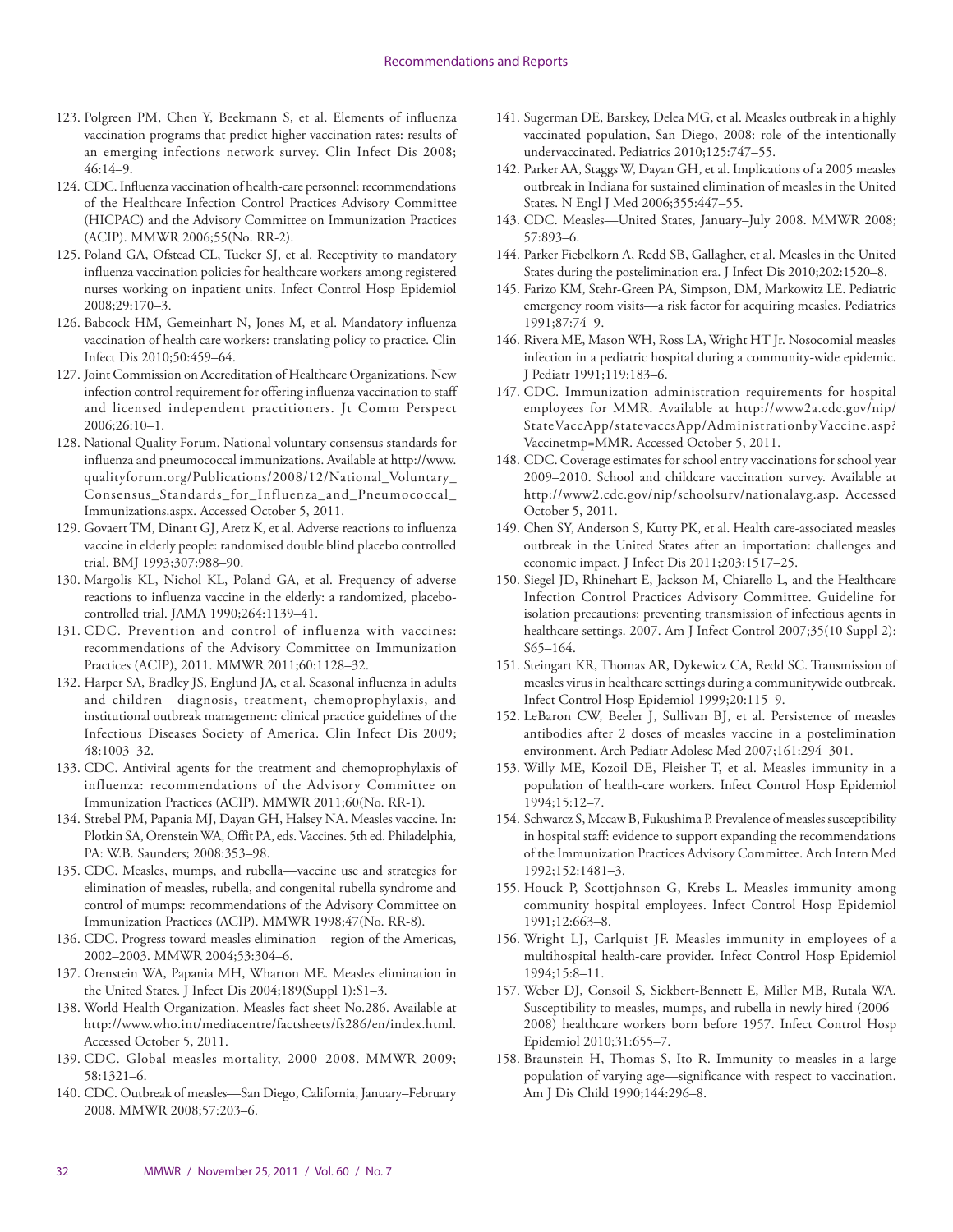- 159. Smith E, Welch W, Berhow M, Wong VK. Measles susceptibility of hospital employees as determined by ELISA. Clin Res 1990;38:A183.
- 160. Kim M, LaPointe J, Liu FJ. Epidemiology of measles immunity in a population of healthcare workers. Infect Control Hosp Epidemiol 1992;13:399–402.
- 161. McQuillan GM, Kruszon-Moran D, Hyde TB, Forghani B, Bellini W, Dayan GH. Seroprevalence of measles antibody in the US population, 1999–2004. J Infect Dis 2007;196:1459–64.
- 162. Hutchins SS, Bellini WJ, Coronado V, Jiles R, Wooten K, Deladisma A. Population immunity to measles in the United States, 1999. J Infect Dis 2004;189:S91–7.
- 163. Brodsky L, Stanievich J. Sensorineural hearing loss following live measles virus vaccination. Int J Pediatr Otorhinolaryngol 1985; 10:159–63.
- 164. Marshall GS, Wright PF, Fenichel GM, Karzon DT. Diffuse retinopathy following measles, mumps, and rubella vaccination. Pediatrics 1985;76:989–991.
- 165. Kazarian EL, Gager W E. Optic neuritis complicating measles, mumps, and rubella vaccination. Am J Ophthalmol 1978;86:544–7.
- 166. daSilveira CM, Salisbury DM, deQuadros CA. Measles vaccination and Guillain-Barré syndrome. Lancet 1997;349(9044):14–6.
- 167. Hviid A, Stellfeld M, Wohlfahrt J, Melbye M. Childhood vaccination and type 1 diabetes. N Engl J Med 2004;350:1398–404.
- 168. Bernstein CN, Rawsthorne P, Blanchard JF. Population-based casecontrol study of measles, mumps, and rubella and inflammatory bowel disease. Inflamm Bowel Dis 2007;13:759–62.
- 169. Taylor B, Miller E, Lingam R, Andrews N, Simmons A, Stowe J. Measles, mumps, and rubella vaccination and bowel problems or developmental regression in children with autism: population study. BMJ 2002;324(7334):393–6.
- 170. Grabowsky M, Markowitz L. Serologic screening, mass immunization, and implications for immunization programs. J Infect Dis 1991; 164:1237–8.
- 171. Subbarao EK, Amin S, Kumar ML. Prevaccination serologic screening for measles in health-care workers. J Infect Dis 1991;163:876–8.
- 172. Sellick JA, Longbine D, Schifeling R, Mylotte JM. Screening hospital employees for measles immunity is more cost-effective than blind immunization. Ann InternMed 1992;116:982–4.
- 173. Ammari LK, Bell LM, Hodinka R L. Secondary measles-vaccine failure in health-care workers exposed to infected patients. Infect Control Hosp Epidemiol 1993;14:81–6.
- 174. Dayan GH, Rota K, Bellini W, Redd S. Measles. In: CDC. Manual for the surveillance of vaccine-preventable diseases. Available at [http://](http://www.cdc.gov/vaccines/pubs/surv-manual/chpt07-measles.pdf) [www.cdc.gov/vaccines/pubs/surv-manual/chpt07-measles.pdf](http://www.cdc.gov/vaccines/pubs/surv-manual/chpt07-measles.pdf). Accessed October 5, 2011.
- 175. Plotkin SA, Rubin SA. Mumps vaccine. In: Plotkin S, Orenstein W, Offit P, eds. Vaccines. 5th ed. Philadelphia, PA: W.B. Saunders; 2008:435–65.
- 176. CDC. Current trends mumps—United States, 1980–1983. MMWR 1983;32:545–7.
- 177. CDC. Mumps vaccine. MMWR 1977;26:393–4.
- 178. van Loon FPL, Holmes SJ, Sirotkin BI, et al. Mumps surveillance— United States, 1988–1993. MMWR 1995;44(No. SS-3).
- 179. CDC. Measles prevention. MMWR 1989;38(Suppl 9).
- 180. US Department of Health and Human Services. Healthy people 2010: understanding and improving health. Washington, DC: US Department of Health and Human Services; 2000.
- 181. CDC. Mumps epidemic—Iowa, 2006. MMWR 2006;55:366–8.
- 182. CDC. Multistate outbreak of mumps—United States, January 1–May 2, 2006. MMWR 2006;55:559–63.
- 183. Dayan GH, Quinlisk MP, Parker AA. Recent resurgence of mumps in the United States. N Engl J Med 2008;358:1580–9.
- 184. CDC. Mumps outbreak—New York and New Jersey, June 2009– January 2010. MMWR 2010;59:125–9.
- 185. Nelson G, Lizama-Aguon A, Quiambao E, et al. Third dose MMR intervention during a mumps outbreak in a highly–vaccinated population—Guam 2009–2010 [Presentation]. Presented at the 45th National Immunization Conference, Washington, DC; March 29, 2011.
- 186. Gordon JE, Kilham L. Ten years in the epidemiology of mumps. Am J Med Sci 1949;218:338–59.
- 187. Philip RN, Reinhard KR, Lackman DB, Observations on a mumps epidemic in a virgin population. Am J Hyg 1959;69:91–111.
- 188. CDC. Mumps. In: Atkinson, Wolfe C, Hamborsky J, eds. Epidemiology and prevention of vaccine-preventable diseases. Washington, DC: Public Health Foundation; 2009:189–98.
- 189. Meyer MB. An epidemiologic study of mumps: its spread in schools and families. Am J Hyg 1962;75:259–81.
- 190. Harris RW, Kehrer AF, Isacson P. Relationship of occupations to risk of clinical mumps in adults. Am J Epidemiol 1969;89:264–70.
- 191. Wharton M, Cochi SL, Hutcheson RH, Schaffner W. Mumps transmission in hospitals. Arch Intern Med 1990;150:47–9.
- 192. Fischer PR, Brunetti C, Welch V, Christenson JC. Nosocomial mumps: report of an outbreak and its control. Am J Infect Control 1996;24:13–8.
- 193. Bonebrake AL, Silkaitis C, Monga G, et al. Effects of mumps outbreak in hospital, Chicago, Illinois, USA, 2006. Emerg Infect Dis 2010;16:426–32.
- 194. CDC. Updated recommendations of the Advisory Committee on Immunization Practices (ACIP) for the control and elimination of mumps. MMWR 2006;55:629–30.
- 195. Weber SH, Merkel D, Miller P, Tilzer L, Kliethermes J, Horvat R. Hospital and clinical laboratory response to mumps exposures. Labmedicine 2007;38:285–8.
- 196. Galazka AM, Robertson SE, Kraigher A, Mumps and mumps vaccine: a global review. Bull World Health Organ 1999;77:3–14.
- 197. Hersh BS, Fine PE, Kent WK, et al. Mumps outbreak in a highly vaccinated population. J Pediatr 1991;119:187–93.
- 198. Cheek JE, Baron R, Atlas H, Wilson DL, Crider RD. Mumps outbreak in a highly vaccinated school population: evidence for large-scale vaccination failure. Arch Pediatr Adolesc Med 1995;149:774–8.
- 199. Schaffzin JK, Pollock L, Schulte C, et al. Effectiveness of previous mumps vaccination during a summer camp outbreak. Pediatrics 2007;120:e862–8.
- 200. Cohen C, White JM, Savage EJ, et al. Vaccine effectiveness estimates, 2004–2005 mumps outbreak, England. Emerg Infect Dis 2007; 13:12–7.
- 201. Harling R, White JM, Ramsay ME, Macsween KF, van den Bosch C. The effectiveness of the mumps component of the MMR vaccine: a case control study. Vaccine 2005;23:4070–4.
- 202. Marin M, Quinlisk P, Shimabukuro T, Sawhney C, Brown C, Lebaron CW. Mumps vaccination coverage and vaccine effectiveness in a large outbreak among college students—Iowa, 2006. Vaccine 2008; 26:3601–7.
- 203. Davidkin I, Valle M, Julkunen I, Persistence of anti-mumps virus antibodies after a two-dose MMR vaccination. A nine-year follow-up. Vaccine 1995;13:1617–22.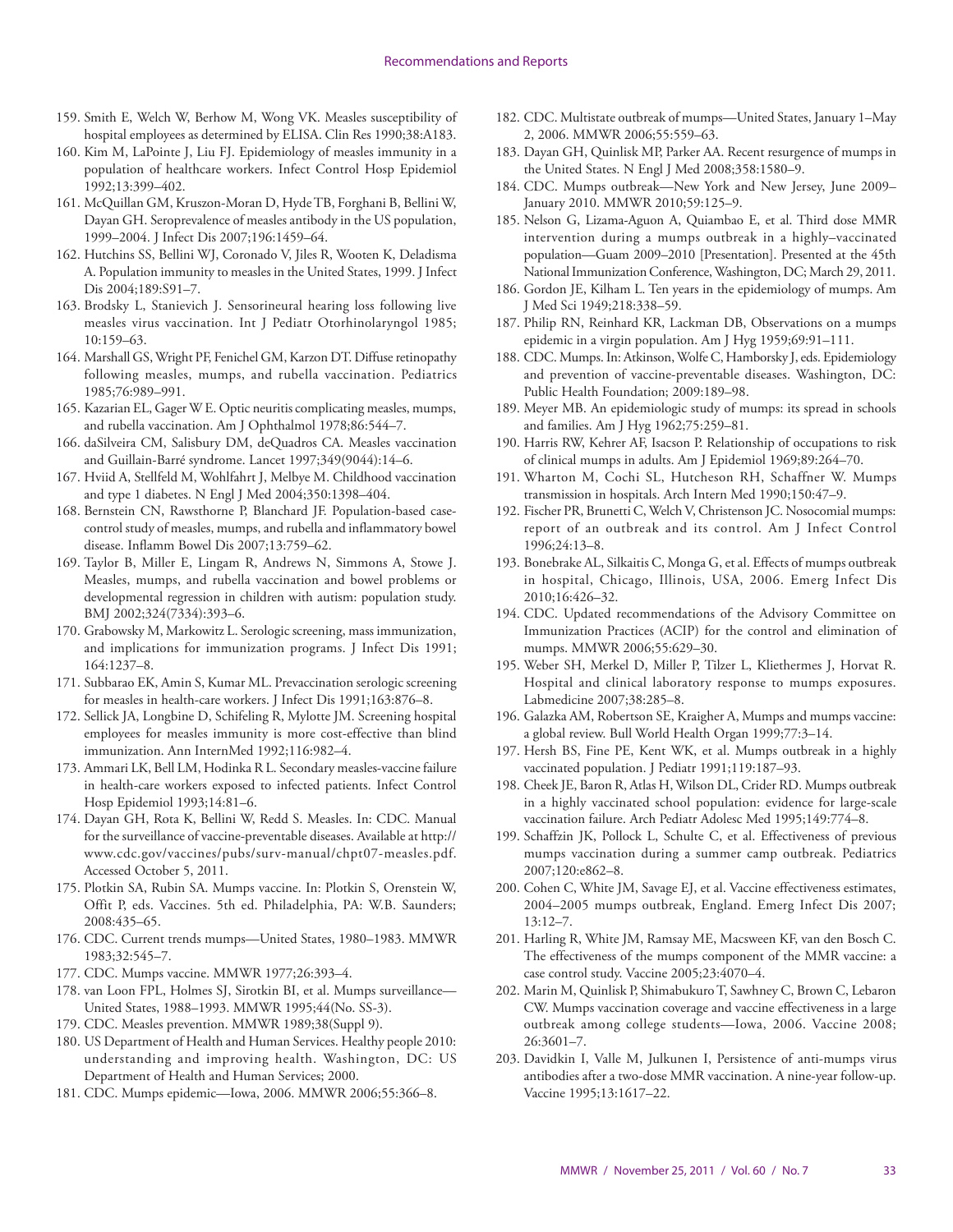- 204. Rubin SA, Qi L, Audet SA. et al. Antibody induced by immunization with the Jeryl Lynn mumps vaccine strain effectively neutralizes a heterologous wild-type mumps virus associated with a large outbreak. J Infect Dis 2008;198:508–15.
- 205. Date AA, Kyaw MH, Rue AM, et al. Long-term persistence of mumps antibody after receipt of 2 measles-mumps-rubella (MMR) vaccinations and antibody response after a third MMR vaccination among a university population. J Infect Dis 2008;197:1662–8.
- 206. Cortese MM, Jordan HT, Curns AT, et al. Mumps vaccine performance among university students during a mumps outbreak. Clin Infect Dis 2008;46:1172–80.
- 207. Kutty PK, Kruszon-Moran DM, Dayan GH, et al. Seroprevalence of antibody to mumps virus in the US population, 1999–2004. J Infect Dis 2010;202:667–74.
- 208. Brunell PA, Brickman A, O'Hare D, Steinberg S. Ineffectiveness of isolation of patients as a method of preventing the spread of mumps. Failure of the mumps skin-test antigen to predict immune status. N Engl J Med 1968;279:1357–61.
- 209. Kutty PK, Kyaw MH, Dayan GH, et al. Guidance for isolation precautions for mumps in the United States: a review of the scientific basis for policy change. Clin Infect Dis 2010;50:1619–28.
- 210. Wharton M, Cochi SL, Hutcheson RH, Bistowish JM, Schaffner W. A large outbreak of mumps in the postvaccine era. J Infect Dis 1988;158:1253–60.
- 211. Plotkin SA, Reef SE. Rubella vaccine. In: Plotkin S, Orenstein W, Offit P, eds. Vacciness 5th ed. Philadelphia, PA: W.B. Saunders; 2008:735–71.
- 212. Bosma TJ, Etherington J, O'Shea S, et al. Rubella virus and chronic joint disease: is there an association? J Clin Microbiol 1998;36:3524–6.
- 213. American Academy of Pediatrics. Rubella. In: Pickering LK, Baker CJ, Kimberlin DW, Long SS, eds. 2009 red book: report of the Committee on Infectious Diseases. 28th ed. Elk Grove Village, IL: American Academy of Pediatrics; 2009:579–84.
- 214. Green RH, Balsamo MR, Giles JP, Krugman S, Mirick GS. Studies of the natural history and prevention of rubella. Am J Dis Child 1965;110:348–65.
- 215. Ingalls TH, Plotkin SA, Meyer HM Jr, Parkman PD. Rubella: epidemiology, virology, and immunology. Am J Med Sci 1967; 253:349–73.
- 216. Orenstein WA, Bart KJ, Hinman AR, et al. The opportunity and obligation to eliminate rubella from the United States. JAMA 1984;251:1988–94.
- 217. Williams NM, Preblud SR. Rubella and congenital rubella surveillance, 1983. MMWR 1984;33(No. SS-4):1–10.
- 218. Cochi SL, Edmonds LE, Dyer K, et al. Congenital rubella syndrome in the United States, 1970–1985: on the verge of elimination. Am J Epidemiol 1989;129:349–61.
- 219. CDC. Achievements in public health: elimination of rubella and congenital rubella syndrome—United States, 1969– 2004. MMWR 2005;54:279–82.
- 220. Reef SE, Cochi SL. The evidence for the elimination of rubella and congenital rubella syndrome in the United States: a public health achievement. Clin Infect Dis 2006;43(Suppl 3):S123–5.
- 221. Greaves WL, Orenstein WA, Stetler HC, Preblud SR, Hinman AR, Bart KJ. Prevention of rubella transmission in medical facilities. JAMA 1982;248:861–4.
- 222. Gladstone JL. Rubella exposure in an obstetric clinic. Obstet Gynecol 1981;57:182–6.
- 223. CDC. Nosocomial rubella infection—North Dakota, Alabama, Ohio. MMWR 1981;29:629–31.
- 224. CDC. Exposure of patients to rubella by medical personnel— California. MMWR 1978;27:123.
- 225. Strassburg MA, Imagawa DT, Fannin SL, et al. Rubella outbreak among hospital employees. Obstet Gynecol 1981;57:283–8.
- 226. Fliegel PE, Weinstein WM. Rubella outbreak in a prenatal clinic: management and prevention. Am J Infect Control 1982;10:29–33.
- 227. Polk BF, White JA, DeGirolami PC, Modlin JF. An outbreak of rubella among hospital personnel. N Engl J Med 1980;303:541–5.
- 228. McLaughlin MC, Gold LH. The New York rubella incident: a case for changing hospital policy regarding rubella testing and immunization. Am J Public Health 1979;69:287–9.
- 229. CDC. Rubella in hospital personnel and patients—Colorado. MMWR 1979;28:325–7.
- 230. Heseltine PNR, Ripper M, Wohlford P. Nosocomial rubella: consequences of an outbreak and efficacy of a mandatory immunization program. Infect Control 1985;6:371–4.
- 231. CDC. Epidemiologic notes and reports rubella in hospitals—California. MMWR 1983;32:37–9.
- 232. Papania M, Reef S, Jumaan A, Linigappa JR, Williams WW. Nosocomial measles, mumps, rubella, and other viral infections. In: Mayhall CG, ed. Hospital epidemiology and infection control. 3rd ed. Philadelphia, PA: Lippincott Williams & Wilkins; 2004:829–49.
- 233. de Valk H, Rebière I. [Epidemic of rubella: evaluation of the vaccine efficacy on the ground]. Saint Maurice, France: Réseau National de Santé Publique; 1998:1–52.
- 234. Weibel RE, Carlson AJ Jr, Villarejos VM, et al. Clinical and laboratory studies of combined live measles, mumps, and rubella vaccines using the RA 27/3 rubella virus. Proc Soc Exp Biol Med 1980;165:323–6.
- 235. Balfour HH, Groth KE, Edelman CK, RA 27/3 rubella vaccine—a four-year follow-up. Am J Dis Child, 1980;134:350–3.
- 236. Weibel RE, Villarejos VM, Klein EB, Buynak EB, McLean AA, Hilleman MR. Clinical and laboratory studies of live attenuated RA 27/3 and HPV 77-DE rubella virus vaccines. Proc Soc Exp Biol Med 1980;165:44–9.
- 237. Davidkin I, Jokinen S, Broman M, Leinikki P, Peltola H. Persistence of measles, mumps, and rubella antibodies in an MMR-vaccinated cohort: a 20-year follow-up. J Infect Dis 2008;197:950–6.
- 238. LeBaron CW, Forghani B, Matter L, et al. Persistence of rubella antibodies after 2 doses of measles-mumps-rubella vaccine. J Infect Dis 2009;200:888–99.
- 239. Hyde TB, Kruszon-Moran D, McQuillan GM, Cossen C, Forghani B, Reef SE. Rubella immunity levels in the United States population: has the threshold of viral elimination been reached? Clin Infect Dis 2006;43(Suppl 3):S146–50.
- 240. Fraser V, Spitznagel E, Medoff G, Dunagan WC. Results of a rubella screening program for hospital employees: a five-year review (1986– 1990). Am J Epidemiol 1993;138:756–64.
- 241. Hartstein AI, Quan MA, Williams ML, Osterud HT, Foster LR. Rubella screening and immunization of health care personnel: critical appraisal of a voluntary program. Am J Infect Control 1983;11:1–9.
- 242. Weiss KE, Flavo CD, Buimovici-Klein E, Magill JW, Cooper LZ. Evaluation of an employee health service as a setting for a rubella screening and immunization program. Am J Public Health 1979;69:281–3.
- 243. CDC. Revised ACIP recommendation for avoiding pregnancy after receiving a rubella-containing vaccine. MMWR 2001;50:1117.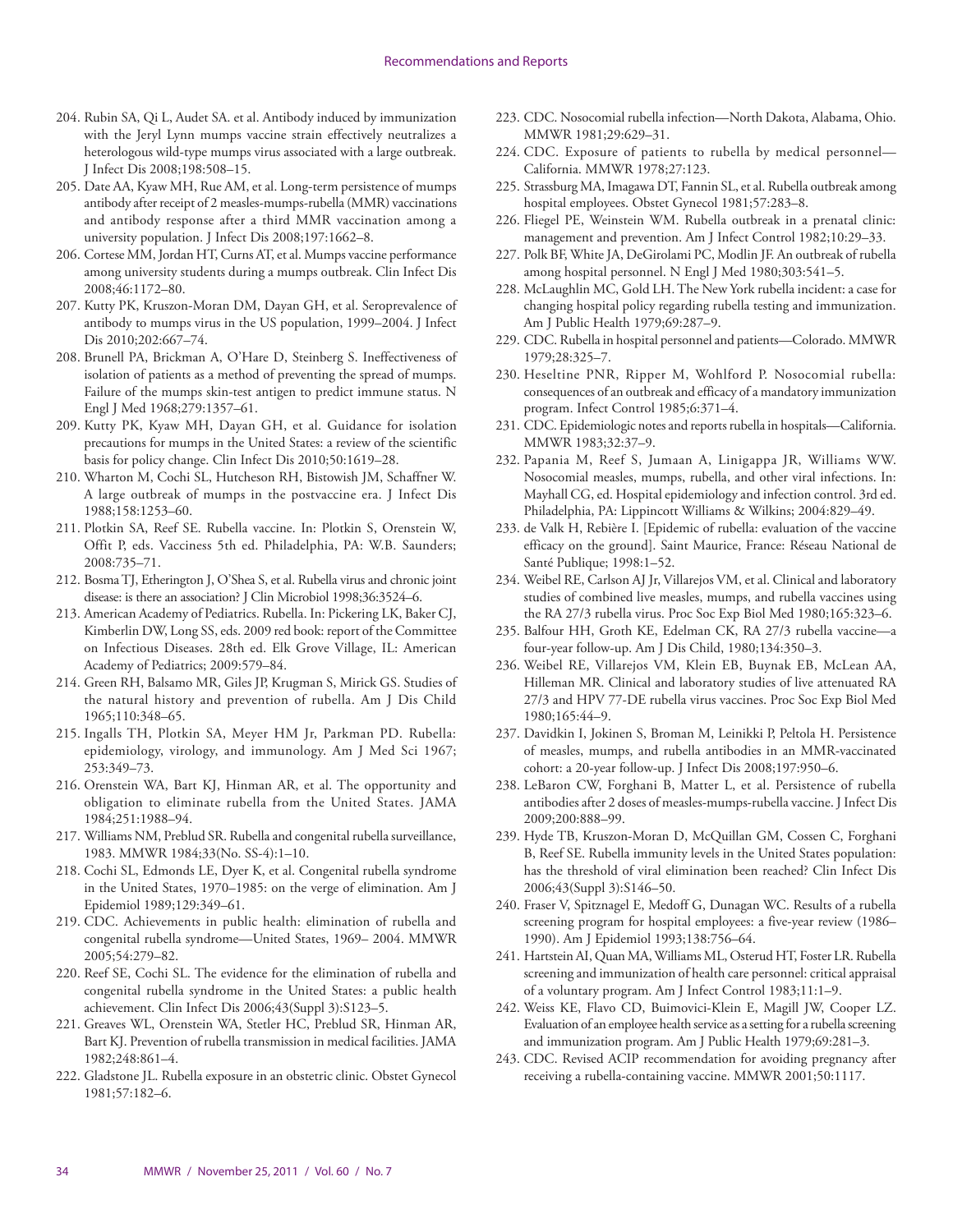- 244. CDC. Control and prevention of rubella: evaluation and management of suspected outbreaks, rubella in pregnant women, and surveillance for congenital rubella syndrome. MMWR 2001;50(No. RR-12).
- 245. Schiff GM. Titered lots of immune globulin (Ig). Efficacy in the prevention of rubella. Am J Dis Child 1969;118:322–7.
- 246. Mortimer EA Jr. Pertussis vaccine. In: Plotkin SA, Mortimer EA, eds. Vaccines. 2nd ed. Philadelphia, PA: W.B. Saunders; 1994:94.
- 247. Mortimer EA Jr. Pertussis and its prevention: a family affair. J Infect Dis 1990;161:473–9.
- 248. CDC. Updated Tdap vaccination coverage rates. 2009 Adult vaccination coverage, National Interview Survey. Available at [http://](http://www.cdc.gov/vaccines/stats-surv/nhis/2009-nhis.htm) [www.cdc.gov/vaccines/stats-surv/nhis/2009-nhis.htm.](http://www.cdc.gov/vaccines/stats-surv/nhis/2009-nhis.htm) Accessed October 5, 2011.
- 249. Christie C, Glover AM, Willke MJ, Marx ML, Reising SF, Hutchinson NM. Containment of pertussis in the regional pediatric hospital during the greater Cincinnati epidemic of 1993. Infect Control Hosp Epidemiol 1995;16:556–63.
- 250. Kurt TL, Yeager AS, Guennette S, Dunlop S. Spread of pertussis by hospital staff. JAMA 1972;221:264–7.
- 251. Linnemann CC, Ramundo N, Perlstein PH, et al. Use of pertussis vaccine in an epidemic involving hospital staff. Lancet 1975;2:540–3.
- 252. Valenti WM, Pincus PH, Messner MK. Nosocomial pertussis: possible spread by a hospital visitor. Am J Dis Child 1980;134:520–1.
- 253. Deville JG, Cherry JD, Christenson PD, et al. Frequency of unrecognized *Bordetella* pertussis infections in adults. Clin Infect Dis 1995;21:639–42.
- 254. Wright SW, Decker MD, Edwards KM. Incidence of pertussis infection in healthcare workers. Infect Control Hosp Epidemiol 1999;  $20.120 - 3$
- 255. Calugar A, Ortega-Sánchez IR, Tiwari T, Oakes L, Jahre JA, Murphy TV. Nosocomial pertussis: costs of an outbreak and benefits of vaccinating health care workers. Clin Infect Dis 2006;42:981–8.
- 256. Ward JI, Cherry JD, Chang SJ, et al. Efficacy of an acellular pertussis vaccine among adolescents and adults. N Engl J Med 2005; 353:1555–63.
- 257. Rank C, Quinn HE, McIntyre PB. Pertussis vaccine effectiveness after mass immunization of high school students in Australia. Pediatr Infect Dis J 2009;28:152-3.
- 258. Wei SC, Tatti K, Cushing K, et al. Effectiveness of adolescent and adult tetanus, reduced diphtheria, and acellular pertussis vaccine (Tdap) against pertussis. Clin Infect Dis 2010;51:315–21.
- 259. Klein NP, Hansen J, Lewis E, et al. Post-marketing safety evaluation of a tetanus toxoid, reduced diphtheria toxoid and 3-component acellular pertussis vaccine administered to a cohort of adolescents in a United States health maintenance organization. Pediatr Infect Dis J 2010;29:613–7.
- 260. Blatter M, Friedland LR, Weston WM, Li P, Howe B. Immunogenicity and safety of a tetanus toxoid, reduced diphtheria toxoid and threecomponent acellular pertussis vaccine in adults 19–64 years of age. Vaccine 2009;27:765–72.
- 261. Pichichero ME, Rennels MB, Edwards KM, et al. Combined tetanus, diphtheria, and 5-component pertussis vaccine for use in adolescents and adults. JAMA 2005;293:3003–11.
- 262. Jackson LA, Yu O, Nelson J, et al. Risk of medically attended local reactions following diphtheria toxoid containing vaccines in adolescents and young adults: a Vaccine Safety Datalink study. Vaccine 2009;27:4912–6.
- 263. Yih WK, Nordin JD, Kulldorff M, et al. An assessment of the safety of adolescent and adult tetanus-diphtheria-acellular pertussis (Tdap) vaccine, using active surveillance for adverse events in the Vaccine Safety Datalink. Vaccine 2009;27:4257–62.
- 264. Goins W, Edwards KM, Vnencak-Jones CL, et al. Comparison of two strategies to prevent pertussis in vaccinated healthcare personnel following pertussis exposure [Presentation]. Presented at the International Conference of Healthcare-Associated Infections, Atlanta, Georgia; March 18–22, 2010.
- 265. Garner JS. Guideline for isolation precautions in hospitals. The Hospital Infection Control Practices Advisory Committee. Infect Control Hosp Epidemiol 1996;17:53–80.
- 266. CDC. Prevention of varicella: recommendations of the Advisory Committee on Immunization Practices (ACIP). MMWR 2007;56 (No. RR-4).
- 267. Guris D, Jumaan AO, Mascola L, et al. Changing varicella epidemiology in active surveillance sites—United States, 1995–2005. J Infect Dis 2008;197(Suppl 2):S71–75.
- 268. Lopez AS, Zhang J, Brown C, Bialek S. Varicella-related hospitalizations in the United States, 2000–2006: the 1-dose varicella vaccination era. Pediatrics 2011;127:238–45.
- 269. Marin M, Zhang JX, Seward JF. Near elimination of varicella deaths in the US following implementation of the childhood vaccination program. Pediatrics 2011;128:214–20.
- 270. Kattan JA, Sosa LE, Bohnwagner HD, Hadler JL. Impact of 2-dose vaccination on varicella epidemiology: Connecticut–2005–2008. J Infect Dis 2011;203:509–12.
- 271. Reynolds M, Kruszon-Moran D, Jumaan AO, Schmid DS, McQuillan GM. Varicella seroprevalence in the United States: data from the National Health and Nutrition Examination Survey (NHANES), 1999–2004. Public Health Rep 2010;125:860–9.
- 272. Seward JF, Zhang JX, Maupin TJ, Mascola L, Jumaan AO. Contagiousness of varicella in vaccinated cases: a household contact study. JAMA 2004;292:851–5.
- 273. Saiman L, LaRussa P, Steinberg SP, et al. Persistence of immunity to varicella-zoster virus vaccination among health care workers. Infect Control Hosp Epidemiol 2001;22:279–83.
- 274. Ampofo K, Saiman L, LaRussa P, Steinberg S, Annunziato P, Gershon A. Persistence of immunity to live attenuated varicella vaccine in healthy adults. Clin Infect Dis 2002;34:774–9.
- 275. Lee BW. Review of varicella zoster seroepidemiology in India and Southeast Asia. Trop Med Int Health 1998;3:886–90.
- 276. Longfield JN, Winn Re, Gibson RL, Juchau SV, Hoffman PV. Varicella outbreak in army recruits from Puerto Rico. Varicella susceptibility in a population from the tropics. Arch Intern Med 1990;150:970–3.
- 277. Meyers JD, MacQuarrie MB, Merigan TC, Jennison MH. Varicella. Part 1: outbreak in oncology patients at a children's hospital. West J Med 1979;130:196–9.
- 278. Gustafson TL, Shehab Z, Brunell PA. Outbreak of varicella in a newborn intensive care nursery. Am J Dis Child 1984;138:548–50.
- 279. Hyams PJ, Stuewe MCS, Heitzer V. Herpes zoster causing varicella (chicken pox) in hospital employees: cost of a casual attitude. Am J Infect Control 1984;12:2–5.
- 280. Weitekamp MR, Schan P, Aber RC. An algorithm for the control of varicella-zoster virus. Am J Infect Control 1985;13:193–8.
- 281. Alter SJ, Hammond JA, McVey CJ, Myers MG. Susceptibility to varicella-zoster virus among adults at high risk for exposure. Infect Control 1986;7:448–51.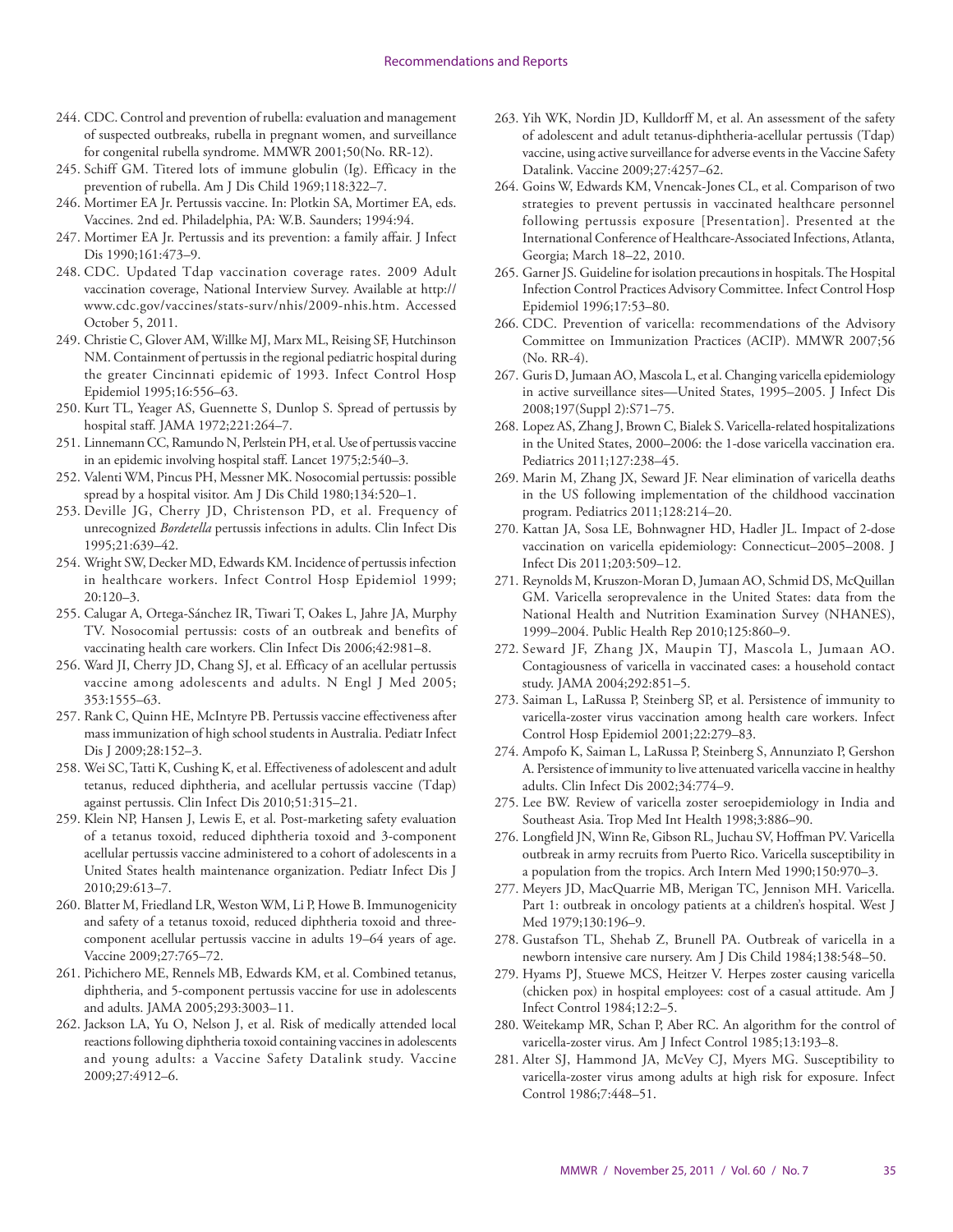- 282. Krasinski K, Holzman RS, LaCouture R, Florman A. Hospital experience with varicella-zoster virus. Infect Control 1986;7:312–6.
- 283. Weber DJ, Rutala WA, Parham C. Impact and costs of varicella prevention in a university hospital. Am J Public Health 1988; 78:19–23.
- 284. Asano Y, Iwayama S, Miyata T, et al. Spread of varicella in hospitalized children having no direct contact with an indicator zoster case and its prevention by a live vaccine. Biken J 1980;23:157–61.
- 285. Leclair JM, Zaia JA, Levine MJ, Congdon RG, Goldmann DA. Airborne transmission of chickenpox in a hospital. N Engl J Med 1980;302:450–3.
- 286. Gustafson TL, Lavely GB, Brawner ER, Hutcheson RH, Wright PF, Schaffner W. An outbreak of airborne varicella. Pediatrics 1982; 70:550–6.
- 287. Josephson A, Gombert ME. Airborne transmission of nosocomial varicella from localized zoster. J Infect Dis 1988;158:238–41.
- 288. Sawyer MH, Chamberlin CJ, Wu YN, Aintablian N, Wallace MR. Detection of varicella-zoster virus DNA in air samples from hospital room. J Infect Dis 1994;169:91–4.
- 289. Behrman A, Schmid DS, Crivaro A, Watson B. A cluster of primary varicella cases among healthcare workers with false-positive varicella zoster virus titers. Infect Control Hosp Epidemiol 2003;24:202–6.
- 290. Adler AL, Casper C, Boeckh M, Heath J, Zerr DM. An outbreak of varicella with likely breakthrough disease in a population of pediatric cancer patients.Infect Control Hosp Epidemiol 2008;29:866–70.
- 291. Lopez SA, Burnett-Hartman A, Nambiar R, et al. Transmission of a newly characterized strain of varicella-zoster virus from a patient with herpes zoster in a long-term-care facility, West Virginia, 2004. J Infect Dis 2008;197:646–53.
- 292. Haiduven-Griffiths D, Fecko H. Varicella in hospital personnel: a challenge for the infection control practitioner. Am J Infect Control 1987;15:207–11.
- 293. Seward JF, Marin M, Vazquez M. Varicella vaccine effectiveness in the US vaccination program: a review. J Infect Dis 2008;197(Suppl):S82–9.
- 294. Shapiro ED, Vazquez M, Esposito D, et al. Effectiveness of 2 doses of varicella vaccine in children. J Infect Dis 2011;203:312–5
- 295. Merck & Co., Inc. VARIVAX [Package insert]. Whitehouse Station, NJ: Merck & Co., Inc.; 1995.
- 296. Gershon AA, Steinberg SP, LaRussa P, Ferrara A, Hammerschlag M, Gelb L. Immunization of healthy adults with live attenuated varicella vaccine. J Infect Dis 1988;158:132–7
- 297. Zerboni L, Nader S, Aoki K, Arvin AM. Analysis of the persistence of humoral and cellular immunity in children and adults immunized with varicella vaccine. J Infect Dis 1998;177:1701–4.
- 298. Chaves SS, Haber P, Walton K, Wise RP, Izurieta HS, Schmid DS, Seward JF. Safety of varicella vaccine after licensure in the United States: experience from reports to the Vaccine Adverse Event Reporting System, 1995–2005. J Infect Dis. 2008;197(Suppl):S170–7.
- 299. Gershon AA, Takahashi M, Seward JF. Varicella vaccine. In: Plotkin SA, Orenstein WA, Offit PA, eds. Vaccines. 6th ed. Philadelphia, PA: W.B. Saunders. In press.
- 300. Lopez AS, Marin M. Strategies for the control and investigation of varicella outbreaks, 2008. Available at [http://www.cdc.gov/vaccines/](http://www.cdc.gov/vaccines/vpd-vac/varicella/outbreaks/manual.htm) [vpd-vac/varicella/outbreaks/manual.htm](http://www.cdc.gov/vaccines/vpd-vac/varicella/outbreaks/manual.htm). Accessed October 5, 2011.
- 301. American Academy of Pediatrics. Varicella-zoster. In: Pickering LK, Baker CJ, Kimberlin DW, Long SS, eds. 2009 red book: report of the Committee on Infectious Diseases. 28th ed. Elk Grove Village, IL: American Academy of Pediatrics; 2009:714–27.
- 302. Cohn AC, MacNeil JR, Harrison LH, et al. Changes in *Neisseria meningitidis* disease epidemiology in the United States, 1998–2007: implications for prevention of meningococcal disease. Clin Infect Dis 2010;50:184–91.
- 303. CDC. Guideline for isolation precautions in hospitals. Recommendations of the Hospital Infection Control Practices Advisory Committee (HICPAC) and the National Center for Infectious Diseases. Infect Control Hosp Epidemiol 1996;17:53–80.
- 304. CDC. Occupational transmission of *Neisseria meningitidis*—California, 2009. MMWR 2010:59;1480–3.
- 305. CDC. Prevention and control of meningococcal disease: recommendations of the Advisory Committee on Immunization Practices (ACIP). MMWR 2005;54(No. RR-7).
- 306. CDC. Licensure of a meningococcal conjugate vaccine (Menveo) and guidance for use—Advisory Committee on Immunization Practices (ACIP), 2010. MMWR 2010;59:273.
- 307. CDC. Updated recommendations for use of meningococcal conjugate vaccines—Advisory Committee on Immunization Practices (ACIP), 2010. MMWR 2011;60:72–6.
- 308. Wu HM, Harcourt BH, Hatcher CP, et al. Emergence of ciprofloxacinresistant *Neisseria meningitidis* in North America. New Eng J Med 2009;360:886–92.
- 309. Lynch MF, Blanton EM, Bulens S, et al. Typhoid fever in the United States, 1999–2006. JAMA. 2009;302:859–65.
- 310. Steinberg EB, Bishop RB, Dempsey AF, et al. Typhoid fever in travelers: who should be targeted for prevention? Clin Infect Dis 2004; 39:186–91.
- 311. Crump JA, Kretsinger K, Gay K, et al. Clinical response and outcome of infection with *Salmonella enterica* serotype Typhi with decreased susceptibility to fluoroquinolones: a United States FoodNet Multicenter retrospective Cohort Study. Antimicrob Agents Chemother 2008; 52:1278–84.
- 312. Crump JA, Barrett TJ, Nelson JT, et al. Reevaluating fluoroquinolone breakpoints for *Salmonella* enterica serotype Typhi and non-Typhi *Salmonellae*. Antimicrobial Resistance 2003;37:75–81.
- 313. CDC. National Antimicrobial Resistance Monitoring System for Enteric Bacteria (NARMS): human isolates final report, 2008. Atlanta, GA: US Department of Health and Human Services, CDC; 2010.
- 314. Gupta S, Medalla F, Omondi MW, et al. Laboratory-based surveillance for paratyphoid fever in the United States: travel and antimicrobial resistance. Clin Infect Dis 2008;46:1656–63.
- 315. Mermin JH, Townes JM, Gerber M, et al. Typhoid fever in the United States, 1985–1994: changing risks of international travel and increasing antimicrobial resistance. Arch Intern Med 1998;158:633–8.
- 316. CDC. Typhoid immunization: recommendations of the Advisory Committee on Immunization Practices (ACIP). MMWR 1994;43 (No. RR-14).
- 317. Bhattarai A, Mintz E. Typhoid and paratyphoid. In: CDC health information for international travel 2012. New York, NY: Oxford University Press; 2012.
- 318. Begier EM, Burwen DR, Haber P, Ball R. Vaccine Adverse Event Reporting System Working Group. Postmarketing safety surveillance for typhoid fever vaccines from the Vaccine Adverse Event Reporting System, July 1990 through 2002. Clin Infect Dis 2004;38:771–9.
- 319. Strebel PM, Sutter RW, Cochi SL, et al. Epidemiology of poliomyelitis in the United States one decade after the last reported case of indigenous wild virus-associated disease. Clin Infect Dis 1992:14:568–79.
- 320. CDC. Certification of poliomyelitis elimination—the Americas, 1994. MMWR 1994;43:720–2.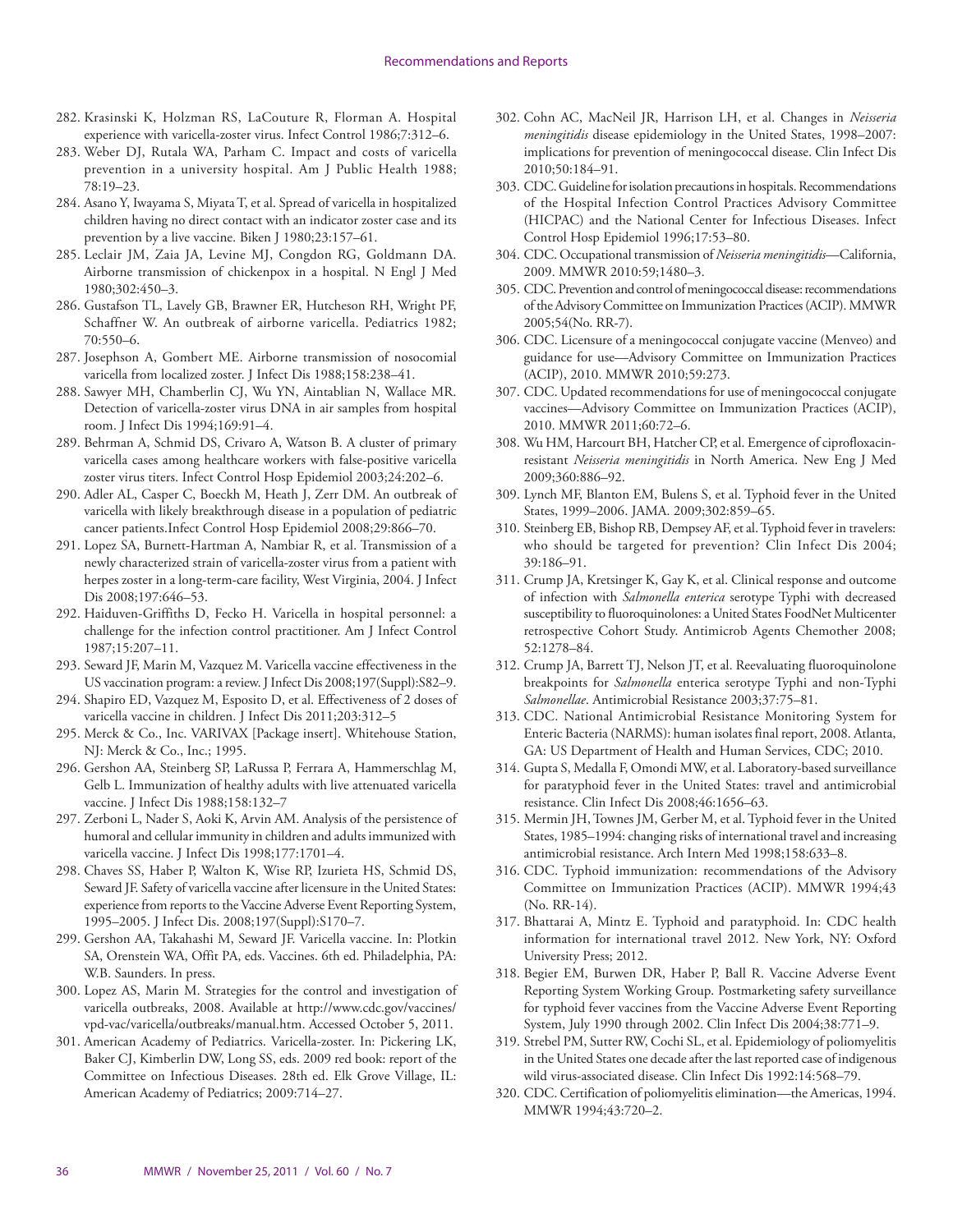- 321. CDC. Poliomyelitis prevention in the United States. MMWR 2000;49(No. RR-5).
- 322. Alexander LN, Seward JF, Santibanez TA, et al. Vaccine policy changes and epidemiology of poliomyelitis in the United States. JAMA 2004;292:1696–701.
- 323. CDC. Imported vaccine-associated paralytic poliomyelitis—United States, 2005. MMWR 2006;55:97–9.
- 324. DeVries AS, Harper J, Murray A, et al. Neuroinvasive immunodeficiencyassociated vaccine-derived poliomyelitis twelve years after infection— Minnesota, 2008. N Engl J Med 2011;364:2316–23.
- 325. Alexander JP, Jr., Ehresmann K, Seward J, et al. Transmission of imported vaccine-derived poliovirus in an undervaccinated community in Minnesota. J Infect Dis 2009;199:391–7.
- 326. Vidor E, Meschievitz C, Plotkin S. Fifteen years of experience with Vero-produced enhanced potency inactivated poliovirus vaccine. Pediatr Infect Dis J 1997;16:312–22.
- 327. CDC. Recommended adult immunization schedule—United States, 2011. MMWR 2011;60:1–4.
- 328. Briss PA, Rodewald LE, Hinman AR, et al. Reviews of evidence regarding interventions to improve vaccination coverage in children, adolescents, and adults. The Task Force on Community Preventive Services. Am J Prev Med 2000;18(1 Suppl):97–140.
- 329. Kroger A, Atkinson W. General recommendations for vaccination and immunoprophylaxis. In: CDC. CDC health information for international travel 2012. New York, NY: Oxford University Press; 2012.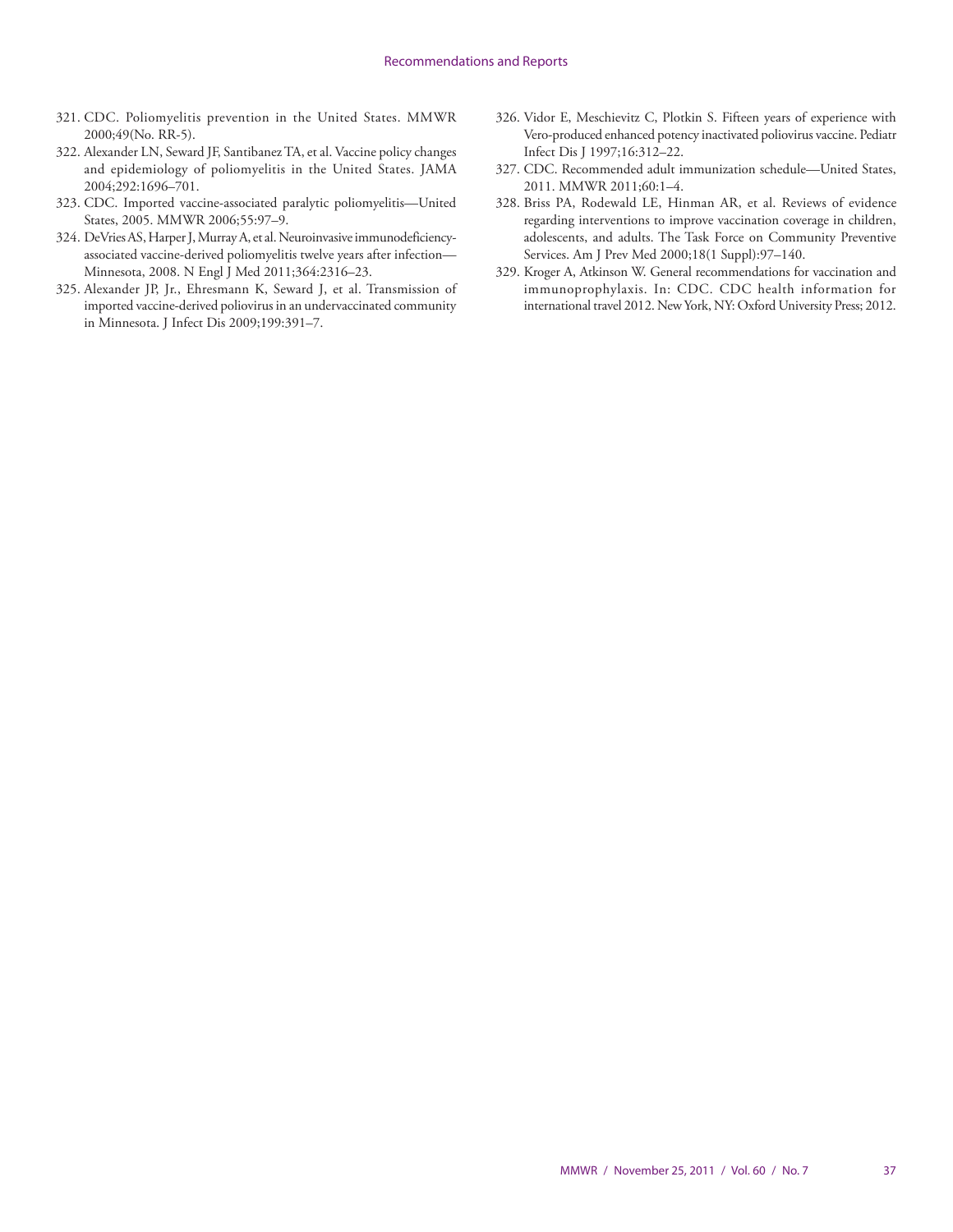**TABLE 1. Recommendations for immunization practices and use of immunobiologics applicable to disease prevention among healthcare personnel\* — Advisory Committee on Immunization Practices (ACIP), June 9, 1989–August 26, 2011** 

| Subject                                                               | <b>Publication in MMWR</b>                                                                                                                       |
|-----------------------------------------------------------------------|--------------------------------------------------------------------------------------------------------------------------------------------------|
| General recommendations on immunization                               | 2011;60(No. RR-2)                                                                                                                                |
| Diphtheria, tetanus, and pertussis                                    | 1991:40(No. RR-10)<br>1997;46(No. RR-7)                                                                                                          |
| Hepatitis B                                                           | 1991;40; (No. RR-8) <sup>+</sup><br>1991;40(No. RR-13)<br>$2001;50(No, RR-11)^{\dagger}$<br>2006;55(No. RR-16)<br>2008;57(No. RR-8) <sup>†</sup> |
| Influenza <sup>§</sup>                                                | 2010;59(No. RR-8)<br>2011;60:1128-32                                                                                                             |
| Measles, mumps, rubella (MMR)                                         | 1998;47(No. RR-8)                                                                                                                                |
| Meningococcal disease and outbreaks                                   | 2005;54(No. RR-7)<br>2011;60:72-6                                                                                                                |
| Mumps (see also MMR and Measles)                                      | 1989:38:388-92, 397-400<br>2006;55;629-630                                                                                                       |
| Pertussis, acellular (see also Diphtheria,<br>tetanus, and pertussis) | 2006:55(No. RR-3)<br>2006;55(No. RR-17)<br>2008:57(No. RR-4)<br>2011;60:13-15                                                                    |
| Poliomyelitis                                                         | 2000;49(No. RR-5)<br>2009;58:829-30                                                                                                              |
| Rubella (see also MMR, Measles, and Mumps)                            | 2001;50:1117                                                                                                                                     |
| Typhoid                                                               | 1994;43(No. RR-14)                                                                                                                               |
| Varicella                                                             | 2007;56(No. RR-4)                                                                                                                                |

\* Persons who provide health care to patients or work in institutions that provide patient care (e.g., physicians, nurses, emergency medical personnel, dental professionals and students, medical and nursing students, laboratory technicians, hospital volunteers, and administrative and support staff in healthcare institutions). **Source:** U.S. Department of Health and Human Services. Definition of health-care personnel (HCP). Available at [http://www.hhs.gov/](http://www.hhs.gov/ask/initiatives/vacctoolkit/definition.html) [ask/initiatives/vacctoolkit/definition.html.](http://www.hhs.gov/ask/initiatives/vacctoolkit/definition.html)

<sup>†</sup> This report provides quidance from CDC and is not an ACIP statement.

§ Each year influenza vaccine recommendations are reviewed and amended to reflect updated information concerning influenza activity in the United States for the preceding influenza season and to provide information on the vaccine available for the upcoming influenza season. These recommendations are published periodically in *MMWR*. The most current published recommendations should be consulted (available at [http://www.cdc.gov/vaccines/pubs/acip-list.htm\)](http://www.cdc.gov/vaccines/pubs/acip-list.htm).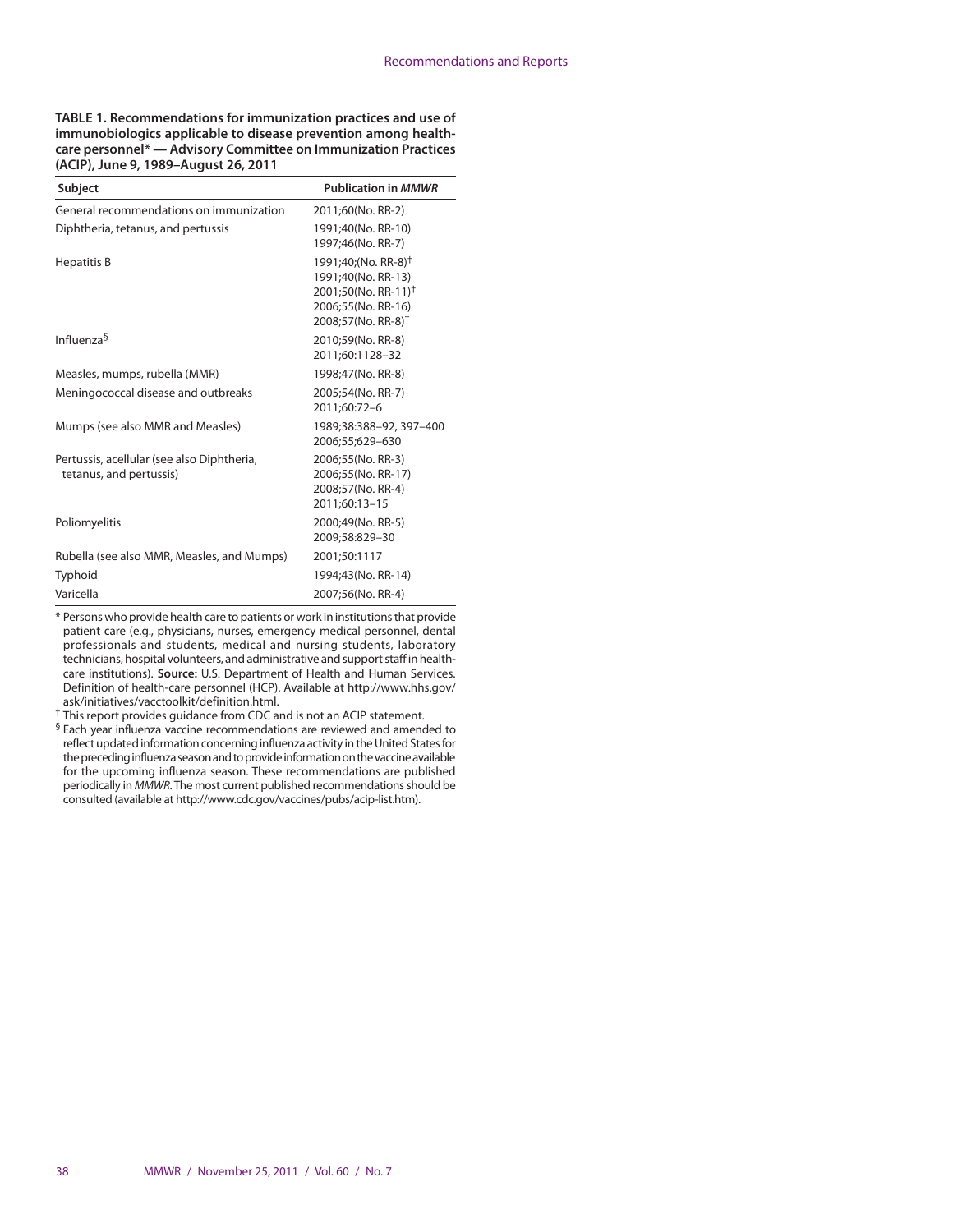|  |  | TABLE 2. Immunizing agents and immunization schedules for health-care personnel (HCP)* |  |  |
|--|--|----------------------------------------------------------------------------------------|--|--|
|  |  |                                                                                        |  |  |

| <b>Generic name</b>                                    | Primary schedule and<br>booster(s)                                                                                                                                                                            | Indications                                                                                                                                                                           | Major precautions and<br>contraindications                                                                                                                                                                                                                                                                                    | <b>Special considerations</b>                                                                                                                                                                                                                                                                                                                                                                                                                                                                                                                                                                                      |
|--------------------------------------------------------|---------------------------------------------------------------------------------------------------------------------------------------------------------------------------------------------------------------|---------------------------------------------------------------------------------------------------------------------------------------------------------------------------------------|-------------------------------------------------------------------------------------------------------------------------------------------------------------------------------------------------------------------------------------------------------------------------------------------------------------------------------|--------------------------------------------------------------------------------------------------------------------------------------------------------------------------------------------------------------------------------------------------------------------------------------------------------------------------------------------------------------------------------------------------------------------------------------------------------------------------------------------------------------------------------------------------------------------------------------------------------------------|
|                                                        | Immunizing agents recommended for all HCP                                                                                                                                                                     |                                                                                                                                                                                       |                                                                                                                                                                                                                                                                                                                               |                                                                                                                                                                                                                                                                                                                                                                                                                                                                                                                                                                                                                    |
| Hepatitis B (HB)<br>recombinant vaccine                | 2 doses 4 weeks apart;<br>third dose 5 months<br>after second: booster<br>doses not necessary;<br>all doses should be<br>administered IM in the<br>deltoid                                                    | exposure to blood or body<br>fluids; postexposure (see<br>Table 4)                                                                                                                    | Preexposure: HCP at risk for On the basis of limited data,<br>no risk for adverse effects to<br>developing fetuses is apparent.<br>Pregnancy should not be<br>considered a contraindication to<br>vaccination of women. Previous<br>anaphylactic reaction to common<br>baker's yeast is a contraindication<br>to vaccination. | The vaccine produces neither therapeutic<br>nor adverse effects in HBV-infected persons.<br>Prevaccination serologic screening is not<br>indicated for persons being vaccinated because<br>of occupational risk but might be indicated for<br>HCP in certain high-risk populations. HCP at<br>high risk for occupational <sup>†</sup> contact with blood or<br>body fluids should be tested 1-2 months after<br>vaccination to determine serologic response.                                                                                                                                                       |
| Hepatitis B immune<br>globulin (HBIG)                  | 0.06 mL/kg IM as<br>soon as possible after<br>exposure, if indicated                                                                                                                                          | Postexposure prophylaxis<br>(see Table 4)                                                                                                                                             | See package insert <sup>§</sup>                                                                                                                                                                                                                                                                                               |                                                                                                                                                                                                                                                                                                                                                                                                                                                                                                                                                                                                                    |
| Influenza vaccine (TIV Annual vaccination<br>and LAIV) | with current seasonal<br>vaccine. TIV is<br>available in IM and<br>ID formulations.<br>LAIV is administered<br>intranasally.                                                                                  | All HCP                                                                                                                                                                               | History of severe (e.g.,<br>anaphylactic) hypersensitivity to<br>eggs; prior severe allergic reaction<br>to influenza vaccine                                                                                                                                                                                                 | No evidence exists of risk to mother of fetus when<br>the vaccine is administered to a pregnant woman<br>with an underlying high-risk condition. Influenza<br>vaccination is recommended for women who<br>are or will be pregnant during influenza season<br>because of increased risk for hospitalization<br>and death. LAIV is recommended only for<br>healthy, non-pregnant persons aged 2-49 years.<br>Intradermal vaccine is indicated for persons<br>aged 18-64 years. HCP who care for severely<br>immunosuppressed persons who require a<br>protective environment should receive TIV rather<br>than LAIV. |
| Measles live-virus<br>vaccine                          | 2 doses SC; ≥28 days<br>apart                                                                                                                                                                                 | Vaccination should be<br>recommended for all HCP<br>who lack presumptive<br>evidence of immunity; <sup>11</sup><br>vaccination should be<br>considered for those born<br>before 1957. | Pregnancy; immunocompromised<br>persons,** including HIV-infected<br>persons who have evidence of<br>severe immunosuppression;<br>anaphylaxis to gelatin or<br>gelatin-containing products;<br>anaphylaxis to neomycin; and<br>recent administration of immune<br>globulin.                                                   | HCP vaccinated during 1963–1967 with a killed<br>measles vaccine alone, killed vaccine followed by<br>live vaccine, or a vaccine of unknown type should<br>be revaccinated with 2 doses of live measles virus<br>vaccine.                                                                                                                                                                                                                                                                                                                                                                                          |
| Mumps live-virus<br>vaccine                            | 2 doses SC; ≥28 days<br>apart                                                                                                                                                                                 | Vaccination should be<br>recommended for all HCP<br>who lack presumptive<br>evidence of immunity. <sup>††</sup><br>Vaccination should be<br>considered for those born<br>before 1957. | Pregnancy; immunocompromised<br>persons,** including HIV-infected<br>persons who have evidence of<br>severe immunosuppression;<br>anaphylaxis to gelatin or gelatin-<br>containing products; anaphylaxis<br>to neomycin                                                                                                       | HCP vaccinated before 1979 with either killed<br>mumps vaccine or mumps vaccine of unknown<br>type should consider revaccination with 2 doses<br>of MMR vaccine.                                                                                                                                                                                                                                                                                                                                                                                                                                                   |
| Rubella live-virus<br>vaccine                          | 1 dose SC; (However,<br>due to the 2-dose<br>requirements for<br>measles and mumps<br>vaccines, the use of<br>MMR vaccine will result<br>in most HCP receiving<br>2 doses of rubella-<br>containing vaccine.) | Vaccination should be<br>recommended for all HCP<br>who lack presumptive<br>evidence of immunity. <sup>§§</sup>                                                                       | persons** including HIV-infected<br>persons who have evidence of<br>severe immunosuppression;<br>anaphylaxis to gelatin or gelatin-<br>containing products; anaphylaxis<br>to neomycin                                                                                                                                        | Pregnancy; immunocompromised The risk for rubella vaccine-associated<br>malformations in the offspring of women<br>pregnant when vaccinated or who become<br>pregnant within 1 month after vaccination is<br>negligible. <sup>99</sup> Such women should be counseled<br>regarding the theoretical basis of concern for the<br>fetus.                                                                                                                                                                                                                                                                              |

See table footnotes on page 41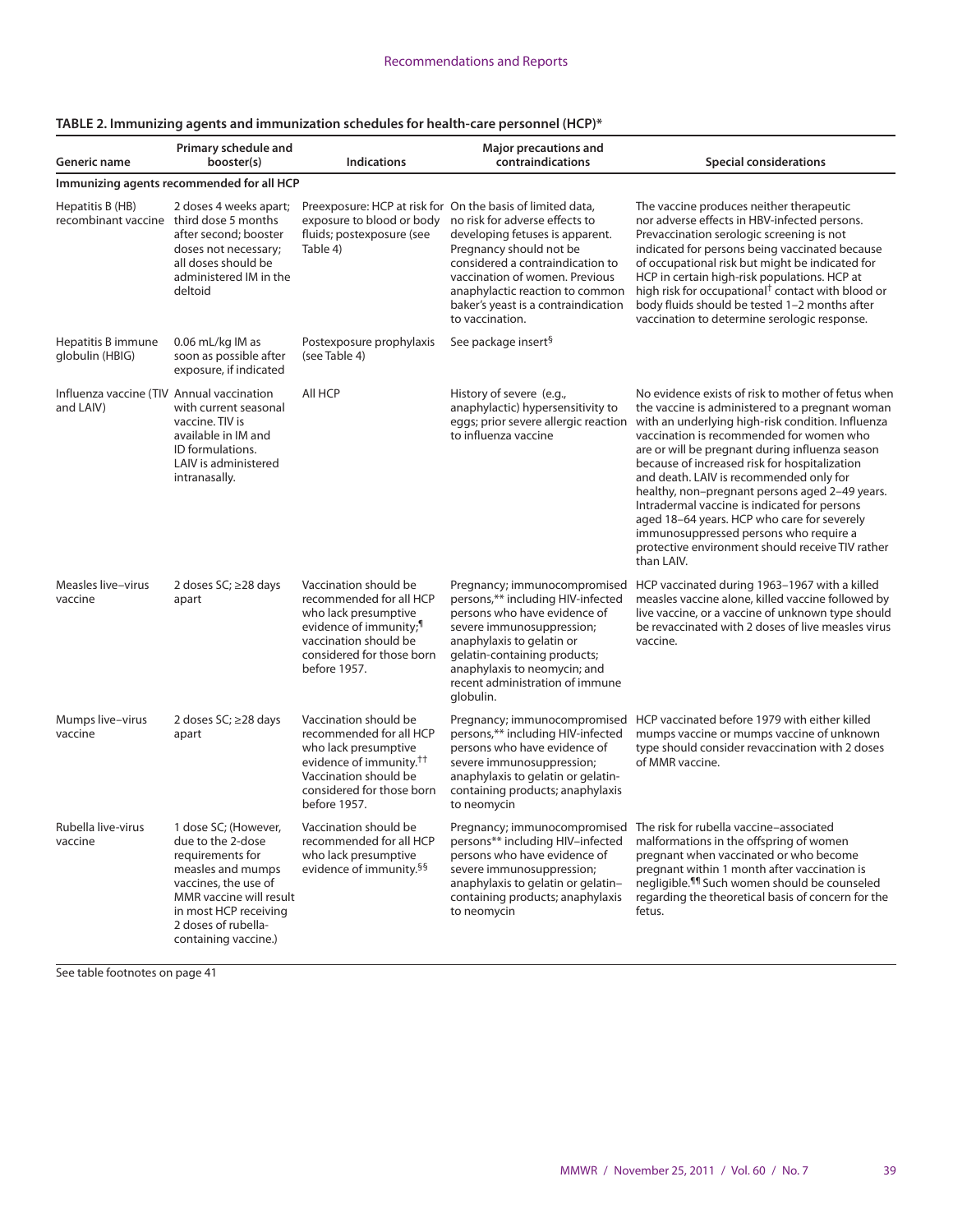| TABLE 2. (Continued) Immunizing agents and immunization schedules for health-care personnel (HCP)* |  |  |  |
|----------------------------------------------------------------------------------------------------|--|--|--|
|----------------------------------------------------------------------------------------------------|--|--|--|

| <b>Generic name</b>                                                                                                                        | Primary schedule and<br>booster(s)                                                                                                                                                             | <b>Indications</b>                                                                                                                                                                                                                                                                                                                                                                                                            | Major precautions and<br>contraindications                                                                                                                                                                                                                                                                                                                                                                                                                                                                                                                                                                                                          | <b>Special considerations</b>                                                                                                                                                                                                                                                                                                                                                                                                                                                                                                                    |  |
|--------------------------------------------------------------------------------------------------------------------------------------------|------------------------------------------------------------------------------------------------------------------------------------------------------------------------------------------------|-------------------------------------------------------------------------------------------------------------------------------------------------------------------------------------------------------------------------------------------------------------------------------------------------------------------------------------------------------------------------------------------------------------------------------|-----------------------------------------------------------------------------------------------------------------------------------------------------------------------------------------------------------------------------------------------------------------------------------------------------------------------------------------------------------------------------------------------------------------------------------------------------------------------------------------------------------------------------------------------------------------------------------------------------------------------------------------------------|--------------------------------------------------------------------------------------------------------------------------------------------------------------------------------------------------------------------------------------------------------------------------------------------------------------------------------------------------------------------------------------------------------------------------------------------------------------------------------------------------------------------------------------------------|--|
| Tetanus and<br>diphtheria (toxoids)<br>and acellular<br>pertussis (Tdap)                                                                   | 1 dose IM as soon as<br>feasible if Tdap not<br>already received and<br>regardless of interval<br>from last Td. After<br>receipt of Tdap, receive<br>Td for routine booster<br>every 10 years. | All HCP, regardless of age.                                                                                                                                                                                                                                                                                                                                                                                                   | History of serious allergic<br>reaction (i.e., anaphylaxis) to any<br>component of Tdap. Because<br>of the importance of tetanus<br>vaccination, persons with history<br>of anaphylaxis to components<br>in Tdap or Td should be referred<br>to an allergist to determine<br>whether they have a specific<br>allergy to tetanus toxoid and<br>can safely receive tetanus<br>toxoid (TT) vaccine. Persons<br>with history of encephalopathy<br>(e.g., coma or prolonged<br>seizures) not attributable to an<br>identifiable cause within 7 days of<br>administration of a vaccine with<br>pertussis components should<br>receive Td instead of Tdap. | Tetanus prophylaxis in wound management if not<br>yet received Tdap***                                                                                                                                                                                                                                                                                                                                                                                                                                                                           |  |
| Varicella vaccine<br>(varicella zoster virus<br>live-virus vaccine)                                                                        | 2 doses SC 4-8 weeks<br>apart if aged ≥13 years. evidence of immunity                                                                                                                          | All HCP who do not have<br>defined as: written<br>documentation of<br>vaccination with 2 doses<br>of varicella vaccine:<br>laboratory evidence of<br>immunity <sup>†††</sup> or laboratory<br>confirmation of disease;<br>diagnosis or verification<br>of a history of varicella<br>disease by a health-care<br>provider, §§§ or diagnosis or<br>verification of a history of<br>herpes zoster by a health-<br>care provider. | persons;** history of anaphylactic<br>reaction after receipt of gelatin or<br>neomycin. Varicella vaccination<br>may be considered for HIV-<br>infected adolescents and adults<br>with CD4+T-lymphocyte count<br>>200 cells/uL. Avoid salicylate use<br>for 6 weeks after vaccination.                                                                                                                                                                                                                                                                                                                                                              | Pregnancy; immunocompromised Because 71%-93% of adults without a history of<br>varicella are immune, serologic testing before<br>vaccination is likely to be cost-effective.                                                                                                                                                                                                                                                                                                                                                                     |  |
| Varicella-zoster<br>immune globulin                                                                                                        | 125U/10 kg IM<br>(minimum dose:<br>125U; maximum<br>dose: 625U)                                                                                                                                | Persons without evidence<br>of immunity who have<br>contraindications for<br>varicella vaccination<br>and who are at risk<br>for severe disease and<br>complications <sup>111</sup> known or<br>likely to be susceptible who<br>have direct, nontransient<br>exposure to an infectious<br>hospital staff worker or<br>patient                                                                                                 |                                                                                                                                                                                                                                                                                                                                                                                                                                                                                                                                                                                                                                                     | Serologic testing may help in assessing whether<br>to administer varicella-zoster immune globulin.<br>If use of varicella-zoster immune globulin<br>prevents varicella disease, patient should be<br>vaccinated subsequently. The varicella-zoster<br>immune globulin product currently used in the<br>United States (VariZIG) (Cangene Corp. Winnipeg<br>Canada) can be obtained 24 hours a day from the<br>sole authorized U.S. distributor (FFF Enterprises,<br>Temecula, California) at 1-800-843-7477 or http://<br>www.fffenterprises.com. |  |
| Other immunobiologics that might be indicated in certain circumstances for HCP                                                             |                                                                                                                                                                                                |                                                                                                                                                                                                                                                                                                                                                                                                                               |                                                                                                                                                                                                                                                                                                                                                                                                                                                                                                                                                                                                                                                     |                                                                                                                                                                                                                                                                                                                                                                                                                                                                                                                                                  |  |
| Quadrivalent<br>meningococcal<br>conjugate vaccine<br>(tetravalent (A,C,Y,W)<br>for HCP ages 19-54<br>years, Quadrivalent<br>meningococcal | 1 dose; booster dose<br>in 5 years if person<br>remains at increased<br>risk                                                                                                                   | Clinical and research<br>routinely be exposed<br>to isolates of Neisseria<br>meningitidis                                                                                                                                                                                                                                                                                                                                     | The safety of the vaccine in<br>microbiologists who might pregnant women has not been<br>evaluated; it should not be<br>administered during pregnancy<br>unless the risk for infection is high.                                                                                                                                                                                                                                                                                                                                                                                                                                                     |                                                                                                                                                                                                                                                                                                                                                                                                                                                                                                                                                  |  |

See table footnotes on page 41

polysaccharide vaccine for HCP age  $\geq$ 55 years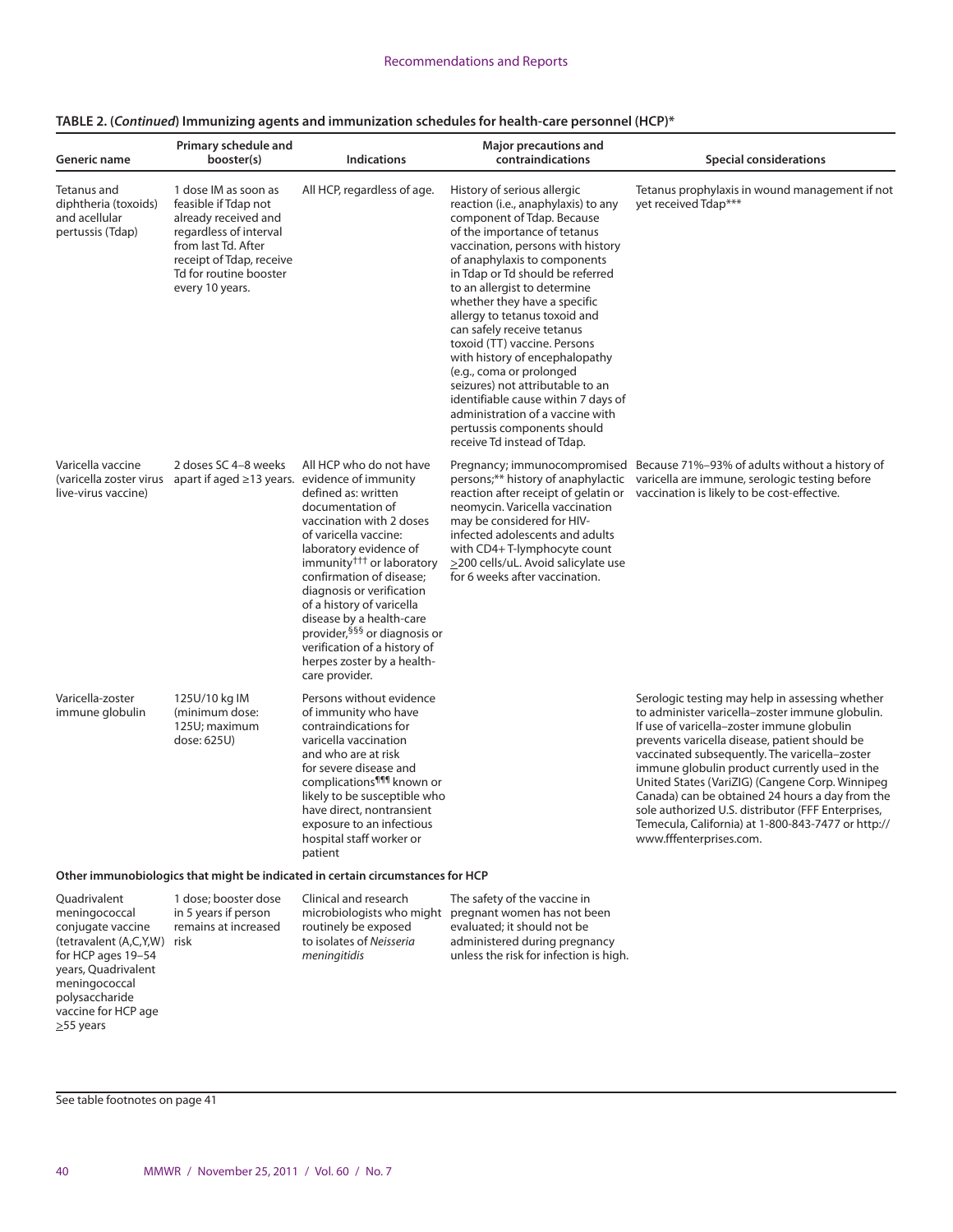| <b>Generic name</b>                                      | Primary schedule and<br>booster(s)                                                                                                                                                             | Indications                                                                                                                                                                                                                                                                                                                           | Major precautions and<br>contraindications                                                                                                                                                                                  | <b>Special considerations</b>                                                                                                                        |
|----------------------------------------------------------|------------------------------------------------------------------------------------------------------------------------------------------------------------------------------------------------|---------------------------------------------------------------------------------------------------------------------------------------------------------------------------------------------------------------------------------------------------------------------------------------------------------------------------------------|-----------------------------------------------------------------------------------------------------------------------------------------------------------------------------------------------------------------------------|------------------------------------------------------------------------------------------------------------------------------------------------------|
| Typhoid vaccine IM,<br>and oral                          | IM vaccine: 1 dose,<br>booster every 2 years.<br>Oral vaccine: 4<br>doses on alternate<br>days. Manufacturer<br>recommends<br>revaccination with the<br>entire 4-dose series<br>every 5 years. | Workers in microbiology<br>laboratories who<br>frequently work with<br>Salmonella typhi.                                                                                                                                                                                                                                              | Severe local or systemic reaction<br>to a previous dose.<br>Ty21a (oral) vaccine should<br>not be administered to<br>immunocompromised persons**<br>or to persons receiving<br>antimicrobial agents.                        | Vaccination should not be considered an<br>alternative to the use of proper procedures<br>when handling specimens and cultures in the<br>laboratory. |
| Inactivated poliovirus For unvaccinated<br>vaccine (IPV) | adults, 2 doses should<br>be administered<br>at intervals of 4-8<br>weeks; a third<br>dose should be<br>administered 6-12<br>months after the<br>second dose.                                  | Vaccination is<br>to polioviruses including<br>health-care personnel<br>who have close contact<br>with patients who might<br>be excreting polioviruses.<br>Adults who have previously<br>received a complete course<br>of poliovirus vaccine may<br>receive one lifetime booster<br>if they remain at increased<br>risk for exposure. | Hypersensitivity or anaphylactic<br>recommended for adults at reactions to IPV or antibiotics<br>increased risk for exposure contained in IPV. IPV contains<br>trace amounts of streptomycin,<br>polymyxin B, and neomycin. |                                                                                                                                                      |

#### **TABLE 2. (***Continued***) Immunizing agents and immunization schedules for health-care personnel (HCP)\***

Abbreviations: IM = intramuscular; HBV = hepatitis B virus; HBsAg = hepatitis B surface antigen; SC = subcutaneous; HIV = human immunodeficiency virus; MMR = measles, mumps, rubella vaccine; TB = tuberculosis; HAV = hepatitis A virus; IgA = immune globulin A; ID = intradermal; TIV = trivalent inactivated split-virus vaccines; LAIV = live attenuated influenza vaccine; BCG = bacille Calmette-Guérin; OPV = oral poliovirus vaccine.

\* Persons who provide health care to patients or work in institutions that provide patient care (e. g., physicians, nurses, emergency medical personnel, dental professionals and students, medical and nursing students, laboratory technicians, hospital volunteers, and administrative and support staff in health-care institutions). **Source:** U.S. Department of Health and Human Services. Definition of health-care personnel (HCP). Available at [http://www.hhs.gov/ask/initiatives/](http://www.hhs.gov/ask/initiatives/vacctoolkit/definition.html) vacctoolkit/definition.html

- $<sup>†</sup>$  Health-care personnel and public safety workers at high risk for continued percutaneous or mucosal exposure to blood or body fluids include acupuncturists,</sup> dentists, dental hygienists, emergency medical technicians, first responders, laboratory technologists/technicians, nurses, nurse practitioners, phlebotomists, physicians, physician assistants, and students entering these professions. **Source:** CDC. A comprehensive immunization strategy to eliminate transmission of hepatitis B virus infection in the United States: recommendations of the Advisory Committee on Immunization Practices. Part II: immunization of adults. MMWR 2006;55(No. RR-16).
- $\frac{6}{3}$  The package insert should be consulted to weigh the risks and benefits of giving HBIG to persons with IgA deficiency, or to persons who have had an anaphylactic reaction to an IgG containing biologic product.
- ¶ Written documentation of vaccination with 2 doses of live measles or MMR vaccine administered ≥28 days apart, or laboratory evidence of measles immunity, or laboratory confirmation of measles disease, or birth before 1957.
- \*\* Persons immunocompromised because of immune deficiency diseases, HIV infection (who should primarily not receive BCG, OPV, and yellow fever vaccines), leukemia, lymphoma or generalized malignancy or immunosuppressed as a result of therapy with corticosteroids, alkylating drugs, antimetabolites, or radiation.
- †† Written documentation of vaccination with 2 doses of live mumps or MMR vaccine administered ≥28 days apart, or laboratory evidence of mumps immunity, or laboratory confirmation of mumps disease, or birth before 1957.
- <sup>§§</sup> Written documentation of vaccination with 1 dose of live rubella or MMR vaccine, or laboratory evidence of immunity, or laboratory confirmation of rubella infection or disease, or birth before 1957, except women of childbearing potential who could become pregnant; though pregnancy in this age group would be exceedingly rare.
- ¶¶ **Source:** CDC. Revised ACIP recommendation for avoiding pregnancy after receiving a rubella-containing vaccine. MMWR 2001;50:1117.
- **\*\*\* Source:** CDC. Update on adult immunization: recommendations of the Advisory Committee on Immunization Practices (ACIP). MMWR 1991:40(No. RR-12).
- ††† Commercial assays can be used to assess disease–induced immunity, but they often lack sensitivity to detect vaccine-induced immunity (i.e., they might yield false-negative results).
- §§§ Verification of history or diagnosis of typical disease can be provided by any health-care provider (e.g., school or occupational clinic nurse, nurse practitioner, physician assistant, or physician). For persons reporting a history of, or reporting with, atypical or mild cases, assessment by a physician or their designee is recommended, and one of the following should be sought: 1) an epidemiologic link to a typical varicella case or to a laboratory–confirmed case or 2) evidence of laboratory confirmation if it was performed at the time of acute disease. When such documentation is lacking, persons should not be considered as having a valid history of disease because other diseases might mimic mild atypical varicella.

**111** For example, immunocompromised patients or pregnant women.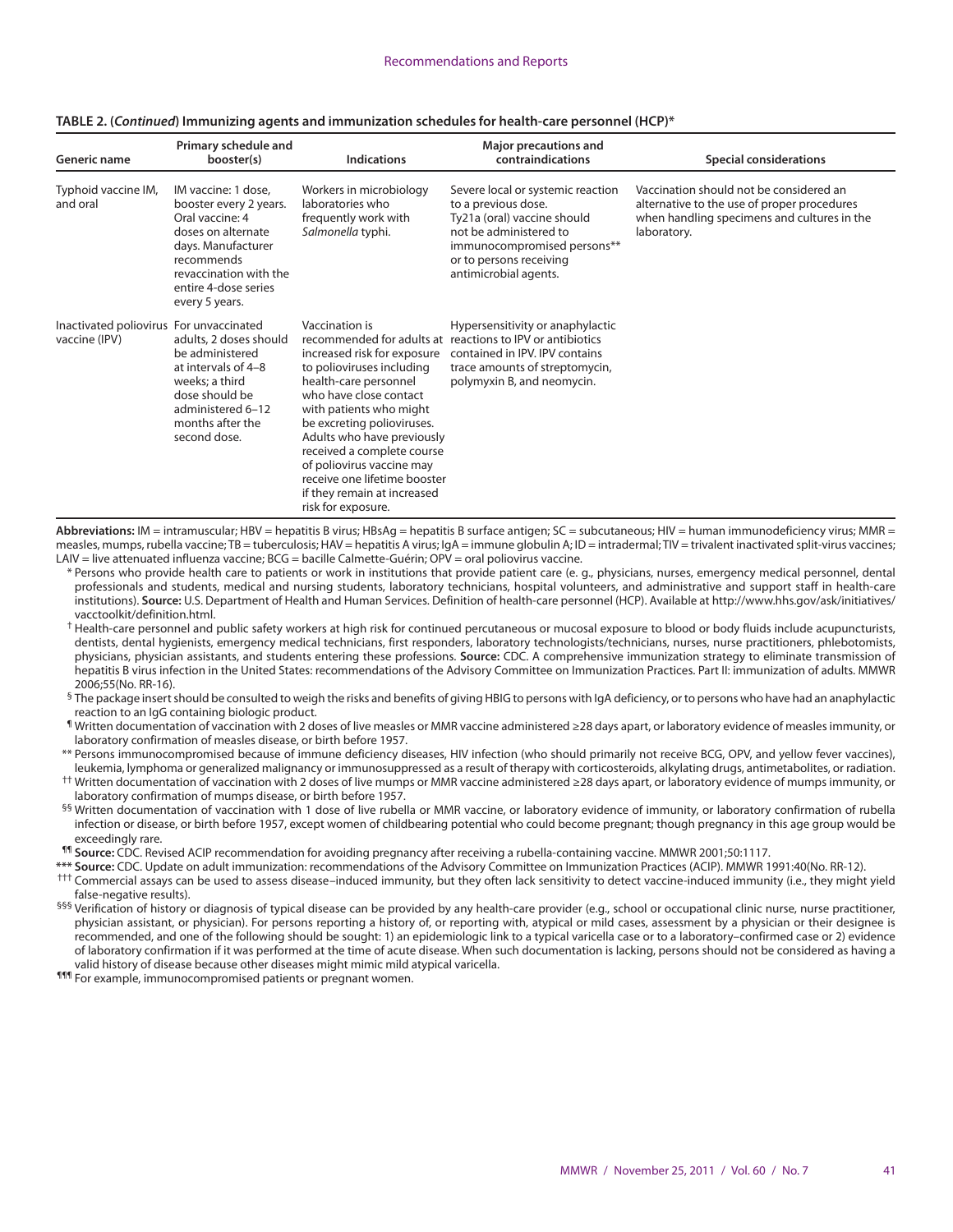| Vaccine                               | Pregnancy | <b>HIV</b> infection | Severe<br>immunosuppression <sup>T</sup> | Asplenia | <b>Renal failure</b> | <b>Diabetes</b> | Alcoholism and<br>alcoholic cirrhosis |
|---------------------------------------|-----------|----------------------|------------------------------------------|----------|----------------------|-----------------|---------------------------------------|
| Hepatitis B                           |           |                      |                                          |          |                      |                 |                                       |
| Influenza                             |           |                      |                                          |          |                      |                 |                                       |
| Measles, mumps, rubella               |           |                      |                                          |          |                      |                 |                                       |
| Meningococcus                         |           |                      | UI                                       | $R***$   | UI                   |                 | UI                                    |
| IPV <sup>++</sup>                     |           |                      | UI                                       | UI       |                      |                 | UI                                    |
| Pertussis, tetanus, diphtheria        |           |                      |                                          |          |                      |                 |                                       |
| Typhoid, inactivated Vi <sup>§§</sup> | UГ        | UI                   | UI                                       | UI       |                      |                 | UI                                    |
| Typhoid, Ty21a                        | UI        |                      |                                          | UI       | UI                   |                 | UI                                    |
| Varicella                             |           | Ul¶¶                 |                                          |          |                      |                 |                                       |

#### **TABLE 3. Summary of recommendations for immunization of health-care personnel\* (HCP) with special certain conditions — Advisory Committee on Immunization Practices, United States, 2011**

**Abbreviations:** R = recommended; C = contraindicated; UI = use if indicated; IPV = inactivated poliovirus vaccine.

\* Persons who provide health care to patients or work in institutions that provide patient care (e. g., physicians, nurses, emergency medical personnel, dental professionals and students, medical and nursing students, laboratory technicians, hospital volunteers, and administrative and support staff in health-care institutions). **Source:** U.S. Department of Health and Human Services. Definition of health-care personnel (HCP). Available at [http://www.hhs.gov/ask/initiatives/vacctoolkit/](http://www.hhs.gov/ask/initiatives/vacctoolkit/definition.html) [definition.html.](http://www.hhs.gov/ask/initiatives/vacctoolkit/definition.html)

<sup>†</sup> Severe immunosuppression can be caused by congenital immunodeficiency, leukemia, lymphoma, generalized malignancy or therapy with alkylating agents, antimetabolites, ionizing radiation, or large amounts of corticosteroids.

§ Women who are or will be pregnant during the influenza season.

¶ Contraindicated in HIV-infected persons who have evidence of severe immunosuppression.

\*\* Recommendation is based on the person's underlying condition rather than occupation.

†† Vaccination is recommended for unvaccinated HCP who have close contact with patients who may be excreting wild polioviruses. HCP who have had a primary series of oral poliovirus vaccine (OPV) or IPV who are directly involved with the provision of care to patients who may be excreting poliovirus may receive another dose of either IPV or OPV. Any suspected case of poliomyelitis should be investigated immediately. If evidence suggests transmission of poliovirus, control measures to contain further transmission should be instituted immediately.

§§ Capsular polysaccharide parenteral vaccine.

¶¶ Varicella vaccine may be considered for HIV-infected adults without evidence of immunity and with CD4 T-lymphocyte count ≥200 cells/Ul.

#### **TABLE 4. Recommended postexposure prophylaxis for percutaneous or permucosal exposure to hepatitis B virus — Advisory Committee on Immunization Practices, United States**

| Vaccination and antibody                                       | <b>Treatment</b>                                                                                               |                            |                                                                                                          |  |  |  |
|----------------------------------------------------------------|----------------------------------------------------------------------------------------------------------------|----------------------------|----------------------------------------------------------------------------------------------------------|--|--|--|
| response status of exposed<br>person                           | Source HBsAq-positive                                                                                          | Source HBsAq-negative      | Source not tested or status unknown                                                                      |  |  |  |
| Unvaccinated                                                   | HBIG x 1: initiate HB vaccine series                                                                           | Initiate HB vaccine series | Initiate HB vaccine series                                                                               |  |  |  |
| Previously vaccinated<br>Known responder<br>Known nonresponder | No treatment                                                                                                   | No treatment               | No treatment                                                                                             |  |  |  |
| After 3 doses                                                  | HBIG x 1 and initiate revaccination                                                                            | No treatment               | If known high-risk source, treat as if source<br>were HBsAq-positive                                     |  |  |  |
| After 6 doses                                                  | HBIG x 2 (separated by 1 month)                                                                                | No treatment               | If known high-risk source, treat as if source<br>were HBsAq-positive                                     |  |  |  |
| Antibody response unknown                                      | Test exposed person for anti-HBs<br>If adequate,* no treatment<br>If inadequate,* HBIG x 1 and vaccine booster | No treatment               | Test exposed person for anti-HBs<br>If adequate,* no treatment<br>If inadequate,* initiate revaccination |  |  |  |

**Abbreviations:** HBsAg = Hepatitis B surface antigen; HBIG = hepatitis B immune globulin; anti-HBs = antibody to hepatitis B surface antigen; HB = hepatitis B. **Source:** Adapted from CDC. A comprehensive immunization strategy to eliminate transmission of hepatitis B virus infection in the United States: recommendations of the Advisory Committee on Immunization Practices (ACIP). Part II: immunization of adults. MMWR 2006;55(No. RR-16).

\* A seroprotective (adequate) level of anti-HBs after completion of a vaccination series is defined as anti-HBs ≥10 mlU/mL; a response < 10 mlU/mL is inadequate and is not a reliable indicator of protection.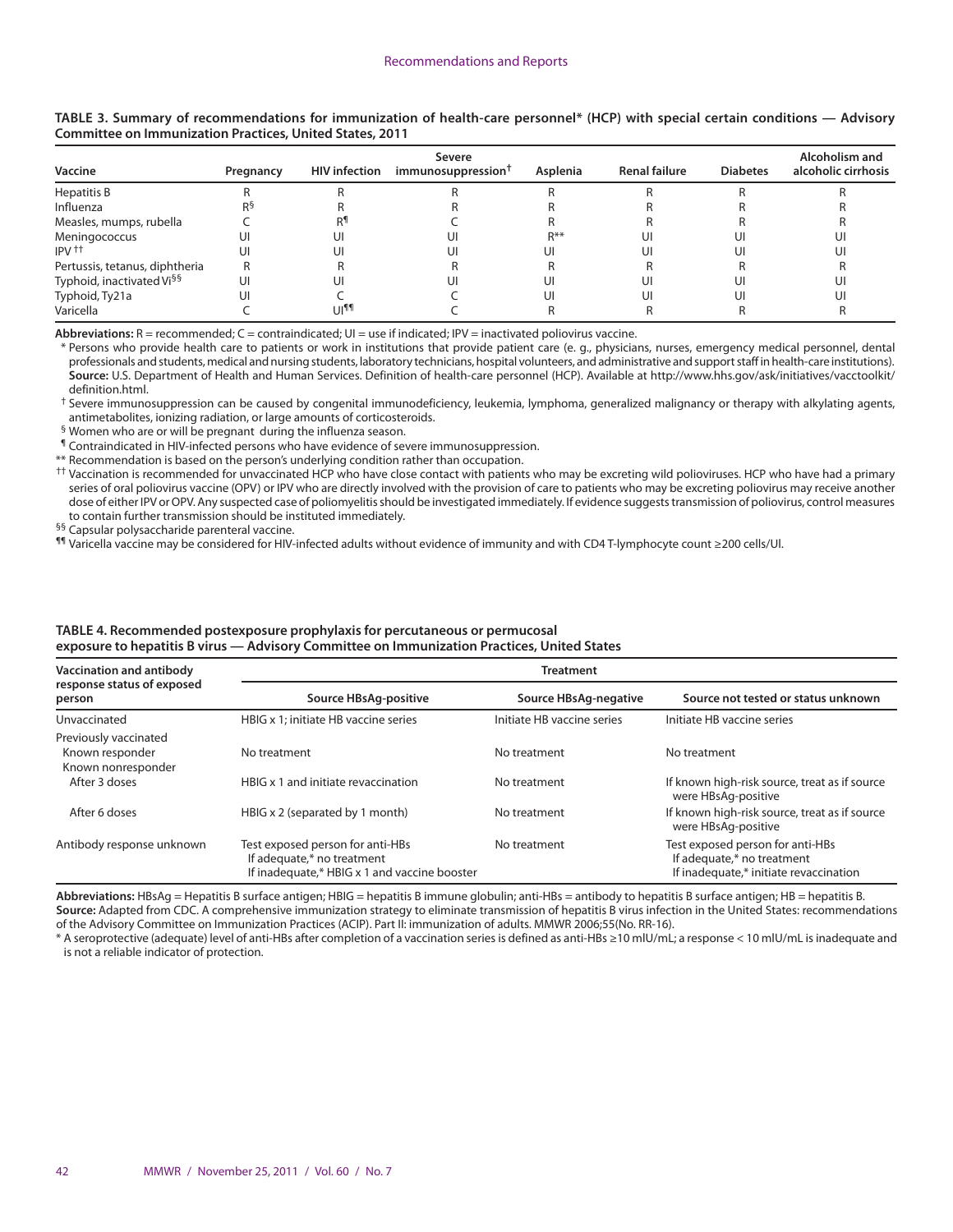#### **TABLE 5. Advisory Committee on Immunization Practices work restrictions for health-care personnel\* (HCP) exposed to or infected with certain vaccine-preventable diseases and conditions**

| Disease/Condition                                                                                    | <b>Work restriction</b>                                                                                                                                                                                                                                                                                                  | <b>Duration</b>                                                                                                                                                                                                                                                                                                                                                                                                                                                                                                                                                                                                                                                                                                                           |
|------------------------------------------------------------------------------------------------------|--------------------------------------------------------------------------------------------------------------------------------------------------------------------------------------------------------------------------------------------------------------------------------------------------------------------------|-------------------------------------------------------------------------------------------------------------------------------------------------------------------------------------------------------------------------------------------------------------------------------------------------------------------------------------------------------------------------------------------------------------------------------------------------------------------------------------------------------------------------------------------------------------------------------------------------------------------------------------------------------------------------------------------------------------------------------------------|
| <b>Hepatitis B</b>                                                                                   |                                                                                                                                                                                                                                                                                                                          |                                                                                                                                                                                                                                                                                                                                                                                                                                                                                                                                                                                                                                                                                                                                           |
| HCP positive for HBsAg (e.g., acute or chronic<br>hepatitis B infection):                            |                                                                                                                                                                                                                                                                                                                          |                                                                                                                                                                                                                                                                                                                                                                                                                                                                                                                                                                                                                                                                                                                                           |
| HCP who do not perform exposure-prone<br>invasive procedures                                         | No restriction unless linked<br>epidemiologically to transmission of<br>hepatitis B virus infection                                                                                                                                                                                                                      | Standard precautions always should be observed                                                                                                                                                                                                                                                                                                                                                                                                                                                                                                                                                                                                                                                                                            |
| HCP who perform exposure-prone<br>invasive procedures                                                | These HCP should not perform<br>exposure-prone invasive procedures<br>until they have sought counsel<br>from an expert review panel, which<br>should review and recommend the<br>procedures the worker can perform,<br>taking into account the specific<br>procedure as well as the skill and<br>technique of the worker | Per recommendation of expert panel                                                                                                                                                                                                                                                                                                                                                                                                                                                                                                                                                                                                                                                                                                        |
| Upper respiratory infections                                                                         |                                                                                                                                                                                                                                                                                                                          |                                                                                                                                                                                                                                                                                                                                                                                                                                                                                                                                                                                                                                                                                                                                           |
| HCP in contact with persons at high risk for<br>complications of influenza <sup>†</sup>              | Exclude from duty                                                                                                                                                                                                                                                                                                        | Until afebrile ≥24 hours (without the use of fever-reducing medicines<br>such as acetaminophen). Those with ongoing respiratory symptoms<br>should be considered for evaluation by occupational health to<br>determine appropriateness of contact with patients. If returning to<br>care for patients in a protective environment (e.g., hematopoietic<br>stem cell transplant patients), consider for temporary reassignment<br>or exclusion from work for 7 days from symptom onset or until the<br>resolution of symptoms, whichever is longer.                                                                                                                                                                                        |
|                                                                                                      |                                                                                                                                                                                                                                                                                                                          | Those who develop acute respiratory symptoms without fever should<br>be considered for evaluation by occupational health to determine<br>appropriateness of contact with patients and can be allowed to<br>work unless caring for patients in a protective environment; these<br>personnel should be considered for temporary reassignment<br>or exclusion from work for 7 days from symptom onset or until<br>the resolution of all noncough symptoms, whichever is longer. If<br>symptoms such as cough and sneezing are still present, HCP should<br>wear a facemask during patient care activities. The importance of<br>performing frequent hand hygiene (especially before and after each<br>patient contact) should be reinforced. |
| <b>Measles</b>                                                                                       |                                                                                                                                                                                                                                                                                                                          |                                                                                                                                                                                                                                                                                                                                                                                                                                                                                                                                                                                                                                                                                                                                           |
| Active                                                                                               | Exclude from duty                                                                                                                                                                                                                                                                                                        | 4 days after rash appears                                                                                                                                                                                                                                                                                                                                                                                                                                                                                                                                                                                                                                                                                                                 |
| Postexposure (HCP without presumptive<br>evidence of measles immunity)                               | Exclude from duty                                                                                                                                                                                                                                                                                                        | 5 days after first exposure through 21 days after last exposure and/or<br>4 days after the rash appears                                                                                                                                                                                                                                                                                                                                                                                                                                                                                                                                                                                                                                   |
| <b>Mumps</b>                                                                                         |                                                                                                                                                                                                                                                                                                                          |                                                                                                                                                                                                                                                                                                                                                                                                                                                                                                                                                                                                                                                                                                                                           |
| Active<br>Postexposure (HCP without presumptive<br>evidence of mumps immunity)                       | Exclude from duty<br>Exclude from duty                                                                                                                                                                                                                                                                                   | 5 days after onset of parotitis<br>12 days after first exposure through 25 days after last exposure or 5<br>days after onset of parotitis                                                                                                                                                                                                                                                                                                                                                                                                                                                                                                                                                                                                 |
| <b>Pertussis</b>                                                                                     |                                                                                                                                                                                                                                                                                                                          |                                                                                                                                                                                                                                                                                                                                                                                                                                                                                                                                                                                                                                                                                                                                           |
| Active                                                                                               | Exclude from duty                                                                                                                                                                                                                                                                                                        | Beginning of catarrhal stage through third week after onset of<br>paroxysms or until 5 days after start of effective antimicrobial therapy                                                                                                                                                                                                                                                                                                                                                                                                                                                                                                                                                                                                |
| Postexposure                                                                                         |                                                                                                                                                                                                                                                                                                                          |                                                                                                                                                                                                                                                                                                                                                                                                                                                                                                                                                                                                                                                                                                                                           |
| Symptomatic personnel                                                                                | Exclude from duty                                                                                                                                                                                                                                                                                                        | 5 days after start of effective antimicrobial therapy                                                                                                                                                                                                                                                                                                                                                                                                                                                                                                                                                                                                                                                                                     |
| Asymptomatic personnel - HCP likely to expose a<br>patient at risk for severe pertussis <sup>§</sup> | No restriction from duty; on<br>antimicrobial prophylactic therapy                                                                                                                                                                                                                                                       |                                                                                                                                                                                                                                                                                                                                                                                                                                                                                                                                                                                                                                                                                                                                           |
| Asymptomatic personnel - other HCP                                                                   | No restriction from duty; can receive<br>postexposure prophylaxis or be<br>monitored for 21 days after pertussis<br>exposure and treated at the onset of<br>signs and symptoms of pertussis                                                                                                                              |                                                                                                                                                                                                                                                                                                                                                                                                                                                                                                                                                                                                                                                                                                                                           |

See table footnotes on page 44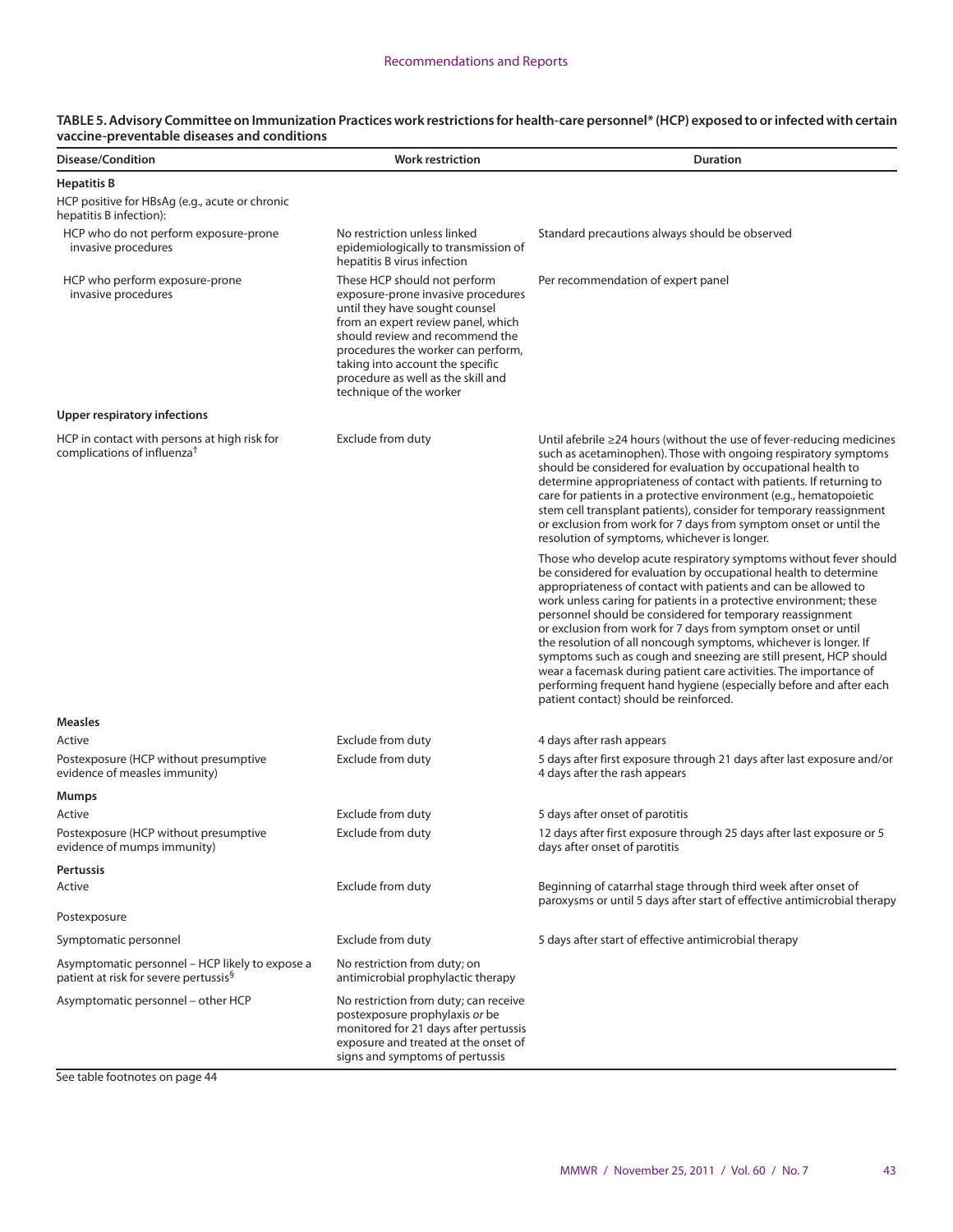| <b>Disease/Condition</b>                                                                           | <b>Work restriction</b>                                                                                         | <b>Duration</b>                                                                                                                                                                                                                                                                                                                                                    |
|----------------------------------------------------------------------------------------------------|-----------------------------------------------------------------------------------------------------------------|--------------------------------------------------------------------------------------------------------------------------------------------------------------------------------------------------------------------------------------------------------------------------------------------------------------------------------------------------------------------|
| Rubella                                                                                            |                                                                                                                 |                                                                                                                                                                                                                                                                                                                                                                    |
| Active                                                                                             | Exclude from duty                                                                                               | 7 days after the rash appears                                                                                                                                                                                                                                                                                                                                      |
| Postexposure (personnel without evidence of<br>rubella immunity)                                   | Exclude from duty                                                                                               | 7 days after first exposure through 23 days after last exposure<br>and/or 7 days after rash appears                                                                                                                                                                                                                                                                |
| Varicella                                                                                          |                                                                                                                 |                                                                                                                                                                                                                                                                                                                                                                    |
| Active                                                                                             | Exclude from duty                                                                                               | Until all lesions dry and crust. If only lesions that do not crust<br>(i.e., macules and papules), until no new lesions appear within a<br>24-hour period                                                                                                                                                                                                          |
| Postexposure (HCP without evidence of varicella<br>immunity)                                       | Exclude from duty unless receipt of<br>the second dose within 3-5 days after<br>exposure                        | 8th day after 1st exposure through 21st day (28th day if varicella-<br>zoster immune globulin administered) after the last exposure; if<br>varicella occurs, until all lesions dry and crust or, if only lesions that<br>do not crust (i.e., macules and papules), until no new lesions appear<br>within a 24-hour period                                          |
| Herpes zoster                                                                                      |                                                                                                                 |                                                                                                                                                                                                                                                                                                                                                                    |
| Localized in immunocompetent person                                                                | Cover lesions; restrict from care of<br>high-risk patients <sup>¶</sup>                                         | Until all lesions dry and crust                                                                                                                                                                                                                                                                                                                                    |
| Disseminated or localized in immunocompromised<br>person until disseminated infection is ruled out | Exclude from duty                                                                                               | Until all lesions dry and crust                                                                                                                                                                                                                                                                                                                                    |
| Postexposure (HCP without evidence of varicella<br>immunity)                                       |                                                                                                                 |                                                                                                                                                                                                                                                                                                                                                                    |
| Disseminated zoster or localized zoster with<br>uncontained/uncovered lesions                      | Exclude from duty unless receipt of<br>the second dose of varicella vaccine<br>within 3-5 days after exposure   | 8th day after 1st exposure through 21st day (28th day if varicella-<br>zoster immune globulin administered) after the last exposure; if<br>varicella occurs, until all lesions dry and crust or, if only lesions that<br>do not crust (i.e., macules and papules), until no new lesions appear<br>within a 24-hour period                                          |
| Localized zoster with contained/covered lesions                                                    | For HCP with at least 1 dose of<br>For HCP with no doses of varicella<br>vaccine, restrict from patient contact | 8th day after 1st exposure through 21st day (28th day if varicella-<br>varicella vaccine, no work restrictions. zoster immune globulin administered) after the last exposure; if<br>varicella occurs, until all lesions dry and crust or, if only lesions that<br>do not crust (i.e., macules and papules), until no new lesions appear<br>within a 24-hour period |

#### **TABLE 5. (***Continued***) Advisory Committee on Immunization Practices work restrictions for health-care personnel\* (HCP) exposed to or infected with certain vaccine-preventable diseases and conditions**

**Abbreviation:** HBsAg = hepatitis B surface antigen.

**Sources:** Adapted from CDC. Recommendations for preventing transmission of human immunodeficiency virus and hepatitis B virus to patients during exposureprone invasive procedures. MMWR 1991;40(No. RR-8); CDC. Guideline for isolation precautions in hospitals: recommendations of the Hospital Infection Control Practices Advisory Committee (HICPAC) and the National Center for Infectious Diseases. Infect Control Hosp Epidemiol 1996;17:53–80; Williams WW. CDC guideline for infection control in hospital personnel. Infect Control 1983;4(Suppl):326–49; CDC. Immunization of health-care workers: recommendations of the Advisory Committee on Immunization Practices (ACIP) and the Hospital Infection Control Practices Advisory Committee (HICPAC). MMWR 1997;46(No. RR-18).

\* Persons who provide health care to patients or work in institutions that provide patient care (e. g., physicians, nurses, emergency medical personnel, dental professionals and students, medical and nursing students, laboratory technicians, hospital volunteers, and administrative and support staff in health-care institutions). **Source:** U.S. Department of Health and Human Services. Definition of health-care personnel (HCP). Available at [http://www.hhs.gov/ask/initiatives/vacctoolkit/](http://www.hhs.gov/ask/initiatives/vacctoolkit/definition.html) [definition.html.](http://www.hhs.gov/ask/initiatives/vacctoolkit/definition.html)

† Includes children aged <5 years, adults aged ≥65 years, pregnant women, American Indians/Alaska Natives, persons aged <19 years who are receiving long-term aspirin therapy, and persons with certain high-risk medical conditions (i.e., asthma, neurologic and neurodevelopmental conditions, chronic lung disease, heart disease, blood disorders, endocrine disorders, kidney disorders, liver disorders, metabolic disorders, weakened immune system due to disease or medication, and morbid obesity).

§ Includes hospitalized neonates and pregnant women.

¶ Includes patients who are susceptible to varicella and at increased risk for complications of varicella (i.e., neonates, pregnant women, and immunocompromised persons of any age).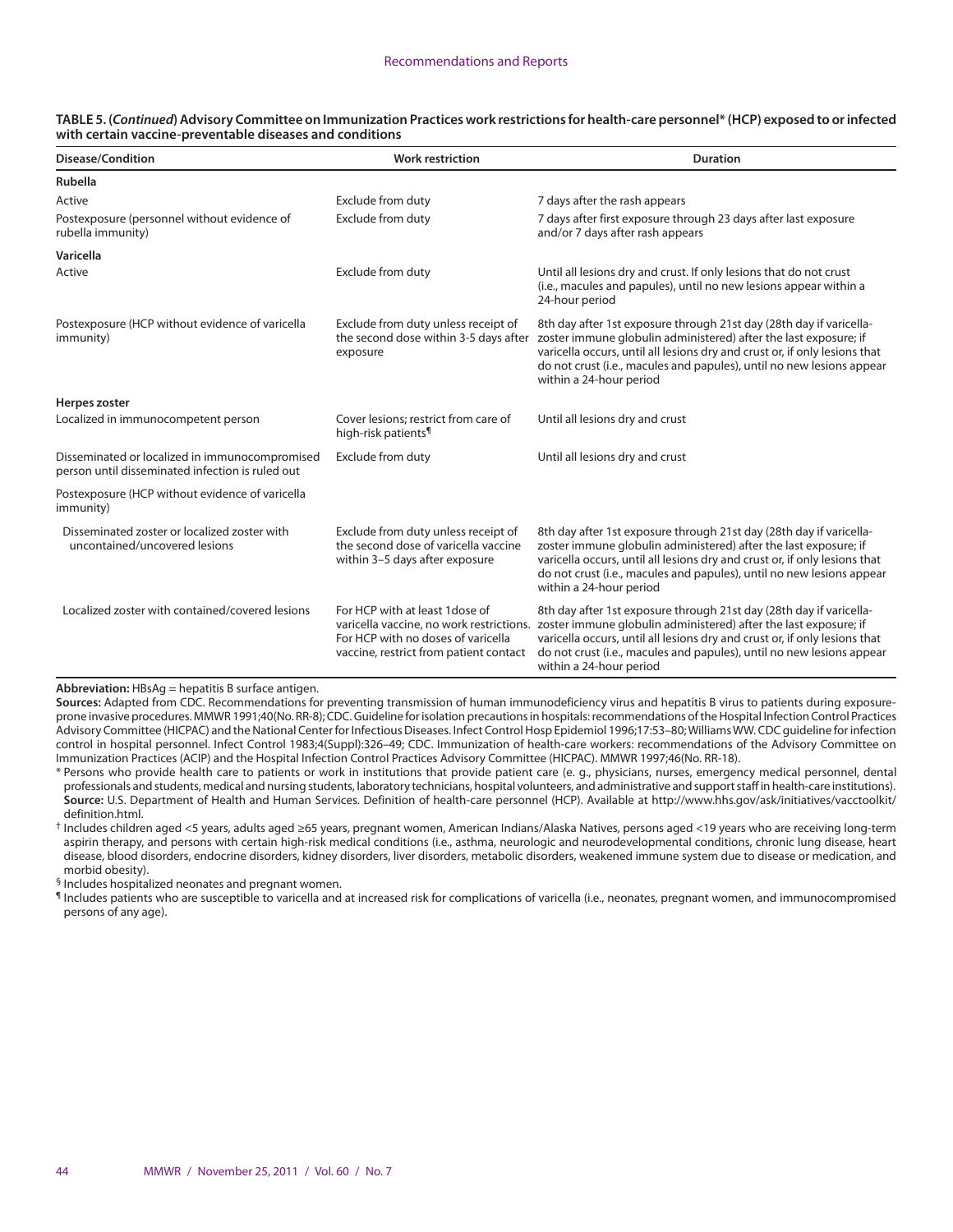#### **Advisory Committee on Immunization Practices Membership List, February 2011**

**Chair:** Carol Baker, MD, Baylor College of Medicine, Houston, Texas.

**Executive Secretary:** Larry Pickering, MD, National Center for Immunization and Respiratory Diseases, CDC, Atlanta, Georgia.

**Members:** Lance Chilton, MD, University of New Mexico, Albuquerque, New Mexico; Paul Cieslak, MD, Oregon Public Health Division, Portland, Oregon; Tamera Coyne-Beasley, MD, University of North Carolina, Chapel Hill, North Carolina; Jeffrey Duchin, MD, University of Washington, Seattle, Washington; Kristen Ehresmann, MPH, Minnesota Department of Health, St Paul, Minnesota; Janet Englund, MD, University of Washington and Children's Hospital and Regional Medical Center, Seattle, Washington; Renée Jenkins, MD, Howard University School of Medicine, District of Columbia; Franklyn Judson, MD, University of Colorado Health Sciences Center, Denver, Colorado; Wendy Keitel, MD, Baylor College of Medicine, Houston, Texas; Michael Marcy, MD, UCLA Center for Vaccine Research, Torrance, California; Cody Meissner, MD, Tufts Medical Center, Boston, Massachusetts; Sara Rosenbaum, JD, Georgetown University, District of Columbia; Mark Sawyer, MD, University of California at San Diego, California; Jonathan Temte, MD, University of Wisconsin School of Medicine and Public Health, Madison, Wisconsin.

**Ex Officio Members:** James E. Cheek, MD, Indian Health Service, Albuquerque, New Mexico; Geoffrey S. Evans, MD, Health Resources and Services Administration, Rockville, Maryland; Jesse Geibe, MD, Department of Defense, CDC, Atlanta, Georgia; Bruce Gellin, MD, National Vaccine Program Office, District of Columba; Richard Gorman, MD, National Institutes of Health, Bethesda, Maryland; Linda Murphy, Centers for Medicare and Medicaid Services, Baltimore, Maryland; Norman Baylor, PhD, Food and Drug Administration, Bethesda, Maryland; Linda Kinsinger, MD, Department of Veterans Affairs, Durham, North Carolina.

**Liaison Representatives:** American Academy of Family Physicians, Doug Campos-Outcalt, MD, Phoenix, Arizona; American Academy of Pediatrics, Michael Brady, MD, Ohio State University, Columbus, Ohio, David Kimberlin, MD, Birmingham, Alabama; American Academy of Physician Assistants, Marie-Michèle Léger, MPH, Alexandria, Virgina; American College Health Association, James C. Turner, MD, Charlottesville, Virginia; American College of Obstetricians and Gynecologists, Stanley Gall, MD, Louisville, Kentucky; American College of Physicians, Gregory Poland, MD, Rochester, Minnesota; American Geriatrics Society, Kenneth Schmader, MD, Durham, North Carolina; America's Health Insurance Plans, Mark Netoskie, MD, Houston, Texas; American Medical Association, Litjen Tan, PhD, Chicago, Illinois; American Nurses Association, Katie Brewer, MSN, Silver Springs, Maryland; American Osteopathic Association, Stanley Grogg, DO, Tulsa, Oklahoma; American Pharmacists Association, Stephan L. Foster, PharmD, Memphis, Tennessee; Association of Immunization Managers, Kelly Moore, MD, Nashville, Tennessee; Association for Prevention Teaching and Research, W. Paul McKinney, MD, Louisville, Kentucky; Association of State and Territorial Health Officials, José Montero, MD, Concord, New Hampshire; Biotechnology Industry Organization, Clement Lewin, PhD, Cambridge, Massachusetts; Canadian National Advisory Committee on Immunization, Joanne Langley, MD, Halifax, Nova Scotia, Canada; Council of State and Territorial Epidemiologists, Christine Hahn, MD, Boise, Idaho; Department of Health, United Kingdom, David M. Salisbury, MD, London, United Kingdom; Healthcare Infection Control Practices Advisory Committee, Alexis Elward, MD, St Louis, Missouri; Infectious Diseases Society of America, Samuel L. Katz, MD, Durham, North Carolina; National Association of County and City Health Officials, Matthew Zahn, MD, Louisville, Kentucky; National Association of Pediatric Nurse Practitioners, Patricia Stinchfield, MPH, St Paul, Minnesota; National Foundation for Infectious Diseases, William Schaffner, MD, Nashville, Tennessee; National Immunization Council and Child Health Program, Mexico, Vesta Richardson, MD, Mexico City, Mexico; National Medical Association, Patricia Whitley-Williams, MD, New Brunswick, New Jersey; National Vaccine Advisory Committee, Guthrie Birkhead, MD, Albany, New York; Pharmaceutical Research and Manufacturers of America, Damian A. Braga, Swiftwater, Pennsylvania, Peter Paradiso, PhD, Collegeville, Pennsylvania; Society for Adolescent Health and Medicine, Amy Middleman, MD, Houston, Texas; Society for Healthcare Epidemiology of America, Harry Keyserling, MD, Atlanta, Georgia.

#### **Immunization of Health-Care Personnel Work Group**

Abigail Shefer, MD, National Center for Immunization and Respiratory Diseases, William Atkinson, MD, National Center for Immunization and Respiratory Diseases, Jane Seward, MBBS, National Center for Immunization and Respiratory Diseases, Elizabeth Bolyard, MPH, National Center for Emerging Zoonotic Infectious Diseases, David Kuhar, MD, National Center for Emerging Zoonotic Infectious Diseases, Suchita Lorick, MD, National Center for Immunization and Respiratory Diseases, Gina Mootrey, DO, National Center for Immunization and Respiratory Diseases, CDC, Atlanta; Joseph Perz, DrPH, National Center for Emerging Zoonotic Infectious Diseases, CDC, Atlanta, Georgia; Paul Cieslak, MD, Public Health Division, Oregon Health Authority, Portland, Oregon; Kristen Ehresmann, MPH, Minnesota Department of Health, St Paul, Minnesota; Alexis Elward, MD, Washington University School of Medicine, St Louis, Missouri; Harry Keyserling, MD, Emory University School of Medicine, Atlanta, Georgia; ACIP liaison representatives: Jean Haulman, MD, University of Washington, Seattle, Washington; Mark Russi, MD, American College of Occupational and Environmental Medicine, New Haven, Connecticut; David Weber, MD, University of North Carolina, Chapel Hill, North Carolina.